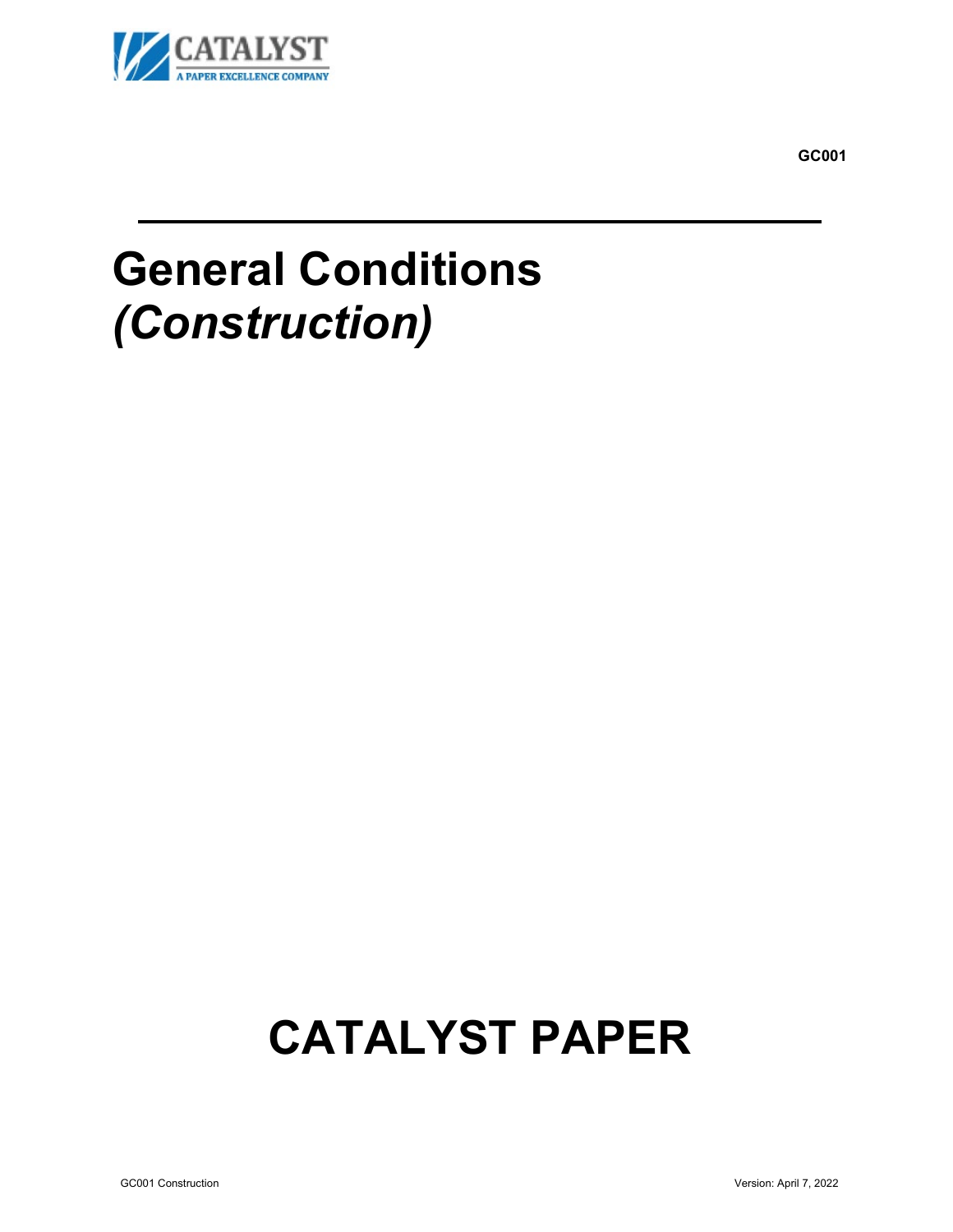

#### **GENERAL CONDITIONS Table of Contents**

| <b>GENERAL</b> |  |
|----------------|--|
|                |  |
|                |  |
|                |  |
|                |  |
|                |  |
|                |  |
|                |  |

## **PROGRESS OF THE WORK**

## **SAFETY AND ENVIRONMENT**

| <b>DISPUTE RESOLUTION</b> |  |
|---------------------------|--|
|                           |  |
|                           |  |
| <b>TERMS OF PAYMENT</b>   |  |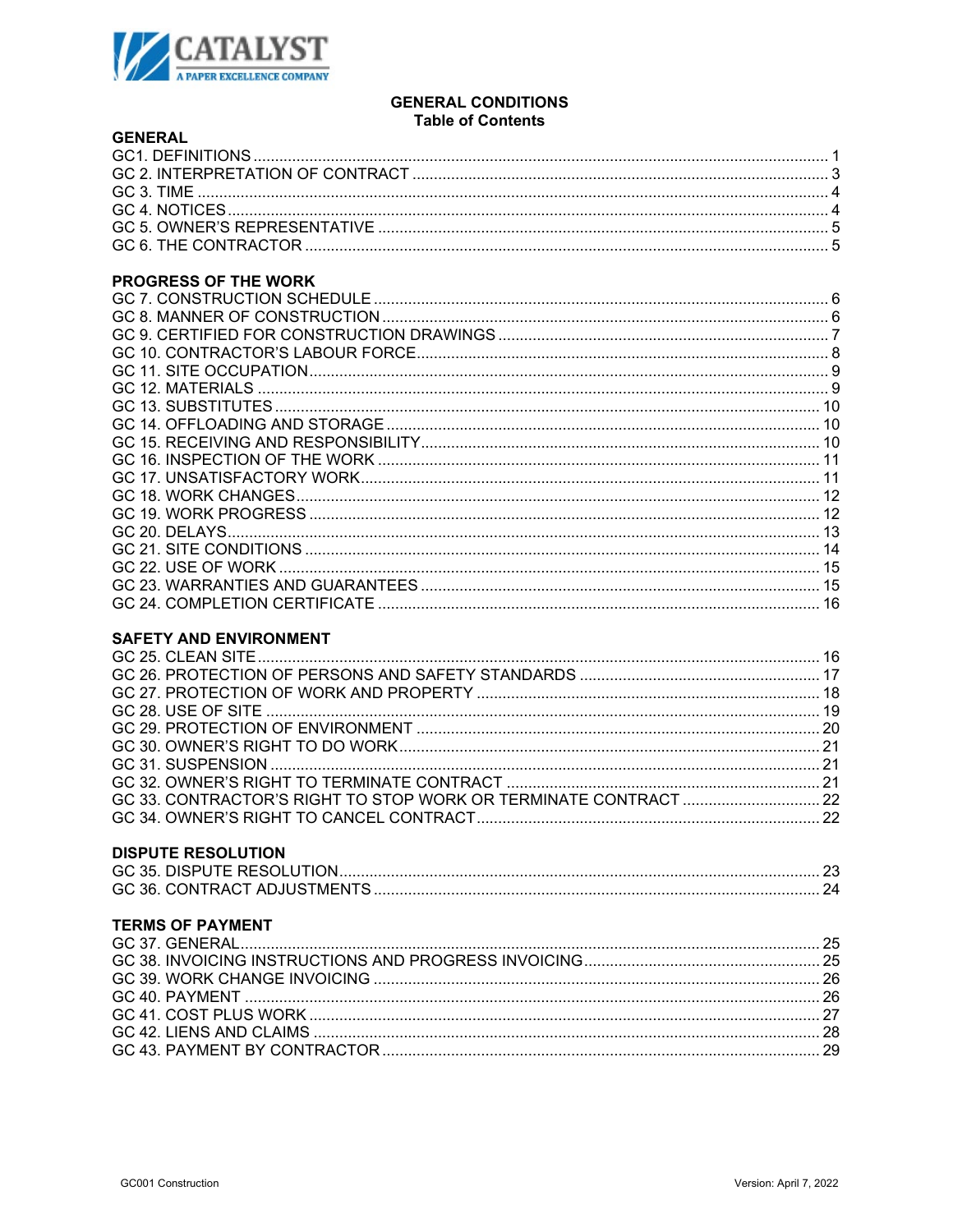

## **MISCELLANEOUS**

## **APPENDICES**

| Appendix E - Consent to Withdrawals from Holdback Account (Sole Owner Account) ♦       |
|----------------------------------------------------------------------------------------|
| Appendix F - Consent to Disclosure of Holdback Account Information to Holdback Account |
|                                                                                        |
|                                                                                        |
|                                                                                        |
|                                                                                        |
|                                                                                        |
|                                                                                        |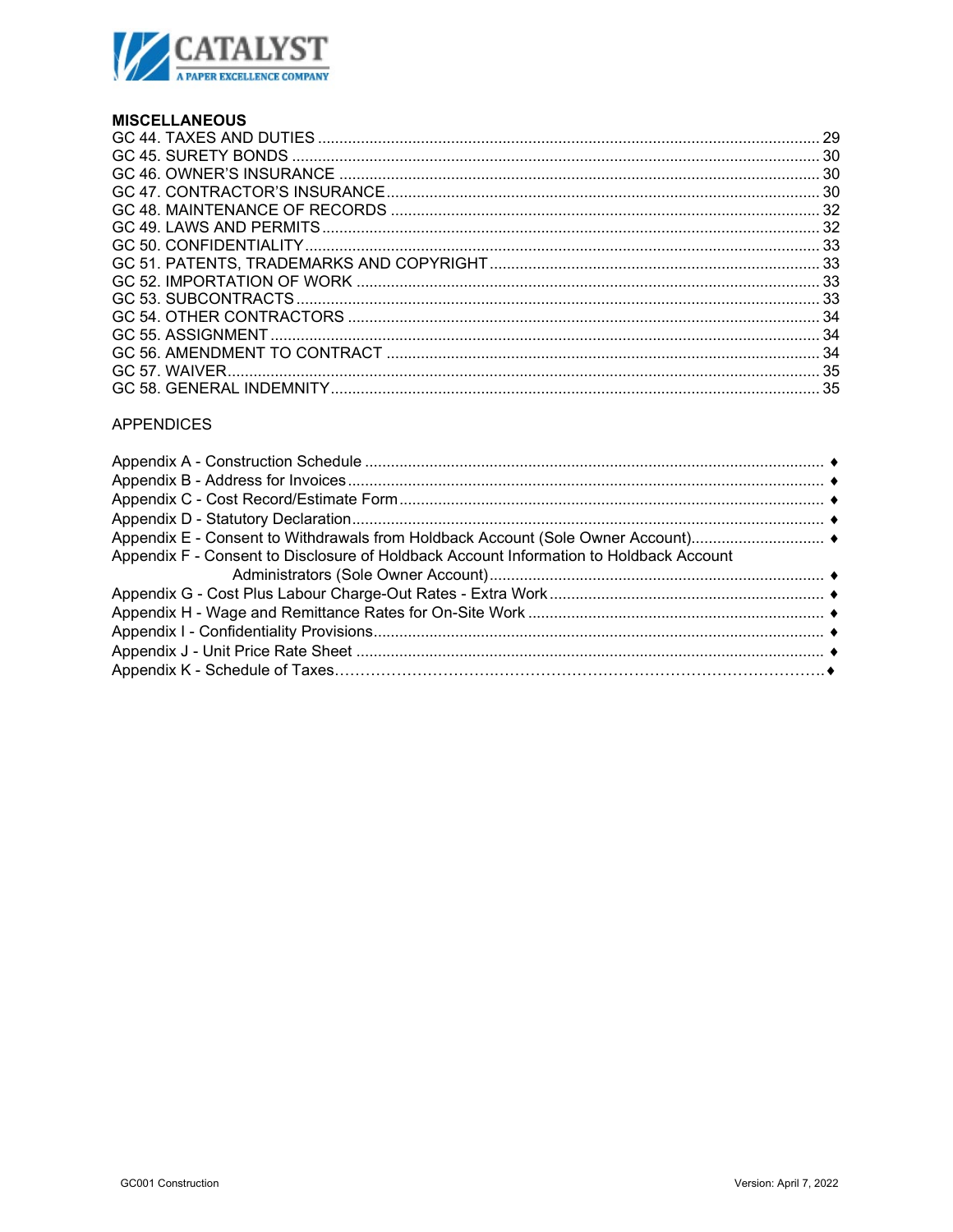#### <span id="page-3-0"></span>1. **DEFINITIONS**

1.1. **Definitions** – Unless the context indicates otherwise, in the Contract:

"**Certified for Construction Drawings**" and "CFC Drawings" mean the drawings supplied under GC [9.2](#page-9-0) which are marked "Certified for Construction";

"**Change**" means a change in the Work contemplated by GC [18.1;](#page-14-0)

"**Completion**" means that the Work is ready for use or substantially completed as defined in the *Builders' Lien Act* (British Columbia);

"**Contractor's Equipment**" means all equipment and construction materials supplied by the Contractor to perform the Work but does not include any equipment or materials to be incorporated into the Work;

"**Construction Schedule**" means the Work schedule prepared by the Contractor in accordance with the Contract Documents and approved by the Owner's Representative under GC [7.1](#page-8-0) or prepared by the Owner's Representative under GC [7.3,](#page-8-1) whichever is applicable;

"**Consultant**" means the engineering firm retained by the Owner as set forth in the Contract Agreement;

"**Consultant's Representative**" means the person so designated in the Contract Agreement unless otherwise changed by written notice to the Contractor;

"**Contract**" means the entire undertaking between the Parties to perform their respective duties, responsibilities and obligations as described and set forth in the Contract Documents in respect of the Work, including any modifications made to such Contract in accordance with the terms of GC [56.](#page-36-0)

"**Contract Adjustment**" means a fair and reasonable adjustment of all or any of

- (a) the Contract Price,
- (b) the Construction Schedule, or
- (c) the completion date for all the Work as specified in the Contract,

taking into account the provisions of the Contract and all of the circumstances surrounding the matter in question as provided in GC [36;](#page-26-0)

"**Contract Agreement**" means the contract form included in the Contract Documents;

"**Contract Documents**" mean the documents referred to in the Contract Agreement which documents are incorporated into and form part of the Contract;

"**Contract Price**" means the total price payable by the Owner to the Contractor specified in the Contract for performing the Work in accordance with the Contract;

"**Contractor**" means the Contractor or Vendor identified in the Contract;

"**Contractor's Representative**" means the person appointed by the Contractor under GC [6.3;](#page-7-0)

"**Cost Plus Work**" means Work for which a method of payment has been established on an actual labour and materials cost basis;

"**Day**" means calendar day;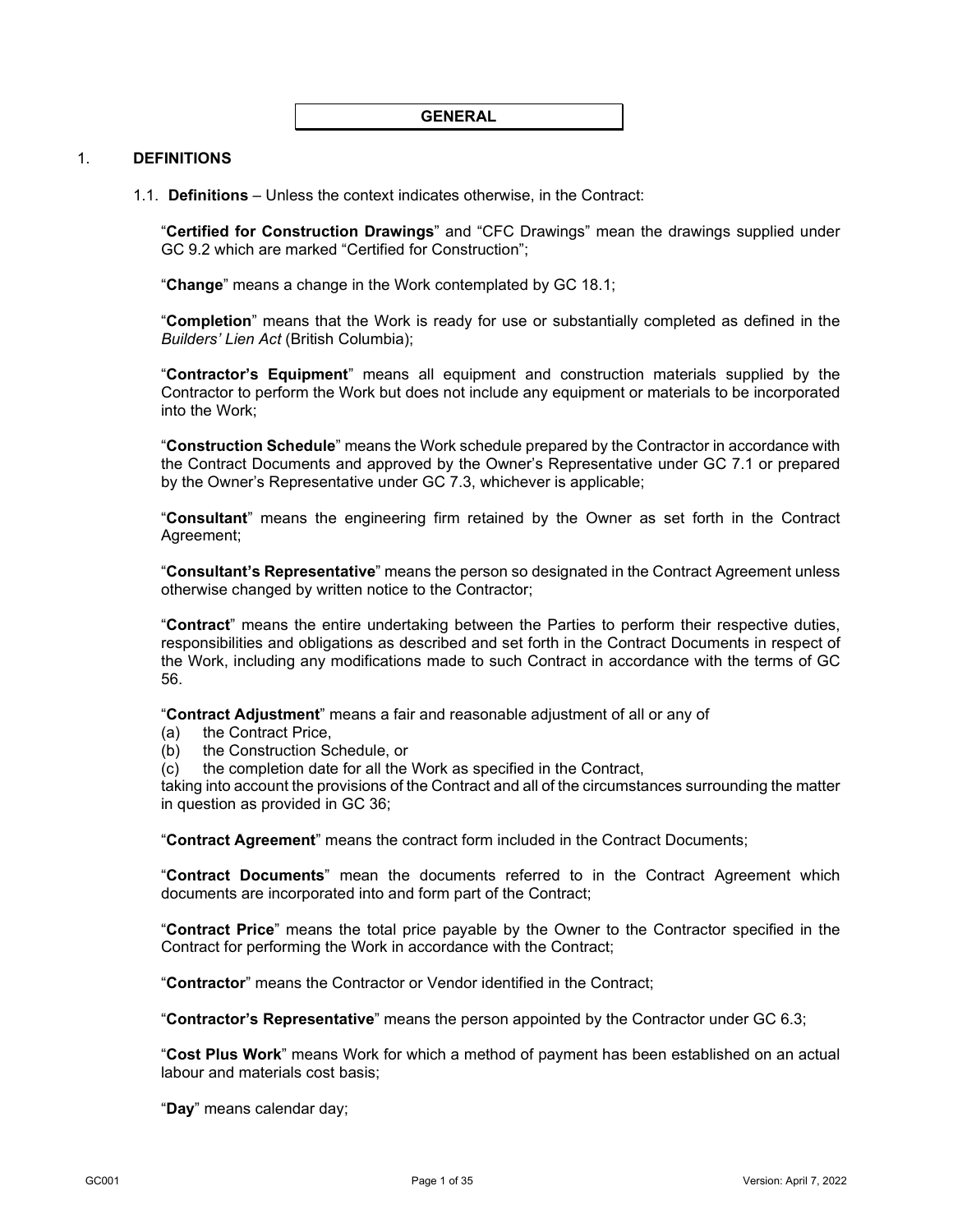"**Design Standards**" mean the Contract Documents which detail standard materials selection and construction methods to be followed by the Contractor in the performance of the Work;

"**Equipment**" means all equipment, materials, components and parts supplied by the Contractor to be incorporated into the Work;

"**Labour Disruption**" includes strikes, picketing, lockouts, exercise of Non-Affiliation Rights, slowdown or cessation of Work or refusal to handle any Materials, equipment or product, or any other actions, similar in nature or intent which results from or arises, directly or indirectly, from, or affects only the Work, the Project or the Site, or which is local to the organization of the Owner, the Contractor, any Subcontractor or supplier;

"**Legal Picket Lines**" are those permitted by the Labour Relations Code RSBC c. 82 as amended from time to time, which have not been restricted by the Labour Relations Board pursuant to s. 65 of the Code;

"**Materials**" mean all parts, furnishings, materials, supplies and equipment of any kind supplied by the Owner or the Contractor to be incorporated into the Work;

"**Non-Affiliation Rights**" means any provision in a collective agreement pursuant to which employees may choose not to work alongside, with or near employees not represented by a trade union or a trade union affiliated with the Canadian Labour Congress, the British Columbia Federation of Labour, or the Confederation of Canadian Unions or similar organizations or may refuse to handle any materials, equipment or product declared unfair or manufactured, assembled or produced by an employer whose employees are on strike or locked-out, or is of similar purpose and intent;

"**Owner**" means the Owner identified in the Contract;

"**Owner's Representative**" means the person appointed by the Owner under GC [5.1;](#page-7-1)

"**Parties**" means the Owner and the Contractor each of whom is a party to the Contract Agreement;

"**Project**" means the total construction contemplated by the Owner of which the Work may be a whole or a part;

"**Reference Drawings**" mean the drawings supplied by the Owner for information purposes only but do not include the Certified for Construction Drawings;

"**Scope of Work**" shall mean the section so entitled, or the provisions generally outlining the Work included in the Contract Documents and containing a description of the Work;

"**Site**" means the location specified in the Contract where the Work is to be performed;

"**Specifications**" mean the portions of the Contract Documents which set out the quality of the Work and complement the Contract Drawings and includes the Design Standards;

"**Subcontract**" means a contract entered into between the Contractor and a Subcontractor;

"**Subcontractor**" means any person, firm or corporation that performs or furnishes any part of the Work as a subcontractor or supplier to the Contractor;

"**Work**" includes all labour, Materials, Contractor's Equipment and Equipment and all matters and things required to be done or provided by the Contractor under the Contract, including a Work Change, and shall be interpreted to mean all or any part of the Work, as the context requires;

## "**Work Change**" means

- (a) a deletion from the Work, or
- (b) an addition to or modification, supplement, amendment or revision of the Work which is consistent with and not outside the general scope of the Contract, in either case, authorized by a Work Order;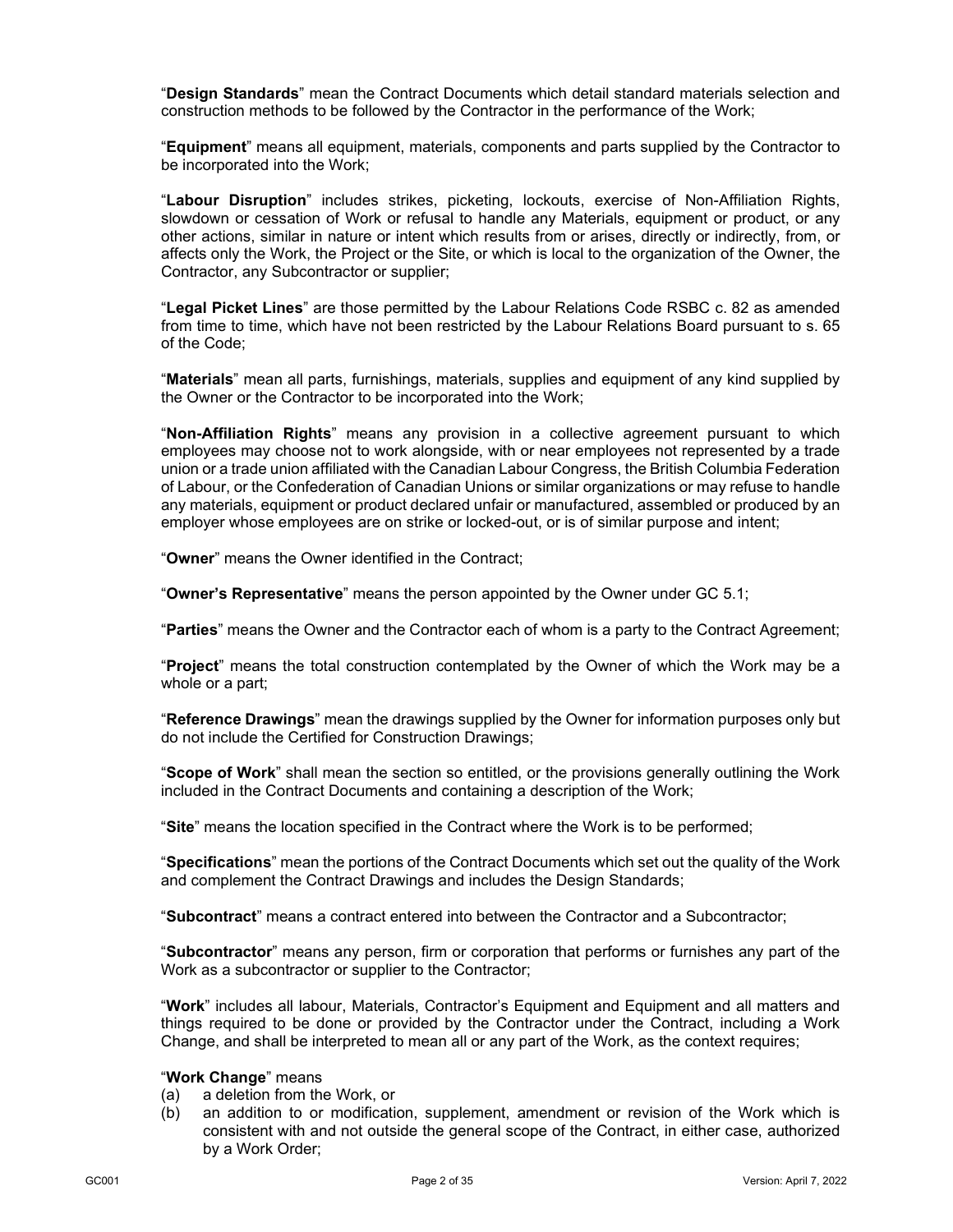"**Work Order**" means a written authorization issued by the Owner's Representative that directs the Contractor to perform a Work Change or confirms an earlier direction to perform a Work Change, and sets out particulars of the Work Change including the method of valuation of the affected Work for purposes of a Contract Adjustment.

- 1.2. **Grammatical Forms** Unless the context indicates otherwise, where a word or expression is defined in the Contract, other parts of speech or grammatical forms of the same word or expression have corresponding meanings.
- 1.3. **Included Meanings** In the Contract,
	- (a) words in the singular include the plural and words in the plural include the singular,
	- (b) words in the masculine gender include the feminine and words in the feminine gender include the masculine, and
	- (c) words in the neuter gender include the masculine and feminine and words in the masculine or feminine gender include the neuter.
	- (d) words and abbreviations which have well known technical or trade meanings are used in the Contract Documents in the accepted manner in which type are so used; and
	- (e) wherever in the Contract Documents, the words "as shown", "as indicated", "as detailed", or words of similar impart are used, they shall refer to the Contract Documents unless otherwise expressly stated.
- 1.4. **Headings** The headings used in any of the Contract Documents are inserted for convenience of reference only and shall not be used to interpret the Contract.
- 1.5. **Currency** Unless the context indicates otherwise, in the Contract, all monetary amounts shall be interpreted as amounts in the lawful currency of Canada.

#### 2. **INTERPRETATION OF CONTRACT**

- 2.1. **Intent** The intent of the Contract Documents is to describe the Work to be performed by the Contractor and the respective rights and obligations of the Parties.
- 2.2. **Omission from Contract Documents**  Omission from the Contract Documents of any detail of Work which is necessary to perform the intent of the Contract Documents, or which is customarily performed, shall not relieve the Contractor from performing such omitted Work and it shall be performed as if fully and correctly described in the Contract Documents in a competent and workmanlike manner with materials and workmanship of the best quality and shall finish the Work complete in every detail. Such Work shall not be deemed a Work Change.
- 2.3. **Document Precedence** In the event of any ambiguity or inconsistency between the Contract Documents, the Contract Documents shall be interpreted and applied in the following order of precedence:
	- (a) the Contract Agreement:
	- (b) the Scope of Work and Specifications;
	- (c) the Reference Drawings;
	- (d) the CFC Drawings;
	- (e) the Special Conditions;
	- (f) the General Conditions;
	- (g) the Appendices to the General Conditions.
- <span id="page-5-0"></span>2.4. **Clarification** – If the Contractor becomes aware of any ambiguity or inconsistency between the Contract Documents or believes there is an error in the Contract Documents, the Contractor shall refer the matter immediately to the Owner's Representative for a written direction before proceeding with the affected Work and shall perform the Work in accordance with that direction.

#### 2.5. **Failure to Clarify** – If

(a) a matter which the Contractor knew, or ought reasonably to have known,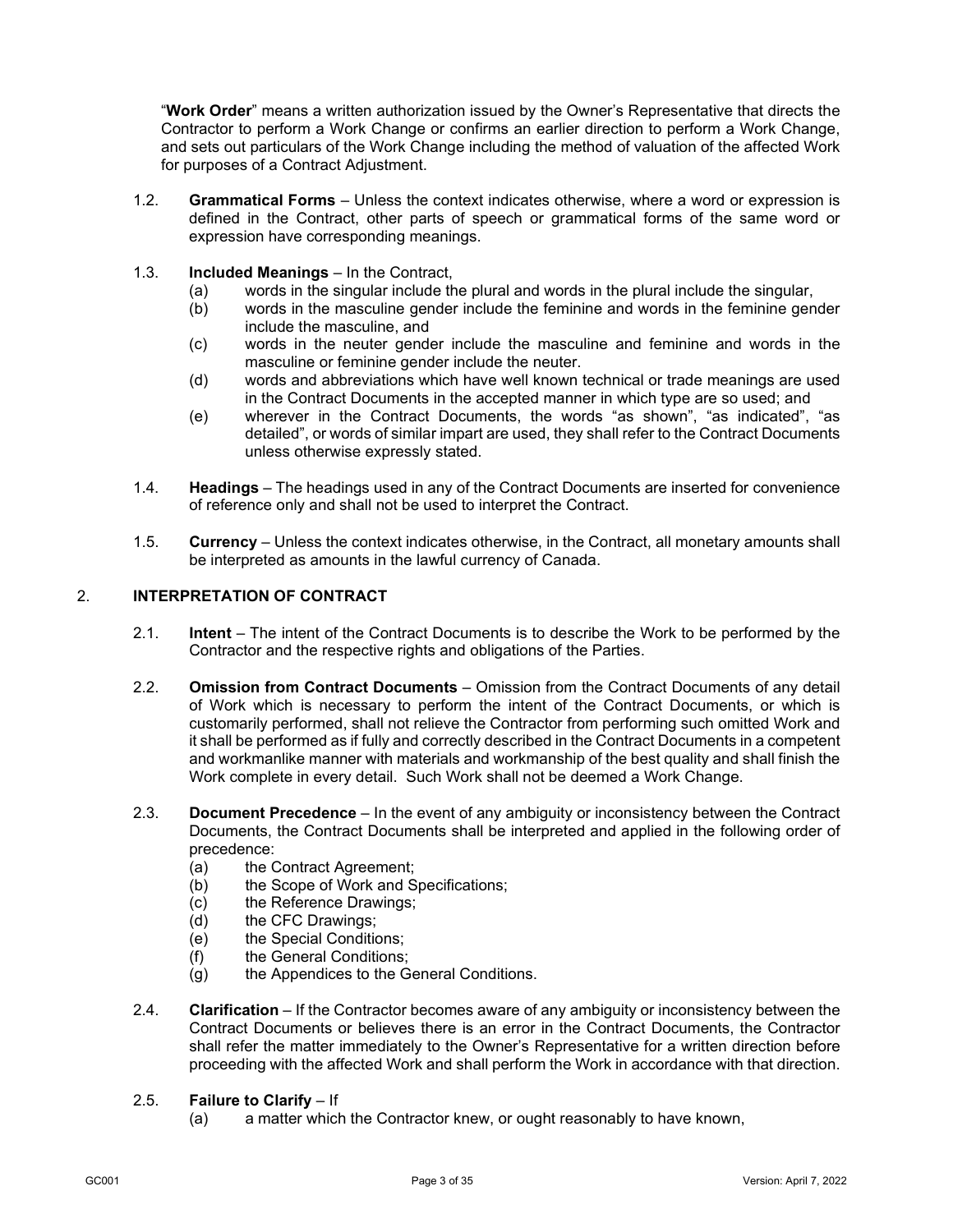- (i) gave rise to an ambiguity or inconsistency between the Contract Documents, or
- (ii) was unclear, and
- (b) the Contractor failed to refer the matter to the Owner's Representative immediately for a decision under GC [2.4,](#page-5-0)

the Contractor shall be responsible for the results of failing to interpret or apply the Contract Documents correctly.

2.6. **Severance** – If any one or more of the provisions of the Contract are for any reason held to be invalid, illegal or unenforceable by a court of competent jurisdiction, the remaining provisions of the Contract will be unimpaired and will remain in full force and effect, and the invalid, illegal or unenforceable provision will be replaced by a valid, legal and enforceable provision that comes closest to the intent of the parties underlying the invalid, illegal or unenforceable provision.

## 3. **TIME**

- 3.1. **Essential** Each party shall do all things reasonably necessary to perform its obligations under the Contract in a diligent, prompt and timely manner.
- 3.2. **Mitigation** Notwithstanding the right of any party to request a Contract Adjustment of the Construction Schedule or a completion date, both parties shall make every effort to mitigate or overcome any delay of the Work caused by the circumstances giving rise to the right. Notwithstanding the foregoing, the Contractor shall not work overtime without the Owner's prior authorization.
- 3.3. **Holidays** Where the time for giving a notice or making an application or request falls or expires on Saturday, Sunday or a British Columbia statutory holiday, the time for taking the action is extended to the next available Day.
- 3.4. **Calculation** In the calculation of time, the first Day shall not be counted.

## <span id="page-6-0"></span>4. **NOTICES**

- 4.1. **To Contractor** A written notice to the Contractor shall be given by
	- (a) delivering it personally to the Contractor or the Contractor's Representative, or
		- (b) addressing it to the attention of the Contractor's Representative and delivering it, or sending it by courier or electronic mail ("email") to the Contractor's principal place of business, to his office at or near the Site or to the address he supplied to the Owner under the Contract Agreement.
- <span id="page-6-1"></span>4.2. **To the Owner** – A written notice to the Owner shall be given by
	- (a) delivering it personally to the Owner's Representative, and
	- (b) addressing it to the attention of the Owner's Representative and delivering it, or sending it by courier or email to the address the Owner supplied to the Contractor under the Contract Agreement,

If a notice is to be given to the Consultant, notice shall be given to the Consultant by:

- (c) delivering it personally to the Consultant's Representative; or<br>(d) addressing it to the attention of the Consultant's Representa
- addressing it to the attention of the Consultant's Representative and delivering it, or sending it by courier or email to the address of the Consultant supplied to the Contractor under the Contract Agreement.
- 4.3. **Expeditious Method** In any particular circumstances, a party shall use the most expeditious method specified in GC [4.1](#page-6-0) and GC [4.2](#page-6-1) of giving the written notice.
- 4.4. **Deemed Receipt** A written notice delivered by hand, courier or email shall be deemed to have been received
	- (a) if delivered by hand or courier, on the next Day after delivery, and
	- (b) in the case of delivery by email on the next Day after delivery provided that an electronic confirmation of delivery has been obtained by the sender.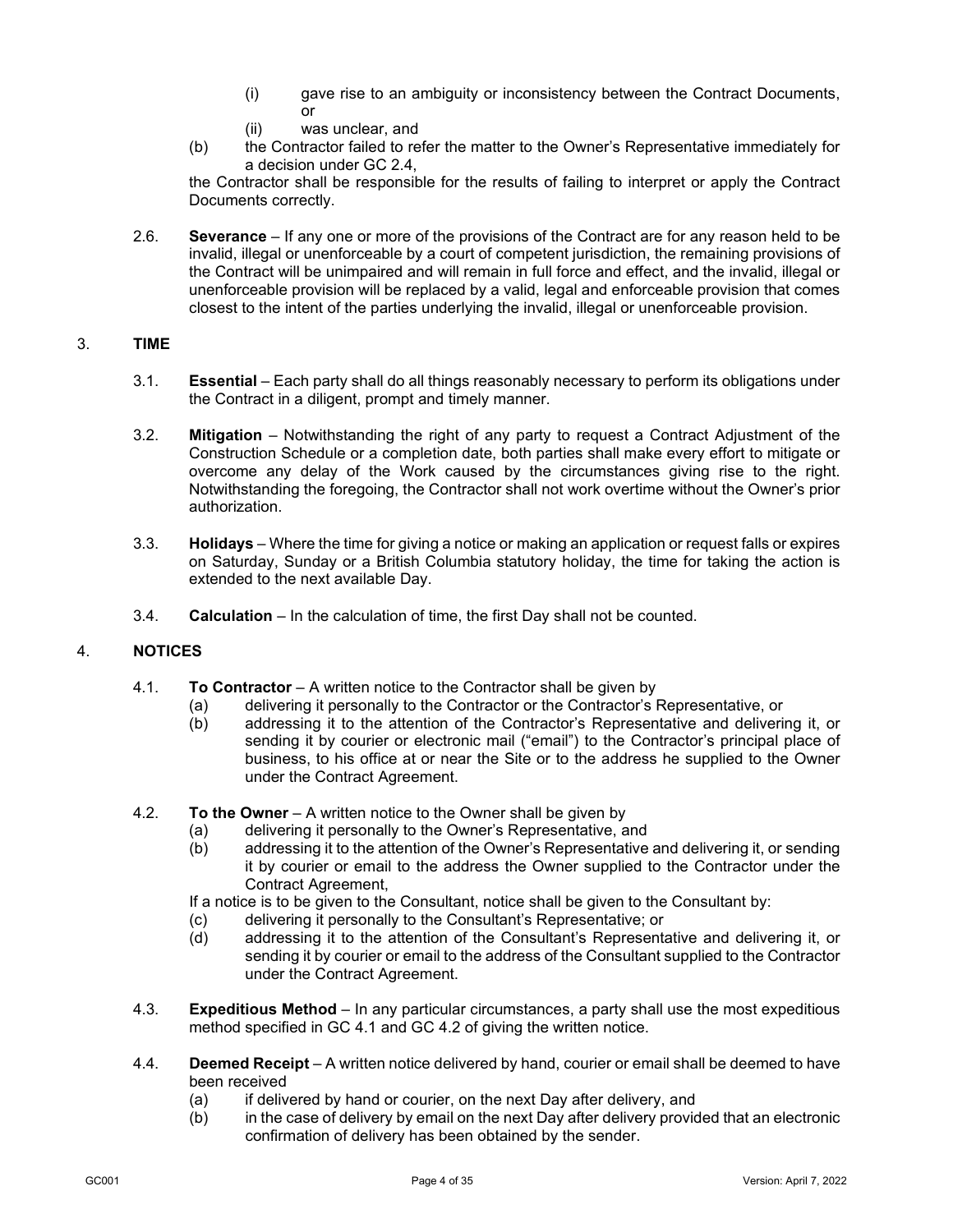## <span id="page-7-1"></span>5. **OWNER'S REPRESENTATIVE**

- 5.1. **Designation** As soon as practicable after award of the Contract and from time to time as may be necessary, the Owner shall
	- (a) designate a Representative who
		- (i) has the full authority to act on behalf of and bind the Owner unless the Contractor is expressly advised otherwise, and
		- (ii) may be an independent engineer or consultant,
	- (b) advise the Contractor in writing of the Representative's name, delivery address, email address, and telephone number(s), and
	- (c) advise the Contractor in writing of the name of the Consultant and Consultant's Representative, if any, who is acting on behalf of the Owner in respect of the Project, and who has authority to act on behalf of the Owner but not to bind the Owner and who is in addition to the Owner's Representative.
- 5.2. **Delegation** Unless the Contractor is expressly advised otherwise by the Owner, the Owner's Representative may, by providing written notice to the Contractor, delegate any or all of his authority to any other person.
- 5.3. **Questions** Unless the context indicates otherwise, the Owner's Representative shall decide all questions which arise respecting the interpretation of the Contract or the performance of the Work.
- 5.4. **Binding Decisions** Unless disputed pursuant to GC [35,](#page-25-0) every direction, order, decision or determination by the Owner's Representative under the Contract is final and binding. Nothing in this clause shall limit or abrogate the parties' rights pursuant to GC [35](#page-25-0) and GC [36.](#page-26-0)

## 6. **THE CONTRACTOR**

- 6.1. **Independent Contractor** The Contractor shall be deemed for all purposes and in all respects to be an independent contractor.
- 6.2. **Control** Except as otherwise specifically provided in the Contract, the Contractor shall have complete control of his organization and shall supervise, direct and exercise direction of the Work done by his labour force using his best skills and attention, and shall appoint a competent superintendent (who may or may not be the Contractor's Representative) having the authority necessary to direct and supervise the Work. The Contractor's superintendent shall be continuously present at the Site during the construction and installation of the Work. The Contractor shall advise the Owner's Representative and, if applicable, the Consultant of such superintendent and shall only replace such superintendent on notice to the Owner.
- <span id="page-7-0"></span>6.3. **Representative** – Unless otherwise provided, as soon as practicable after award of the Contract and from time to time as necessary, the Contractor shall
	- (a) designate a Representative who
		- (i) is acceptable to the Owner, and<br>(ii) has been given authority, acce
		- has been given authority, acceptable to the Owner, to act on behalf of the Contractor, and
	- (b) advise the Owner, in writing, of the Representative's address, telephone numbers and email addresses, and the extent of the Representative's authority, and whether such Representative is also the superintendent at the Site.
- 6.4. **Representative at Site**  The Contractor shall ensure that his Representative is available at the Site when the Work is being performed.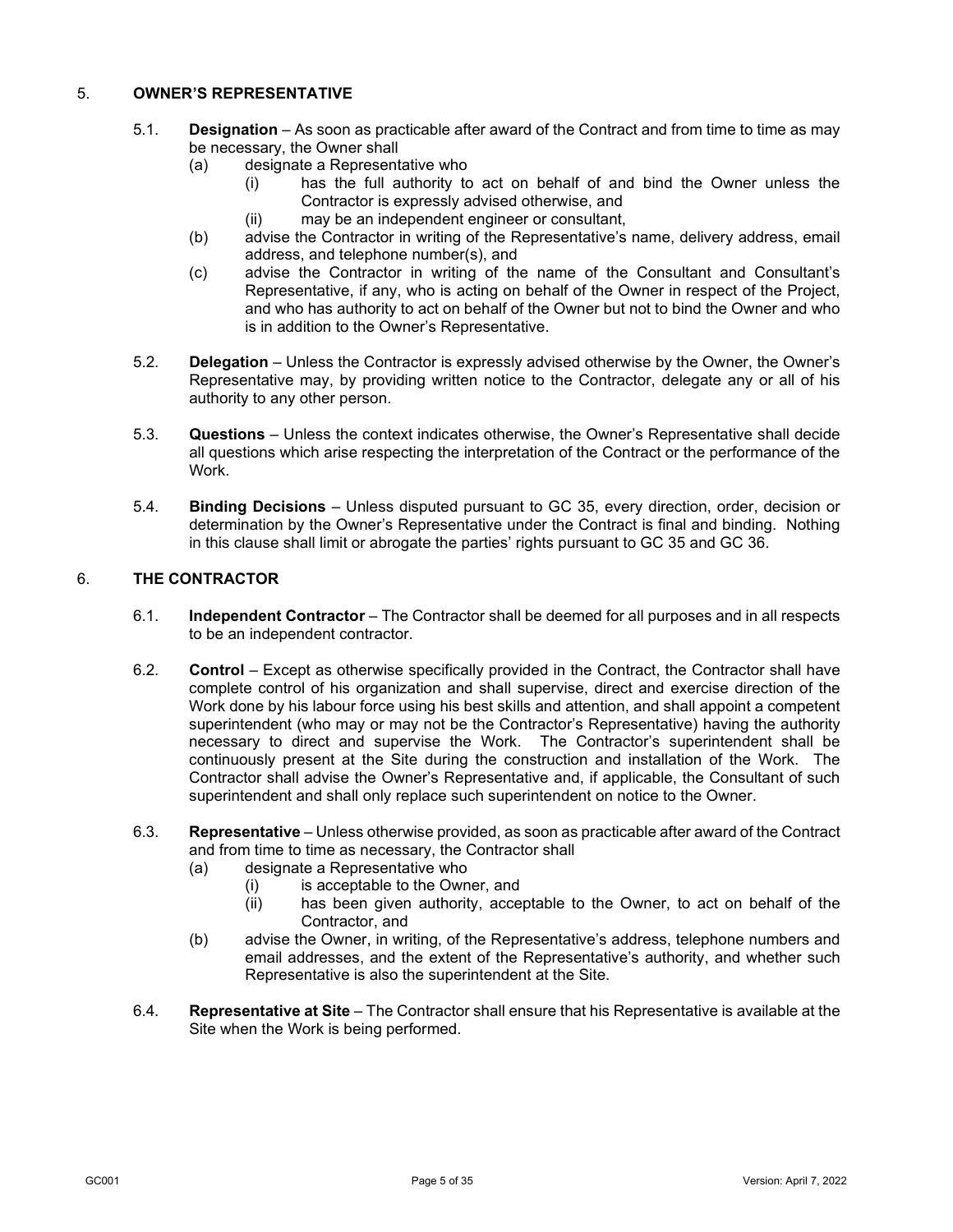## <span id="page-8-0"></span>7. **CONSTRUCTION SCHEDULE**

- 7.1. **Submission** Except as otherwise specifically provided, and if not attached to these General Conditions as Appendix A, within seven (7) Days after award of the Contract, the Contractor shall prepare and submit a detailed Work schedule for the Work to the Owner's Representative for approval as the Construction Schedule.
- 7.2. **Requirement** The Contractor shall prepare the Work schedule submitted under GC [7.1](#page-8-0)
	- (a) in accordance with the Owner's schedule, if any, in the Contract, or
	- (b) if there is no Owner's schedule, to ensure that the Work is completed by the time specified in the Contract.

#### <span id="page-8-1"></span>7.3. **Default** – If

- (a) the Contractor does not submit a Work schedule as required under GC [7.1,](#page-8-0) or
- (b) the Owner's Representative does not approve the submitted Work schedule,

at the Owner's option and in addition to any other remedies or rights the Owner may have, the Owner's Representative may prepare the Construction Schedule and in that event, the Construction Schedule shall be deemed to be the Work schedule submitted by the Contractor.

- 7.4. **Increased Detail** On the request of the Owner's Representative, the Contractor shall submit to the Owner's Representative for approval a more detailed schedule of the Work, and if the detailed schedule is approved by the Owner's Representative, it shall form part of the Construction Schedule.
- 7.5. **Obligation** The Contractor shall perform and complete the Work in accordance with the Construction Schedule.
- 7.6. **Progress Reports** On the request of the Owner's Representative, the Contractor shall submit a written report to the Owner's Representative
	- (a) on the progress of the work which compares the time taken to perform the Work to the time allowed in the Construction Schedule to perform the Work and gives the percentage of each item of the Work which has been completed, and
	- (b) with the number of workers, their trades and worker hours engaged in performing the Work for any specified period of time.

## 8. **MANNER OF CONSTRUCTION**

- 8.1. **Sufficient Resources** The Contractor shall use sufficient labour, materials and equipment to ensure complete and proper performance of the Work in the manner specified under the Contract.
- 8.2. **Obligation** Unless otherwise specifically provided, the Contractor shall provide all materials, labour, supervision, false work, tools, Contractor's Equipment, temporary facilities, water, light, fuel, heat, power, overhead and everything necessary for the proper performance of the Work.
- 8.3. **Work Method** Unless otherwise specifically provided, the Contractor shall determine the order and the construction means, methods and procedures required to carry out the Work in accordance with the Contract Documents, the law and general construction practice.
- 8.4. **Plan Submission** The Contractor shall submit, in writing, to the Owner's Representative for review
	- (a) a general plan of the ordering and method by which he proposes to perform all the Work, and
	- (b) if required by the Owner's Representative, a more detailed plan in respect of any part of the Work.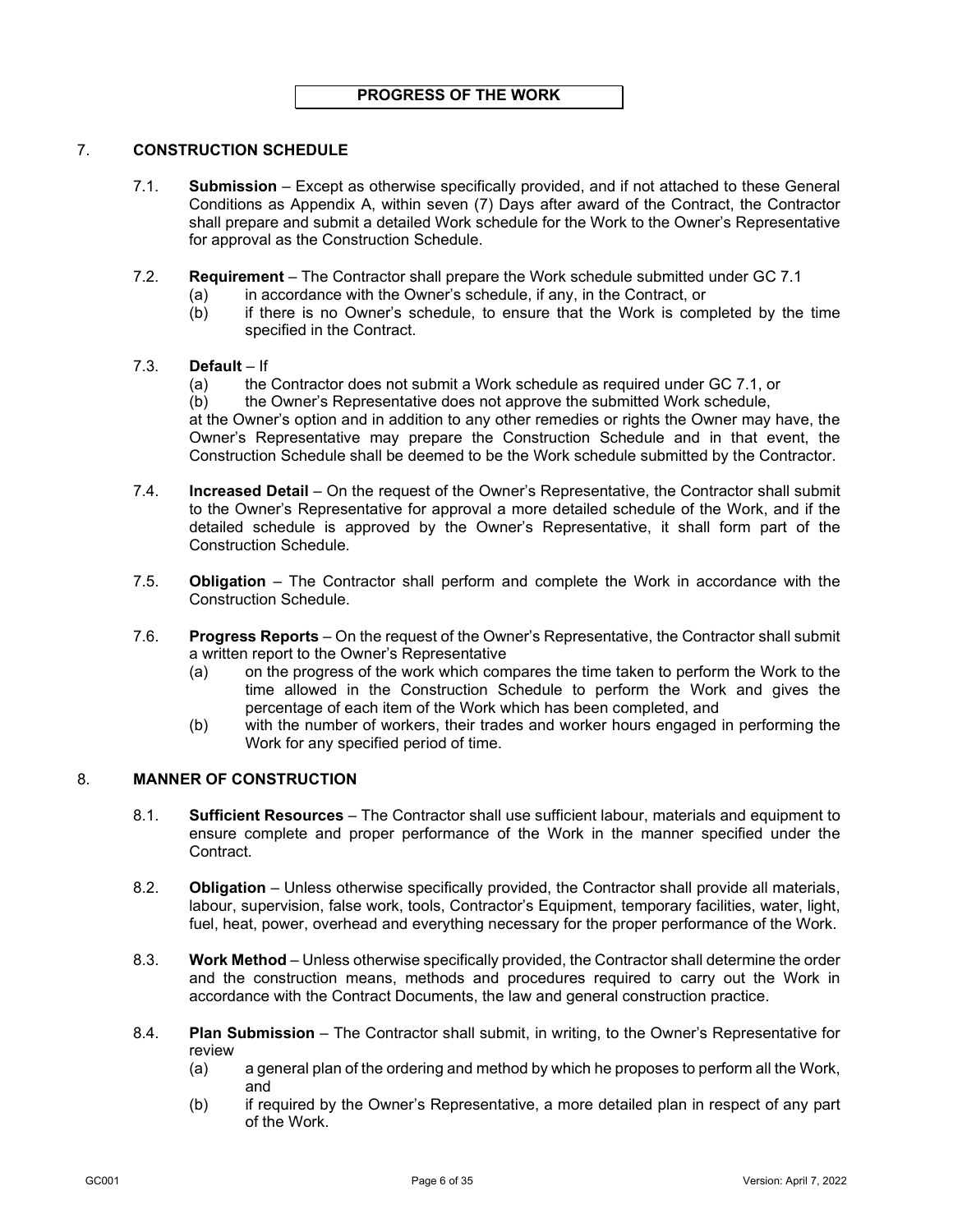- 8.5. **Coordination Difficulties** If the Owner's Representative considers that the Contractor's proposed plan for the order and method of performance shall cause coordination difficulties with other contractors on the Site, he may require the Contractor to amend or vary his plan to overcome or minimize the difficulties anticipated and the Contract price and schedule shall be equitably adjusted.
- 8.6. **Responsibility** The review by the Owner's Representative of the Contractor's plan for the order and method of performing the Work shall not relieve the Contractor of his responsibility to perform the Work in accordance with the Contract. Neither the approval of any progress or final payment or any other payment under the Contract nor the issuance of a Certificate of Completion, nor any use or occupancy of the Work or any part thereof by the Owner, nor any correction of defective Work by the Owner shall constitute an acceptance of Work not in accordance with the Contract Documents.
- 8.7. **Approval** –The Contractor shall perform the Work in accordance with the Contract to the complete satisfaction and approval of the Owner's Representative.
- 8.8. **Bench Marks and Base Lines** Before commencement of the Work and where required by its nature, the Owner's Representative shall establish one bench mark from which all elevations shall be made, and one base line from which all angles and dimensions shall be made. Before commencing Work, the Contractor shall check the said bench mark and base line, satisfy itself as to its correctness and confirm to the Owner's Representative in writing that it has done so. The Contractor shall thereafter make and take all measurements, angles and elevations therefrom.

## 9. **CERTIFIED FOR CONSTRUCTION DRAWINGS**

- 9.1. **Reference Drawings Prohibition** The Contractor shall not use Reference Drawings for the actual performance of the Work.
- <span id="page-9-0"></span>9.2. **CFC Drawings Issued** – The Owner shall supply CFC Drawings to the Contractor and provide all required written instructions relating to the performance of the Work to the Contractor
	- (a) on the dates or within the periods specified under the Contract, or (b) if dates or periods have not been specified, on a timely basis.
	- if dates or periods have not been specified, on a timely basis.
- 9.3. **Revisions** The Owner may revise the CFC Drawings and written instructions from time to time during the performance of the Work and shall provide the Contractor with copies of the revisions.
- 9.4. **Obligation** The Contractor shall perform the Work in accordance with the CFC Drawings and any written instructions provided by the Owner's Representative.
- 9.5. **Work Marked "Hold**" The Contractor shall not perform any Work which is marked "hold" on the CFC Drawings until he receives revised CFC Drawings or written permission from the Owner's Representative to proceed.
- 9.6. **Clean Documents** The Contractor shall keep one copy of each of the CFC Drawings, all written instructions relating to the performance of the Work and the Contract Documents in good order on the Site and accessible to the Owner's Representative.
- 9.7. **Dimensions** The Contractor shall not use any scaled dimensions from any CFC Drawings and, if figured dimensions appear to be in error or are omitted, the Contractor shall request the Owner's Representative to supply him with the necessary dimensions in writing.
- 9.8. **As-Built Drawings** The Contractor shall maintain throughout the course of the Work a set of hand marked as-built drawings. These drawings shall be kept current within 48 hours of the Work and shall be clearly and legibly marked. The Owner's Representative shall have access to this set of drawings at any time during the Work schedule. Upon completion of the Work this set of drawings shall be turned over to the Owner's Representative for his sole use and disposal.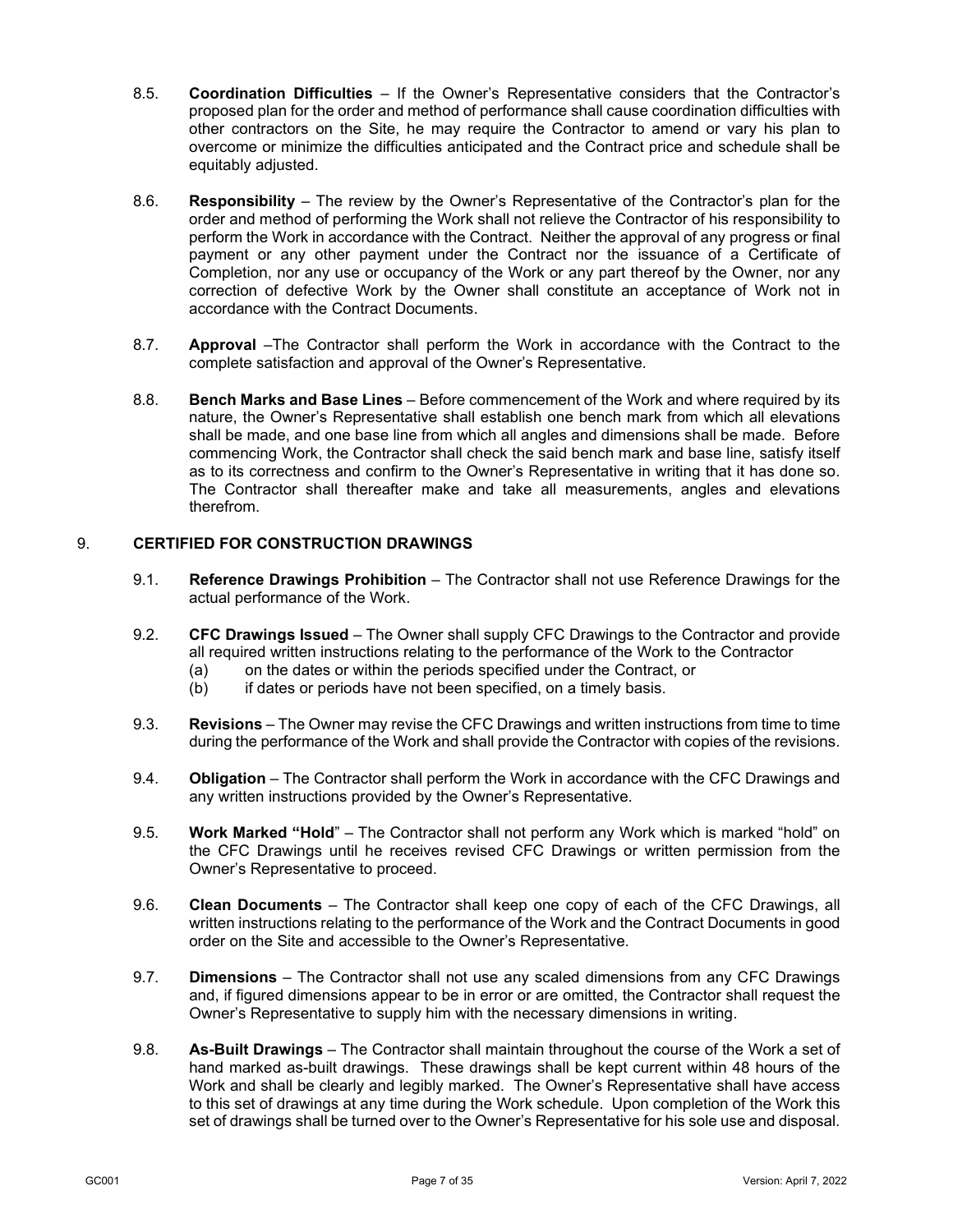- 9.9. **Ownership of Drawings** All drawings, documents and written instructions provided by the Owner to the Contractor are the exclusive property of the Owner and, on the request of the Owner's Representative, the Contractor shall return them to the Owner on completion of the Work. All drawings supplied by the Contractor under this Contract shall become the property of the Owner.
- 9.10. **Prohibition** The Contractor shall not use or allow any other person to use any drawings, documents or written instructions provided by the Owner under this Contract for any purpose whatsoever other than to perform the Work.

## 10. **CONTRACTOR'S LABOUR FORCE**

- 10.1. **Competence** The Contractor shall employ competent and skilled workers in the trades which the Work demands.
- <span id="page-10-0"></span>10.2. **Employee Misbehaviour** – The Contractor shall maintain good order and discipline among its employees and those of its Subcontractor engaged in the Work and the Contractor shall immediately remove any employee from the Work at the Site:
	- (a) who is incompetent, disorderly or intemperate,<br>(b) who violates the Owner's safety rules, or
	- who violates the Owner's safety rules, or
	- $(c)$  who utilizes or interferes with the Owner's facilities at the Site in an unauthorized manner,

and all such employees shall no longer be allowed admission to the Site.

- 10.3. **Failure to Remove** The Contractor shall be responsible for the consequences arising from the activities of any employee whose behaviour is a ground for removal under GC [10.2.](#page-10-0)
- 10.4. **Site Work Practices** The Site is an open Site not exclusively union or non-union. Labour peace shall be maintained at the Site. The Contractor shall take all possible steps to ensure that the performance of the Work is not affected by any Labour Disruption.
- 10.5. **Meeting** Before commencing the Work, the Contractor shall, as applicable, meet with the labour representatives of all the trades who may have jurisdiction to perform the Work in order to resolve any jurisdictional issues among them.
- 10.6. **Consultation** During the course of the Work the Contractor shall
	- (a) advise the Owner's Representative of all possible labour disputes which may interfere with the progress of the Work or the operation of the Owner's facilities, and
	- (b) take all necessary steps to ensure, as far as possible, that the performance of the Work shall not be affected.
- 10.7. **Access Rules** The Contractor shall ensure that all persons performing any of the Work
	- (a) shall enter and leave the Site through the entrance provided for construction personnel,
	- (b) shall comply with any check in-and-out system provided by the Owner,
	- (c) are restricted to that part of the Site where the Work is to be performed; and
	- (d) honour any Legal Picket Lines at the Site. Failure to do so shall result in disqualification from future access to the Site for the term of the contract. A Contractor will not be allowed on the Site if it has a current, demonstrated practice of crossing legal picket lines.
- 10.8. **Requirements where Not Union or Affiliated**  Where the employees of the Contractor or any Subcontractor are non-union or members of a union not affiliated with the Canadian Labour Congress, the British Columbia Federation of Labour, or the Confederation of Canadian Unions, the Contractor must ensure that the Contractor and its Subcontractors comply with the requirements of Appendix H - Wages and Remittance Rates for On-Site Work. If the Contractor or any Subcontractor fails to comply with any obligation under Appendix H, the Owner may claim against the Contractor any amounts required to comply, and deduct same, from the Contract Price.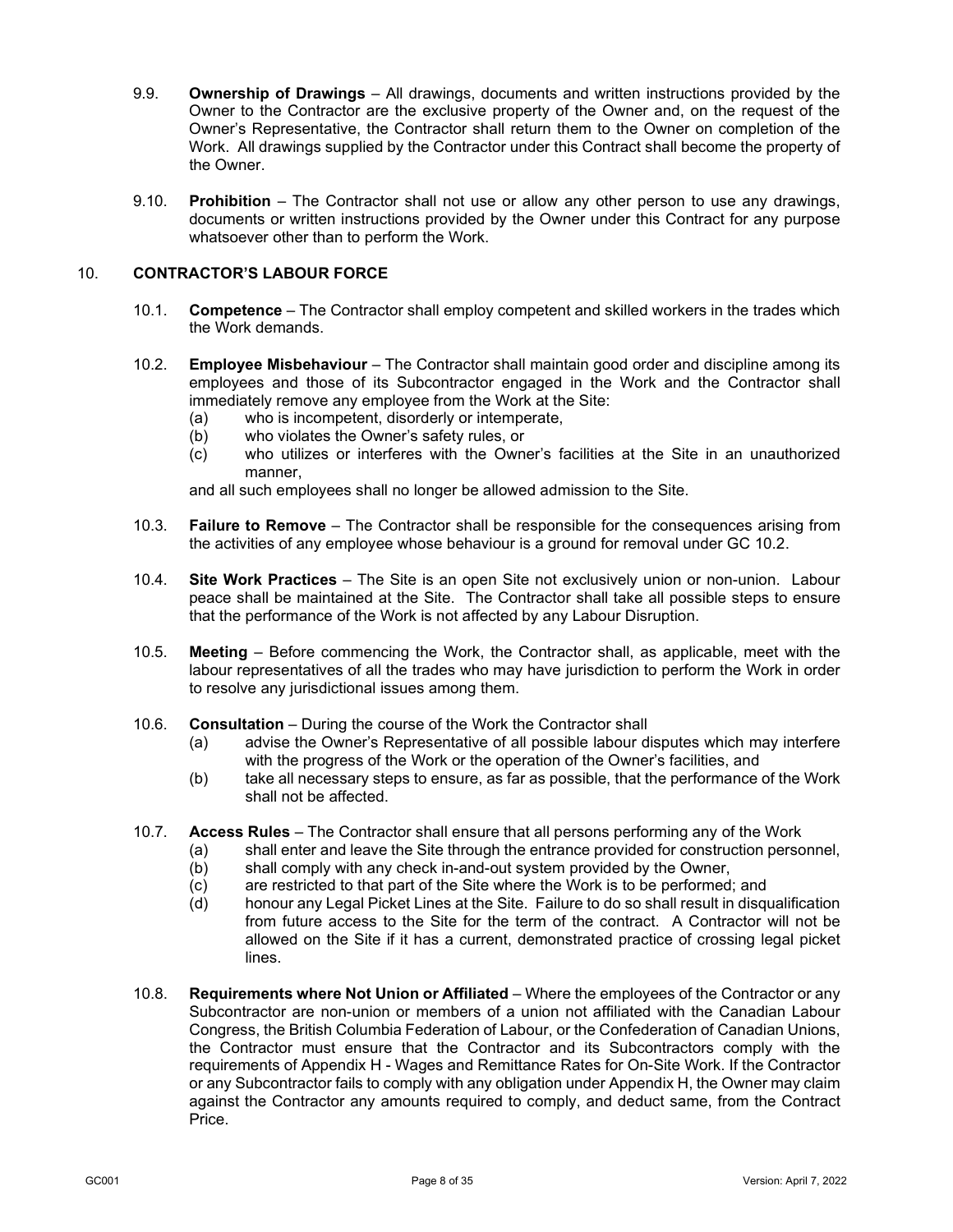- 10.9. **No Labour Disruption** The Contractor confirms that no agreement with his employees or labour representatives representing his employees or between his Subcontractors, suppliers, sub-subcontractors and their employees or labour union representing those employees, will affect the Contractor's performance under the Contract, any other projects at the Site or the Owner's operations or give rise to any Labour Disruption.
- 10.10. **Subcontractors** No work shall be undertaken by any Subcontractor unless the Owner has first approved in writing the use of that Subcontractor.

## 11. **SITE OCCUPATION**

- 11.1. **Timely Occupation** The Owner shall give the Contractor occupation of all or parts of the Site
	- (a) on the dates or within the periods specified under the Contract, or
	- (b) where dates or periods have not been specified, on a timely basis.
- 11.2. **No Exclusive Occupation** The Contractor shall not have the exclusive right to occupy the Site at any time.
- 11.3. **Cooperation** The Contractor shall cooperate with other contractors and the Owner's employees in carrying out their duties.
- 11.4. **Operating Mill** Where the Site includes an operating mill, the Contractor shall to the best of his abilities:
	- (a) ensure that neither his employees nor the Subcontractors interfere with the operations of that mill unless it is required by the Work shown in the Contract Documents,
	- (b) give the Owner's Representative advance notice of the time when performance of the Work is expected to interfere with that mill; and
	- (c) work with other contractors and, if applicable, the Consultant to minimize where possible interruptions and delays in the Construction Schedule.

#### 12. **MATERIALS**

- 12.1. **Quality**  The Contractor shall ensure that all Materials he supplies
	- (a) are in accordance with the Contract, and
	- (b) unless otherwise specified, are new.
- <span id="page-11-0"></span>12.2. **Review** – On request of the Owner's Representative, the Contractor shall
	- (a) state the source of any Materials he proposes to use in the Work, and
	- (b) supply to the Owner's Representative, for his review, manufacturers' information, documents and specifications for and testing results and samples of the Materials.
- <span id="page-11-1"></span>12.3. **Use of Reviewed Materials** – Where the Owner's Representative has reviewed certain testing results and samples of or manufacturers' information, documents and specifications for Materials, the Contractor shall not perform the Work using Materials which are different from the samples, testing results, information, documents or specifications reviewed, but the Contractor may make a resubmission under GC [12.2\(b\)](#page-11-0) to the Owner's Representative for additional review.
- 12.4. **Supplier's Instructions** Except as otherwise specifically provided, the Contractor shall install, use and maintain all Materials in accordance with the supplier's instructions.
- 12.5. **Asbestos** No asbestos containing material may be supplied or used by the Contractor. For the purpose of these General Conditions, "asbestos containing material" has the meaning attributed to that term in the Occupational Health and Safety Regulation of the Workers Compensation Act (British Columbia). For greater certainty, even if the Work is intended to replace, in whole or in part, any existing asbestos-containing material (including, without limitation, gaskets, insulation, brake linings, wall panels, or packing) non-asbestos containing material must be used by the Contractor. If it is not technically feasible to use non-asbestos containing material, or the relevant product is not available in a non-asbestos containing form,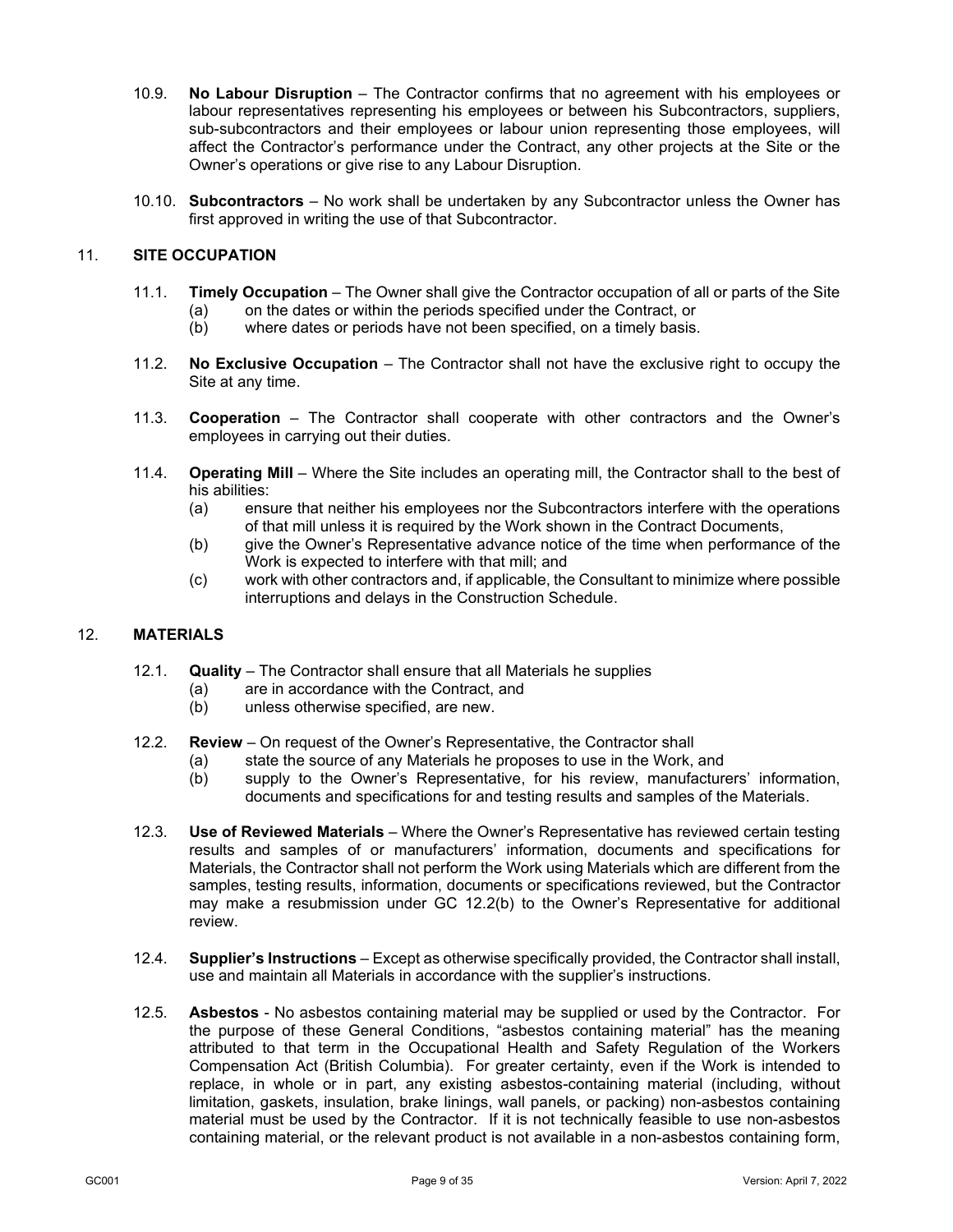then the Contractor will notify the Owner's Representative and will provide all relevant information and documentation regarding the proposed asbestos-containing material. In any event, no asbestos-containing material may be brought onto the Owner's site without the prior written permission of the Owner's Representative.

12.6. **Responsibilities** – The Contractor shall not be relieved of any of his responsibilities under the Contract whether or not the Owner's Representative has made a request or conducted a review under GC [12.2\(b\)](#page-11-0) or GC [12.3.](#page-11-1)

## 13. **SUBSTITUTES**

- 13.1. **Substitute** The Contractor shall not substitute any Materials, construction process or method specified in the Contract unless the Owner's Representative has given prior approval of the substitute in writing under GC [13.2.](#page-12-0)
- <span id="page-12-0"></span>13.2. **Approval** – The Contractor may apply in writing to the Owner's Representative for written approval of a substitute and shall, in his application, satisfy the Owner's Representative that the proposed substitute shall
	- (a) perform adequately the duties imposed by the general design,<br>(b) be equal or superior to the Materials, construction process or n
	- be equal or superior to the Materials, construction process or method specified, and
	- (c) be suited to the same use and capable of performing the same function as that specified for the Materials, construction process or method in the Contract.
- 13.3. **Responsibilities** The Contractor shall not be relieved of any of his responsibilities under the Contract to ensure the quality and performance of the substitute used even if the Owner's Representative has approved it under GC [13.2.](#page-12-0)

#### <span id="page-12-1"></span>14. **OFFLOADING AND STORAGE**

- 14.1. **Owner's Obligations** Unless otherwise specifically provided, the Owner shall offload, handle and store in storage facilities paid by the Owner all Materials supplied by the Owner before the Contractor is scheduled to be on the Site. Where such materials are stored by the Owner offsite, the Contractor shall bear the expense and be responsible for moving the Materials from the storage facility to the Site.
- <span id="page-12-2"></span>14.2. **Contractor's Obligation** – The Contractor shall offload, handle and store in storage facilities on the Site all Materials supplied by the Owner after the Contractor is scheduled to be on the Site.
- <span id="page-12-3"></span>14.3. **On-Site Handling** – The Contractor shall handle and transport on the Site all Materials supplied by the Owner when the Contractor withdraws them from the storage facilities on the Site.
- 14.4. **Contractor's Materials** The Contractor shall deliver, offload, handle and store all Materials he supplied in his storage facilities on the Site.
- 14.5. **Appropriate Facilities**  Except as otherwise specifically provided, the Contractor shall
	- (a) provide storage which the Owner's Representative considers to be suitable and appropriate to protect and maintain all the Materials supplied by the Owner and the Contractor in areas on the Site designated by the Owner s Representative, and
	- (b) protect and maintain the Materials during storage.
- 14.6. **Costs** Where the Contractor fails to comply with any obligation in GC [14,](#page-12-1) the Contractor shall pay all costs incurred by the Owner as a result of the Contractor's failure.

#### <span id="page-12-4"></span>15. **RECEIVING AND RESPONSIBILITY**

#### 15.1. **Inspection and Inventory** – The Contractor shall

(a) inspect and inventory all Materials supplied by the Owner as soon as the Contractor (i) unloads them under GC [14.2,](#page-12-2) or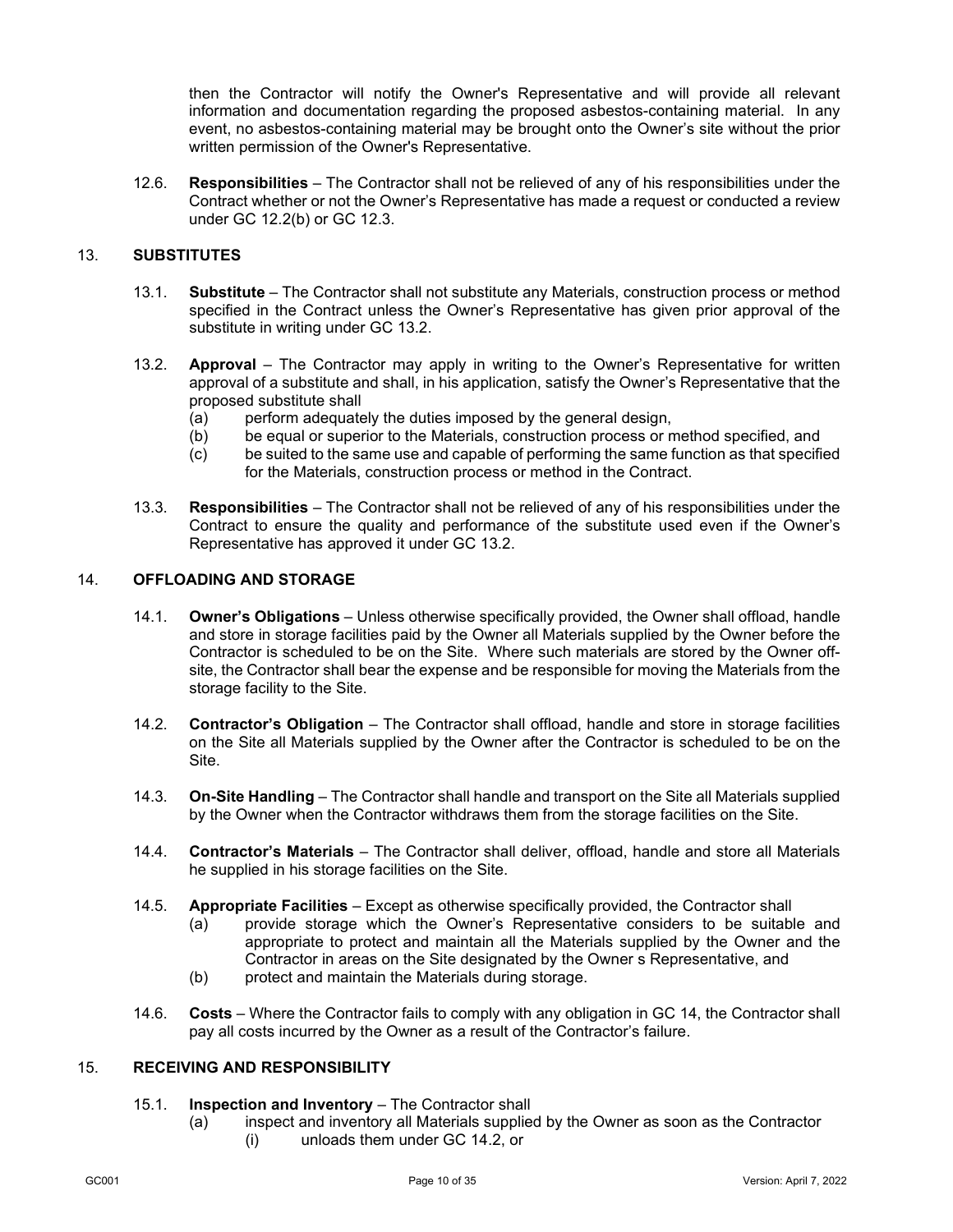- (ii) withdraws them from the storage facilities under GC [14.3,](#page-12-3) whichever is applicable, and
- (b) immediately give a written report of any evidence of loss, damage, defects or deficiencies in the Materials to the Owner's Representative.
- <span id="page-13-0"></span>15.2. **Receipt of Materials** – Unless the Contractor makes a report under GC [15.1\(b\),](#page-13-0) he shall be conclusively deemed to have received the Materials referred to in G[C 15.1](#page-12-4) into his care, custody and control without any loss, damage, defects or deficiencies, excluding any latent or hidden defects or deficiencies which could not, in the opinion of the Owner's Representative, have been discovered at the time the Contractor was required to make his inspection.
- 15.3. **Liability** From the time the Contractor receives into his care, custody or control the Materials supplied by the Owner under GC [14.2](#page-12-2) or GC [14.3](#page-12-3) until the Work is completed, the Contractor shall be liable for, and shall indemnify the Owner in respect of, all loss and damage to the Materials and, where applicable, for all costs of replacing or repairing those Materials.

## 16. **INSPECTION OF THE WORK**

- 16.1. **Access for Inspection**  The Owner's Representative may inspect or test the Work at any time and shall have access
	- (a) at all times to the Work at the Site, and
	- (b) following reasonable written notice, to the Work at the premises of the Contractor and at any other place where the Work is being fabricated or manufactured.
- 16.2. **Facilities**  Unless expressly provided otherwise, the Contractor shall provide all necessary facilities and labour for access to and testing and inspection of the Work.
- <span id="page-13-1"></span>16.3. **Notice of Inspection** – If the Contract, the Owner's Representative, the law or a public authority requires the Work to be inspected, tested or approved, the Contractor shall give the Owner's **Representative** 
	- (a) and any relevant authority reasonable written notice of the Work's readiness for any particular inspection, testing or approval, and
	- (b) sufficient advance written notice of the time and place of any scheduled tests to enable the Owner's Representative to attend the tests if he so chooses.
- 16.4. **Work Covered Up** If the Contractor has covered up the Work without having given a notice required under GC [16.3](#page-13-1) or having been given permission to do so by the Owner's Representative, the Contractor shall
	- (a) immediately uncover or expose it for inspection at the request of the Owner's Representative, and
	- (b) bear the cost of exposing the Work, of the inspection of the Work and of any necessary restoration as a result of it.
- 16.5. **Testing** If the Contractor is required to test the Work in the Contract, he shall
	- (a) test it as and when required, and<br>(b) submit test certificates to the Owr
	- submit test certificates to the Owner's Representative containing all the information he requires.
- 16.6. **Responsibilities** The Contractor shall not be relieved of any of his responsibilities under the Contract whether or not the Owner's Representative has inspected or tested the Work.

## <span id="page-13-2"></span>17. **UNSATISFACTORY WORK**

- 17.1. **Remove and Replace**  On receiving written notice from the Owner's Representative, the Contractor shall, within the time required.
	- (a) remove and replace or modify all Work which the Owner's Representative considers not to be in accordance with the Contract in order to make it in accordance with the Contract, and
	- (b) restore the Work, and the work of others, which is disturbed or damaged by the removal and replacement or modification of the unsatisfactory Work.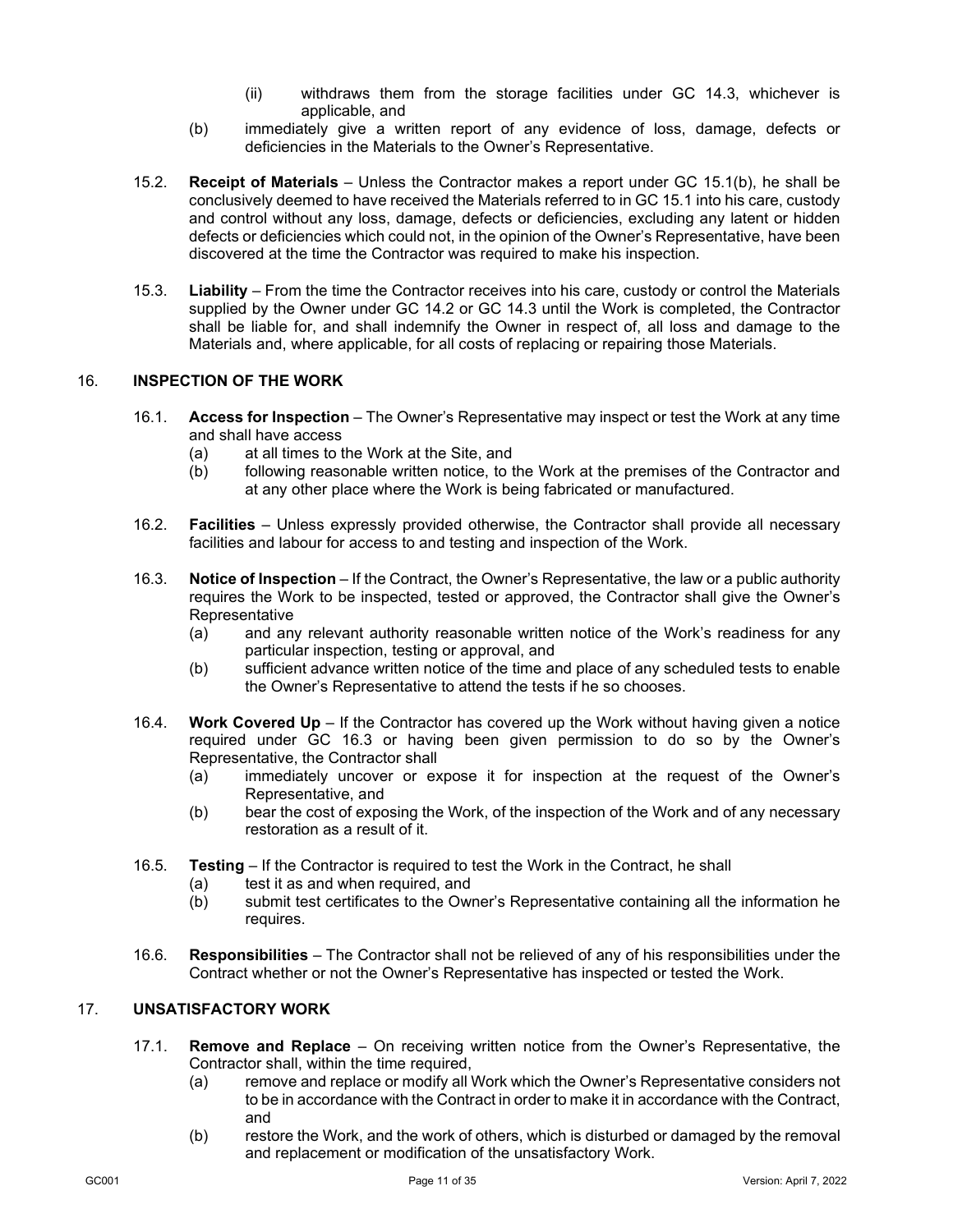- 17.2. **Responsibility**  The Contractor shall be responsible for all risks associated with
	- (a) the removal, including disposal and storage, of the unsatisfactory Work, and

 $(b)$  replacement or modification of the unsatisfactory Work,

whether performed by himself or by the Owner under GC [17.3,](#page-14-1) so long as where performed by the Owner the performance has been in accordance with accepted industry practice.

<span id="page-14-1"></span>17.3. **Owner's Right** – If the Contractor does not remove and replace or modify any unsatisfactory Work within the time required, the Owner may carry out any of the activities referred to in GC [17.1,](#page-13-2) and, in that event, the Contractor shall be responsible for all costs incurred by the Owner to carry out those activities.

## <span id="page-14-6"></span><span id="page-14-0"></span>18. **WORK CHANGES**

- 18.1. **Work Change** The Owner may make changes by altering, adding to, or deducting from the Work (referred to as a "change') without invalidating the Contract.
- 18.2. **Prohibition** No change shall be made to the Work unless in pursuance of a Work Order or other written order from the Owner's Representative and no claim for a change to the Construction Schedule or to the completion date or a change to the Contract Price shall be considered or allowed unless so ordered.
- <span id="page-14-5"></span><span id="page-14-2"></span>18.3. **Adjustment** – The amount to be added to or deducted from the Contract Price for any change ordered by the Owner shall be determined by the Owner, in one or more of the following ways: (a) by lump sum;
	- $(b)$  by actual labour and material costs, as calculated in the manner set forth in GC [41;](#page-29-0)
	- (c) by Unit Prices, as defined in the Contract Documents.
- <span id="page-14-3"></span>18.4. **Record** – The Contractor shall maintain a separate record of all Materials, labour and Contractor's Equipment used for each Work Change under GC [18.3\(b\).](#page-14-2)
- <span id="page-14-7"></span>18.5. **Daily Report** – Not later than noon of the working Day immediately following the Day on which a Work Change was performed under GC [18.3\(b\)](#page-14-2) or [18.3\(c\),](#page-14-3) the Contractor shall submit a daily report for each Work Change to the Owner's Representative for approval
	- (a) which is in a form acceptable to the Owner's Representative, and<br>(b) which sets out full particulars of the Work performed and the resour
	- which sets out full particulars of the Work performed and the resources employed in that Work.
- 18.6. **Authorization** On receiving an order as above, the Contractor shall proceed with the Work. Payments on account of a Work Change shall be made in the same manner and shall be subject to the same holdbacks as stated in this Contract.
- 18.7. **Adjustment Request**  If a Contract Adjustment was not settled between the parties when a Work Change was required under GC [18.1,](#page-14-0) either party may request a Contract Adjustment under GC [36](#page-26-0) within 14 Days after the Contractor received the direction to perform the Work Change.

#### 19. **WORK PROGRESS**

#### 19.1. **Expedited Work** – If

- (a) the Contractor fails to complete the Work by the dates specified in the Construction Schedule, or
- (b) the Owner's Representative is of the opinion that the Work will not be completed by the completion date in the Contract,

the Owner's Representative may direct the Contractor to take any necessary steps to expedite the Work to ensure its completion within the required times.

<span id="page-14-4"></span>19.2. **Early Completion** – The Owner's Representative may, by written notice, require the Contractor to perform part of the Work before any of the dates specified in the Construction Schedule or to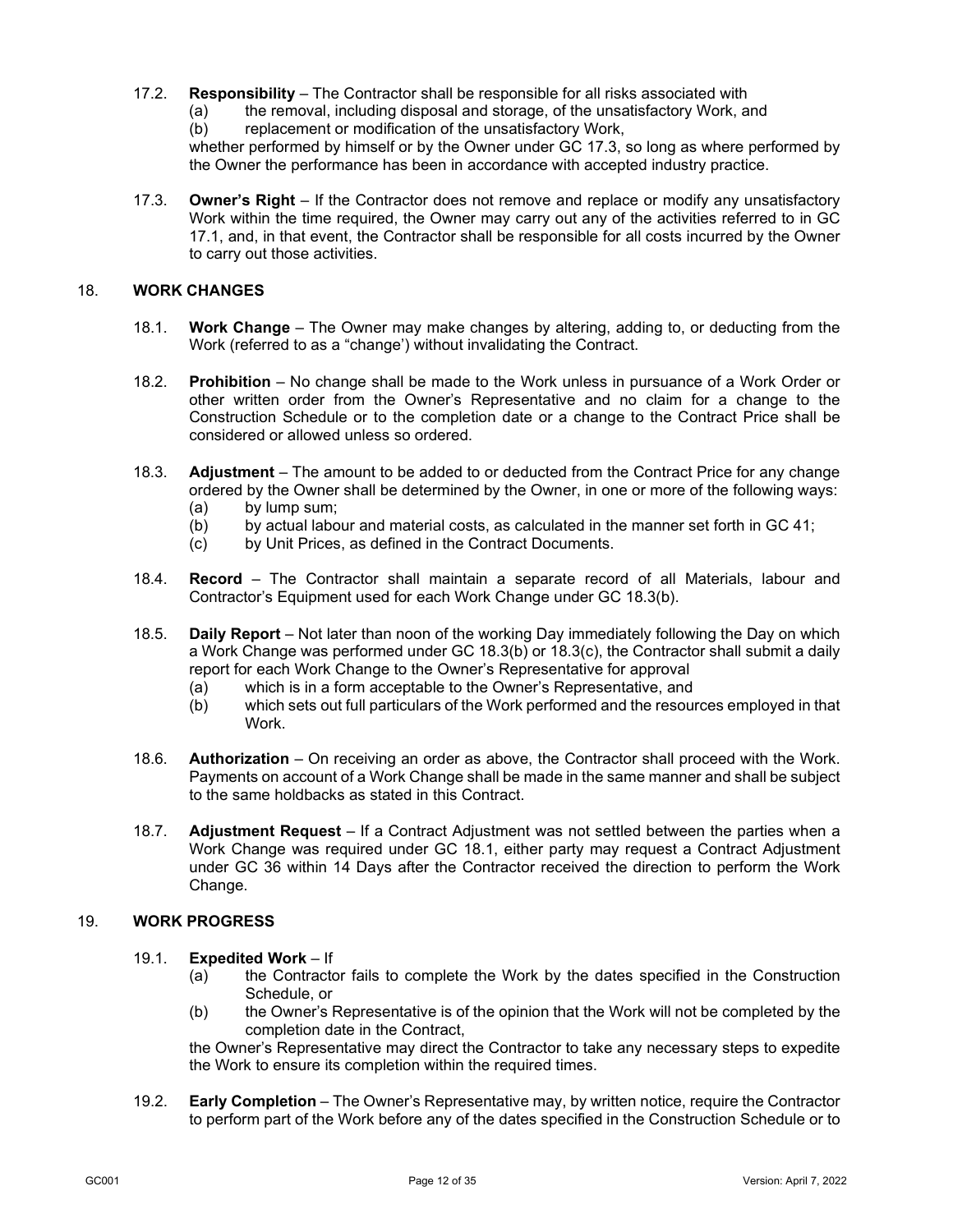complete all of the Work before the completion date in the Contract and the Contract Price shall be adjusted accordingly.

<span id="page-15-1"></span>19.3. **Delayed Completion** – The Owner's Representative may, by written notice, require the Contractor to slow down or delay the performance of the Work by delaying any of the dates specified in the Construction Schedule or the completion date in the Contract and the Contract price shall be adjusted accordingly.

## <span id="page-15-0"></span>19.4. **Emergency Order** – If

- (a) the manner in which the Work is being performed, or
- (b) an emergency,

affects or threatens to affect the safety of lives, the Work or any property, the Owner's Representative may stop the Work or require the Contractor to take any steps the Owner's Representative considers necessary to relieve the circumstances, and the Owner's Representative shall, as soon as practicable, confirm the directions in writing.

- 19.5. **Contract Adjustment** Where the Owner's Representative gives a written notice
	- (a) under GC [19.2](#page-14-4) or GC [19.4,](#page-15-0) the Contractor,
	- (b) under GC [19.3,](#page-15-1) either party,

may request a Contract Adjustment under GC [36](#page-26-0) within 14 Days after the Contractor was given the notice.

19.6. **Contractor's Responsibility** – Nothing in GC [19.4](#page-15-0) shall be construed to limit in any way the responsibilities of the Contractor for the safety and protection of persons and property under the Contract and the Contractor shall take any necessary steps to relieve any emergency circumstances in the absence of any directions from the Owner's Representative.

## <span id="page-15-2"></span>20. **DELAYS**

- 20.1. **Notice** If either party is aware of an event or any circumstances which are delaying or are expected to delay the performance of the Work, that party's Representative shall give the other Representative a written notice of
	- (a) the particulars of the cause of any expected delay,
	- (b) the expected length of the delay, and
	- (c) steps that the party intends to take to mitigate or overcome the delay.
- <span id="page-15-5"></span>20.2. **Timing of Notice** – The notice under GC [20.1](#page-15-2) shall be given as soon as possible and in any event not later than seven (7) Days after the party becomes aware or ought reasonably to have become aware of the commencement of the event or circumstances causing or expected to cause the delay.
- 20.3. **Late Completion** If the Contractor has failed to complete the Work on time, the Owner may request a Contract Adjustment under GC [36](#page-26-0) within seven (7) Days of the specified date.
- <span id="page-15-3"></span>20.4. **Excusable Delay** – If the Work is delayed beyond a date specified in the Construction Schedule or beyond the completion date of the Work as a result of a force majeure event or circumstances affecting the operations of the Contractor, the Contractor may request a Contract Adjustment of the Construction Schedule or completion date for the Work under GC [36](#page-26-0) within seven (7) Days of giving the notice under GC [20.1.](#page-15-2)
- <span id="page-15-4"></span>20.5. **Owner Delay** – If the delay referred to in GC [20.4](#page-15-3) is a direct result of an act or the failure to act of the Owner or the Owner's Representative, save and except any act or omission as a result of a force majeure event or circumstances, the Contractor may also request a Contract Adjustment of the Contract Price under GC [36.](#page-26-0)
- 20.6. **Time Warning** If the Owner has failed to provide the Contractor with any documents, Materials or written instructions as required under the Contract, the Contractor is entitled to make a request for a Contract Adjustment under GC [20.4](#page-15-3) or GC [20.5](#page-15-4) unless the Contractor failed to request the required documents, Materials or written instructions within the times, if any, specified in the Contract.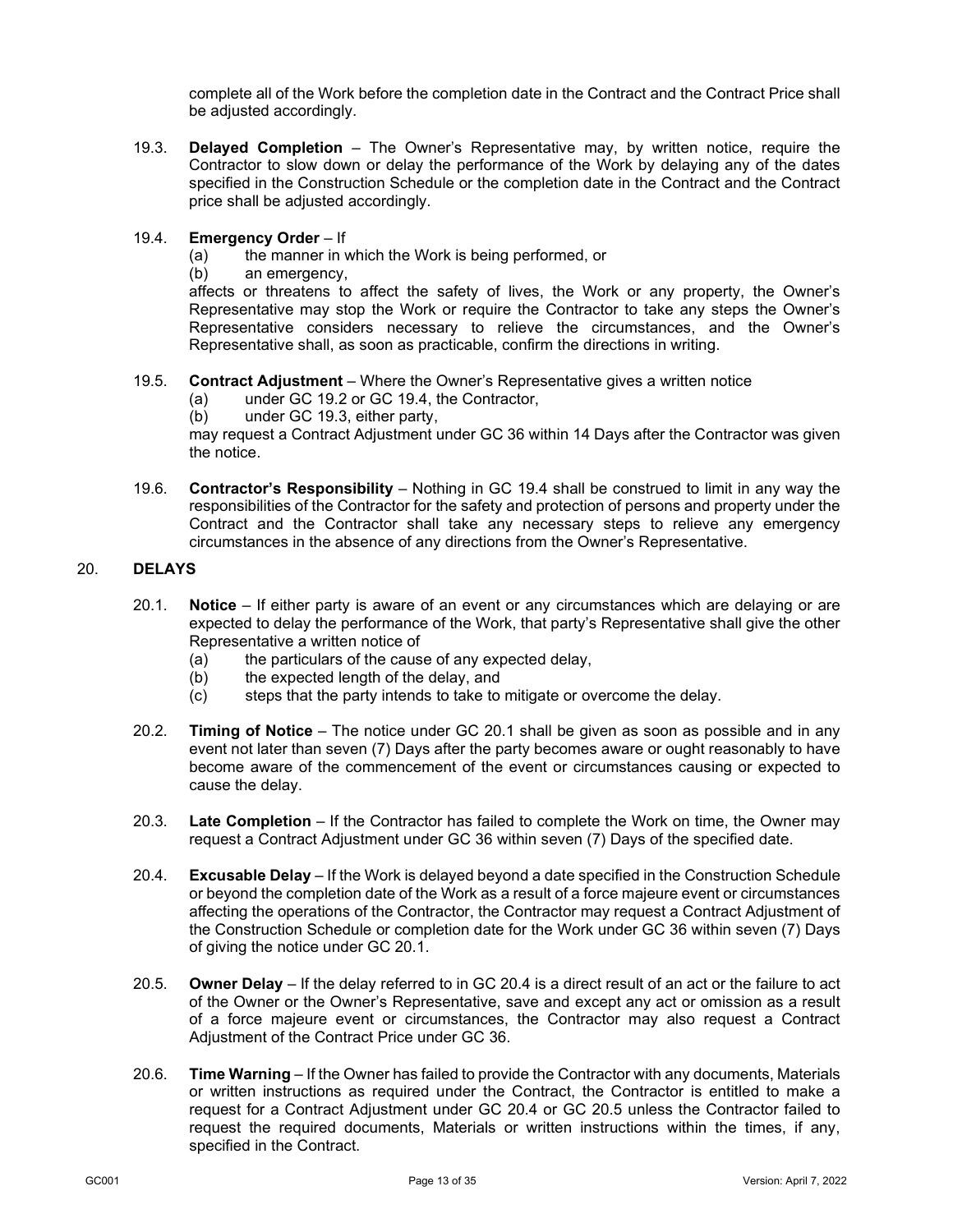- 20.7. **Failure to Give Notice** If the Contractor fails to give the notice as required in GC [20.1](#page-15-2) and GC [20.2](#page-15-5) in a particular matter, he is not entitled to make a request for any Contract Adjustment in respect of that matter.
- <span id="page-16-0"></span>20.8. **No Default** – If either party is delayed in performing its obligations under the Contract as a result of a force majeure event or circumstances, that party shall be deemed not to be in default of its obligations under the Contract.

A force majeure event or circumstance is one which is due to or results from extraordinary weather conditions; fire; shipwreck; riot; war declared or undeclared; enemy action; floods; laws, regulations, ruling or acts of any governmental body or agency which frustrate the Contract; strikes, cessation or slowdown or stoppage of labour or labour disturbances of general industry application, it being understood and agreed that a Labour Disruption as defined in GC [1](#page-3-0) is not an event of force majeure; and any other cause, whether similar to the foregoing or not, beyond the control of the party affected by such cause.

- 20.9. **Mitigation** The party claiming the benefit of GC [20.8](#page-16-0) shall take all reasonable efforts to mitigate or overcome any negative effects of the force majeure event or circumstances and shall bear the burden of proving that performance of an obligation was delayed by the event or circumstances.
- 20.10. **Labour Disruption** The Contractor acknowledges and agrees that the Owner is not responsible to the Contractor for any delays, obstructions or impediments to access or performance of the Work, costs, damages or expenses caused by any Labour Disruption occurring between the Owner and its employees or any trade union. No Labour Disruption between the Owner and its employees or any trade union which obstructs or delays the completion of the Work is considered an act or neglect of the Owner.

## 21. **SITE CONDITIONS**

- 21.1. **Site Examination** The Contractor shall be deemed to have conducted an examination of the Site and to have fully informed himself about any risks, contingencies, matters and things respecting the Site and any other aspects of the Work necessary to satisfactorily perform the Contract in all respects.
- 21.2. **Performance** The Contractor's failure
	- (a) to examine the Site, or<br>(b) to properly interpret the
	- to properly interpret the conditions at or respecting the Site or any information respecting the Site or any other aspects of the Work,

shall not relieve him of the responsibility of satisfactorily performing the Work under the Contract.

- <span id="page-16-1"></span>21.3. **Notice** – If, during performance of the Work, the Owner's Representative or the Contractor claims that the actual Site conditions are materially and substantially different from the Site conditions which could have been reasonably anticipated based upon
	- (a) the knowledge of the Site conditions which the Contractor is required to obtain or is deemed to obtain under the Contract, and
	- (b) any information in the Contract Documents, with respect to any Site conditions not ascertainable from that knowledge,

he shall promptly notify the other party in writing to give him a reasonable opportunity to examine the Site conditions before any substantial evidence of the alleged material and substantial difference is destroyed, removed or obscured.

- 21.4. **Contract Adjustment** If the actual Site conditions are materially and substantially different from the Site conditions referred to in GC [21.3,](#page-16-1) either party may request a Contract Adjustment under GC [36](#page-26-0) within 14 Days of giving or receiving the notice under GC [21.3,](#page-16-1) whichever is applicable.
- 21.5. **Responsibility** If the actual Site conditions are materially and substantially different from the Site conditions referred to in GC [21.3,](#page-16-1) the Contractor shall not, subject to the doctrine of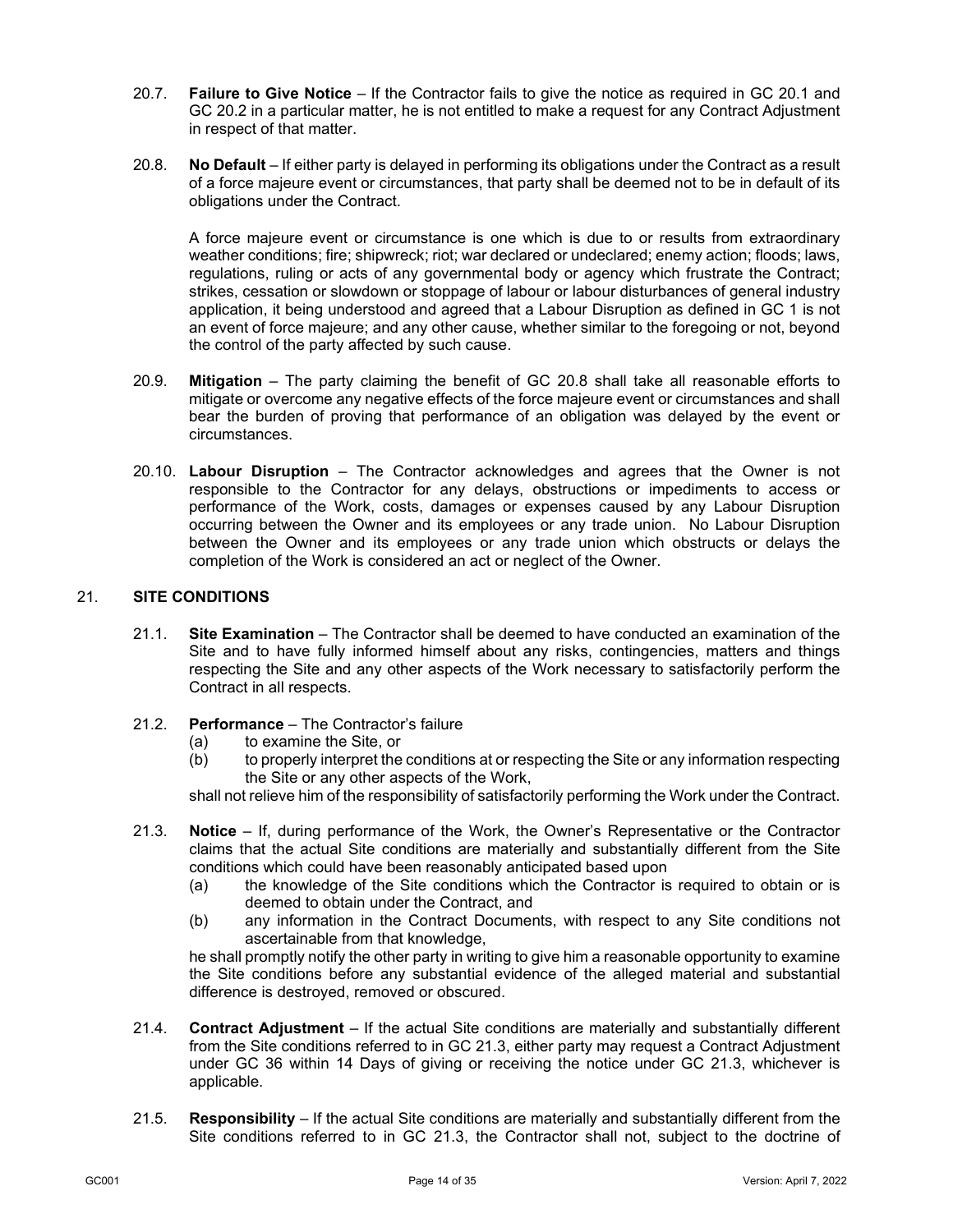frustration, be relieved of the responsibility of satisfactorily performing the Work under the Contract.

## <span id="page-17-1"></span>22. **USE OF WORK**

- 22.1. **Early Use by Owner** Notwithstanding that the time for completing the Work may not have expired, the Owner may take possession of and use any completed or partially completed parts of the Work. In the event the Owner takes possession of and uses any completed or partially completed parts of the Work, as provided herein and subject to the provisions of GC [22.2,](#page-17-0) risk of loss shall thereupon transfer to the Owner and the warranty shall thereupon commence.
- 22.2. **No Acceptance** The Owner's actions under GC [22.1](#page-17-1) shall not be deemed to be an acceptance of any Work which has not been carried out in accordance with the Contract.

## <span id="page-17-3"></span><span id="page-17-0"></span>23. **WARRANTIES AND GUARANTEES**

- 23.1. **Skill and Expertise** The Contractor warrants and guarantees that he has the skill and expertise to carry out the Work and that the Work shall be performed in a competent and workmanlike manner and in accordance with generally accepted standards and practices of the pulp and paper industry.
- <span id="page-17-2"></span>23.2. **Defects** – The Contractor warrants and guarantees that the Work shall be free from all defects arising from
	- (a) faulty design in any part of the Work which has been designed by him or on his behalf, and
	- (b) faulty application, construction, manufacture, installation, Materials or workmanship in any part of the Work,

which appear within one (1) year from the date the certificate of completion is issued under GC [24](#page-18-0) or 24 months from delivery of Equipment to the Site whichever occurs first.

- <span id="page-17-5"></span>23.3. **Latent Defect** –The Contractor warrants and guarantees that the Work shall be free from latent or hidden defects in design, workmanship or Materials, which could not have been ascertained by a reasonable inspection of the Work and, if the Owner does not give notice to the Contractor of such claims within 1 year of the date on which such claims are discovered by the Owner such claims shall be deemed waived by the Owner.
- 23.4. **Liens and Charges** The Contractor warrants and guarantees that the Work shall be free from all third-party liens, encumbrances and other charges and that the Owner shall enjoy quiet possession of the Work.
- <span id="page-17-4"></span>23.5. **Notice** – On receiving written notice from the Owner or the Owner's Representative, the Contractor shall remedy immediately, and to the satisfaction of the Owner's Representative,
	- (a) any defect referred to in GC [23.2](#page-17-2) and any damage to the Work and any other work arising from that defect, and
	- (b) any breach of any warranty or guarantee given under GC [23.](#page-17-3)
- 23.6. **Remedial Work** The Contractor warrants and guarantees that all remedial Work he performs under GC [23.5](#page-17-4) shall be free from all defects to the same extent provided in GC [23.2](#page-17-2) except that the warranty period commences on the date the Owner's Representative gives written acceptance of the remedial Work performed by the Contractor.
- 23.7. **Owner's Option** At the Owner's option or where any defect is not remedied by the Contractor within a reasonable time, the Owner may remedy any defect referred to in GC [23](#page-17-3) and any damage to the Work and any other work arising from that defect at the Contractor's cost.
- 23.8. **Manufacturer's Warranties and Guarantees** The Contractor shall ensure that any manufacturer's warranties or guarantees on Materials or Equipment that he supplies under the **Contract** 
	- (a) are made for the benefit of and in the name of the Owner, and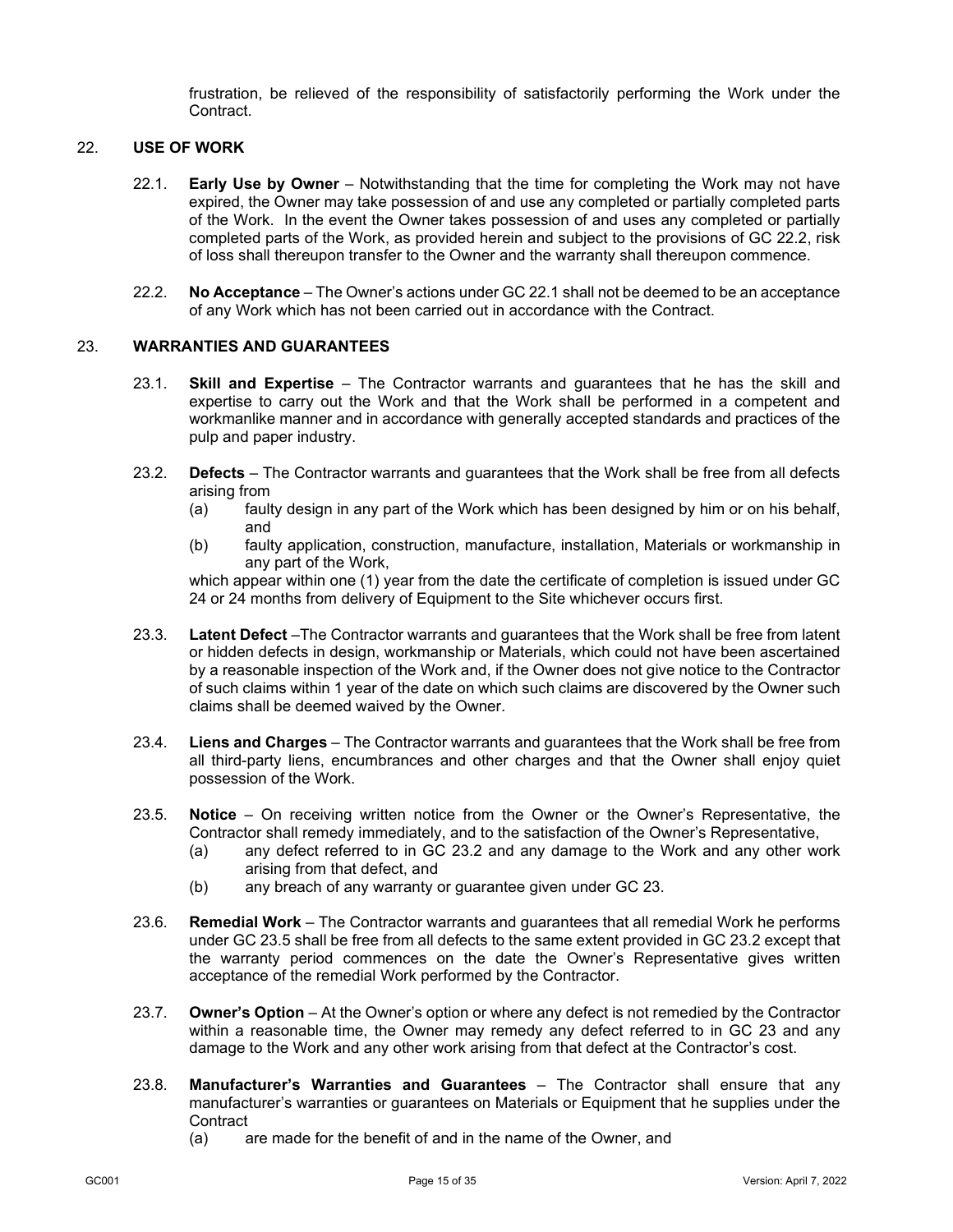(b) commence from the date that the Materials or Equipment are placed in full operation, but nothing in this clause shall relieve the Contractor of any other obligations he has under GC [23.](#page-17-3)

- 23.9. **Obligations**  The obligations of the Contractor under GC [23](#page-17-3) shall not be affected by any completion or termination of the Contract or suspension or withdrawal of the Work or rejection of the Work under the Contract in respect of those portions of the Work undertaken by the Contractor and completed.
- 23.10. **Limitation of Warranties** The foregoing warranties and representations are limited to the warranty period defined in G[C 23.2](#page-17-2) or G[C 23.3,](#page-17-5) as the case may be. If the Owner does not give notice to the Contractor of such claims within the time prescribed after the commencement of the warranty period, then such claims, whether advanced in law or under the Contract, shall be deemed waived by the Owner.
- <span id="page-18-1"></span>23.11. **Exclusion From Warranties** – Warranties under G[C 23](#page-17-3) do not cover the effects of normal wear on or abuse of the Work; abrasion, erosion or corrosion; consequential or additional damage suffered by or caused to a component of the Work where the Owner chooses to continue operation of the component subsequent to the existence of a defect becoming apparent; and, failure to operate or maintain the Equipment in accordance with usual operating parameters of acceptable industry practices. The provisions of GC [23.11](#page-18-1) shall be construed in the context of the stated purpose of the Equipment and its usual operating environment as set out in the Contract.
- 23.12. **Familiarity With Laws** The Contractor represents and warrants that it, its employees and Subcontractors are familiar with all laws applicable to the performance of the Work, including all environmental regulations and requirements.
- 23.13. **Exclusive Warranties** The express warranties set forth in these General Conditions and any express warranties set forth elsewhere in the Contract Documents are exclusive and no other warranties of any kind, whether statutory, oral, written, express, or implied, including any implied warranty of merchantability or fitness for purpose, shall apply.

## <span id="page-18-0"></span>24. **COMPLETION CERTIFICATE**

24.1. **Certificate** – Where the Owner's Representative considers the Work to have been substantially completed in accordance with the Contract, he shall promptly issue a Certificate of Completion, in a form he considers appropriate and deliver it to the Contractor.

#### **SAFETY AND ENVIRONMENT**

## <span id="page-18-2"></span>25. **CLEAN SITE**

- 25.1. **Maintaining Site Cleanliness** At all times during the performance of the Work the Contractor shall keep the Site neat, clean, sanitary and free from accumulation of waste materials and rubbish.
- 25.2. **Disposal**  The Contractor shall remove all waste materials and rubbish to areas designated by the Owner's Representative and shall dispose of them as required by law or as the Owner's Representative directs.
- <span id="page-18-3"></span>25.3. **Removal on Completion** – On completion of the Work the Contractor shall
	- (a) remove from and around the Site all waste materials and rubbish, temporary buildings and facilities, tools, Contractor's Equipment and surplus Materials and supplies resulting from or used for the Work,
	- (b) deliver all surplus Materials to a location specified by the Owner's Representative, and
	- (c) leave the Site in a clean and safe condition.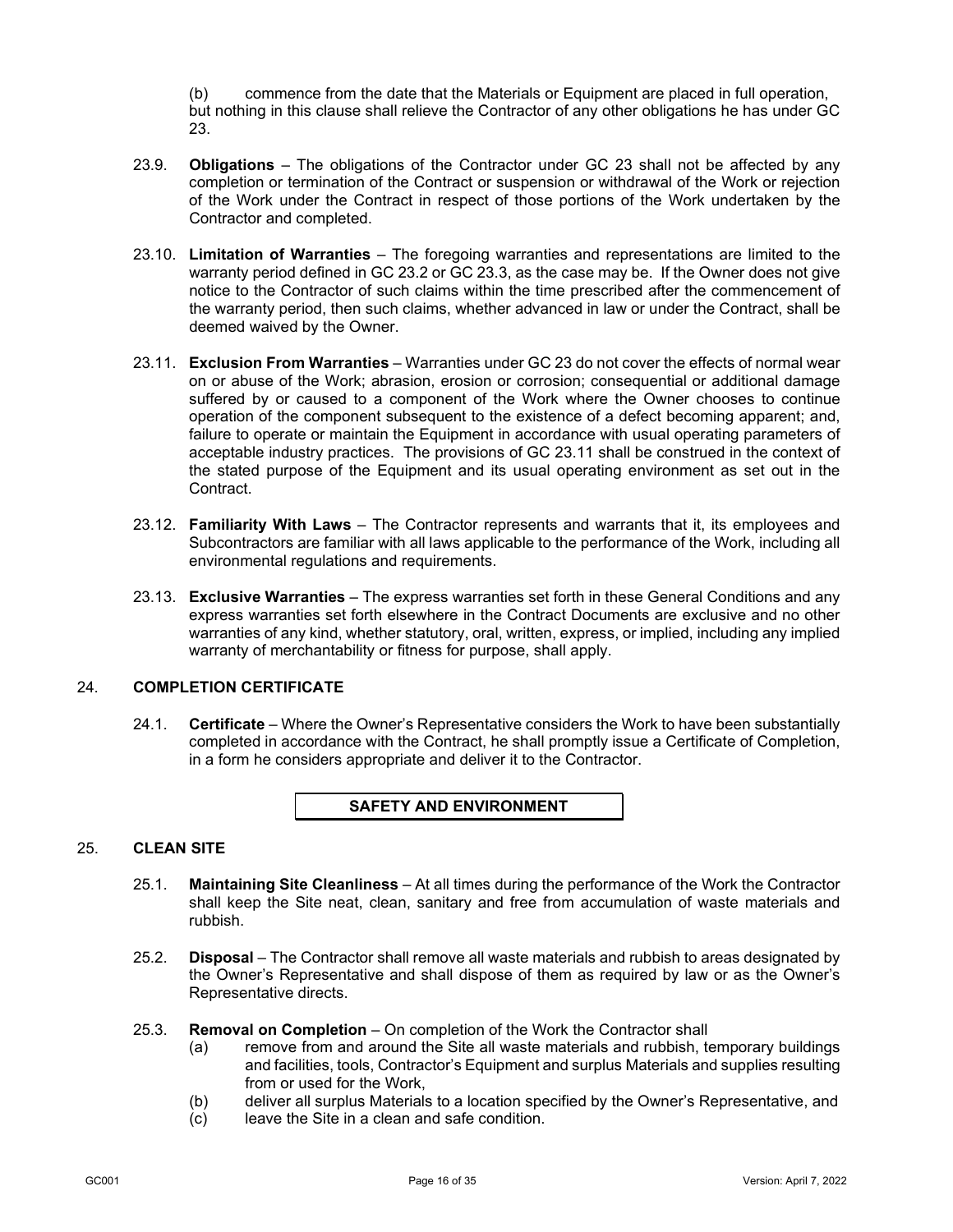25.4. **Default** – If the Contractor fails to comply with GC [25.1](#page-18-2) to GC [25.3,](#page-18-3) the Owner's Representative may carry out any of the Contractor's obligations including, but not limited to, removing and storing the Contractor's Materials, tools and Contractor's Equipment at suitable locations at the Contractor's cost and risk.

## <span id="page-19-0"></span>26. **PROTECTION OF PERSONS AND SAFETY STANDARDS**

- 26.1. **Responsibility** The Contractor shall be responsible for the safety of all persons engaged in the Work.
- <span id="page-19-1"></span>26.2. **Safety Precautions** – The Contractor shall take all necessary precautions to prevent risk of injury or loss of life to all employees of the Contractor of every Subcontractor, of the Owner or the Consultant or any other persons about the Work at the Site during the performance of the Work including, but not limited to, guarding and lighting the Work and designating a person at the Site to be responsible for accident prevention and safety indoctrination. Without limiting the generality of the foregoing, the Contractor will ensure compliance at all times with the Owner's safety manual and other provisions communicated to the Contractor by the Owner or the Owner's Representative from time to time.
- 26.3. **Notice** As soon as possible, the Contractor shall notify the Owner's Representative in writing about any injuries or loss of life described in GC [26.1](#page-19-0) and GC [26.2](#page-19-1) occurring during the performance of the Work and any claims made in respect of them, and on settling any claim, the Contractor shall obtain a release jointly in the names of the Contractor and the Owner.
- 26.4. **Safety Standards** The Contractor shall comply with
	- (a) All applicable federal, provincial, and other governmental laws, regulations and policies relating to health and safety, including without limitation, the *Workers' Compensation Act* (British Columbia), the *Occupational Health and Safety Regulation* (British Columbia) and the policies published by WorkSafeBC;
	- (b) the safety standards practiced in the construction industry for the type of Work to be performed; and
	- (c) the safety rules and regulations issued by the Owner's Representative from time to time for the Site and governing the conduct or welfare of persons on the Site.
- 26.5. **Information Technology** In performing the Work and when on Site or at the Owner's head office, the Contractor shall at all times comply, and shall ensure that its employees, representatives and agents comply, with the Owner's policies, procedures and instructions relating to IT, cybersecurity, privacy and acceptable use, including, without limitation, with respect to access by the Contractor and its employees, representatives and agents to the Owner's Internet, servers or Wi-Fi using personal mobile devices or other electronic devices.
- 26.6. **Notice under Act**  The Contractor shall provide the Owner's Representative with a copy of any notice respecting the construction project which he gives to or receives from the Workers' Compensation Board under its regulations.
- 26.7. **Failure to Pay Assessment** Contractor shall indemnify and hold Owner and its directors and officers harmless from and against all losses, liabilities, costs, charges, claims, damages, expenses, penalties or liens which may arise as a consequence of or in connection with any failure by Contractor or any Subcontractor to pay any assessment or compensation owing in respect of workers' compensation coverage.
- 26.8. **Hazardous Materials** The Contractor shall not bring hazardous materials onto the Site unless they are kept in safety containers and stored in and dispensed from a storage area designated by the Owner's Representative in accordance with all applicable legislation relating to hazardous materials.
- 26.9. **Duty to Warn**  If the Contractor becomes aware of
	- (a) the discharge of hazardous materials on the Site, or
		- (b) hazardous materials which were not anticipated to be on the Site,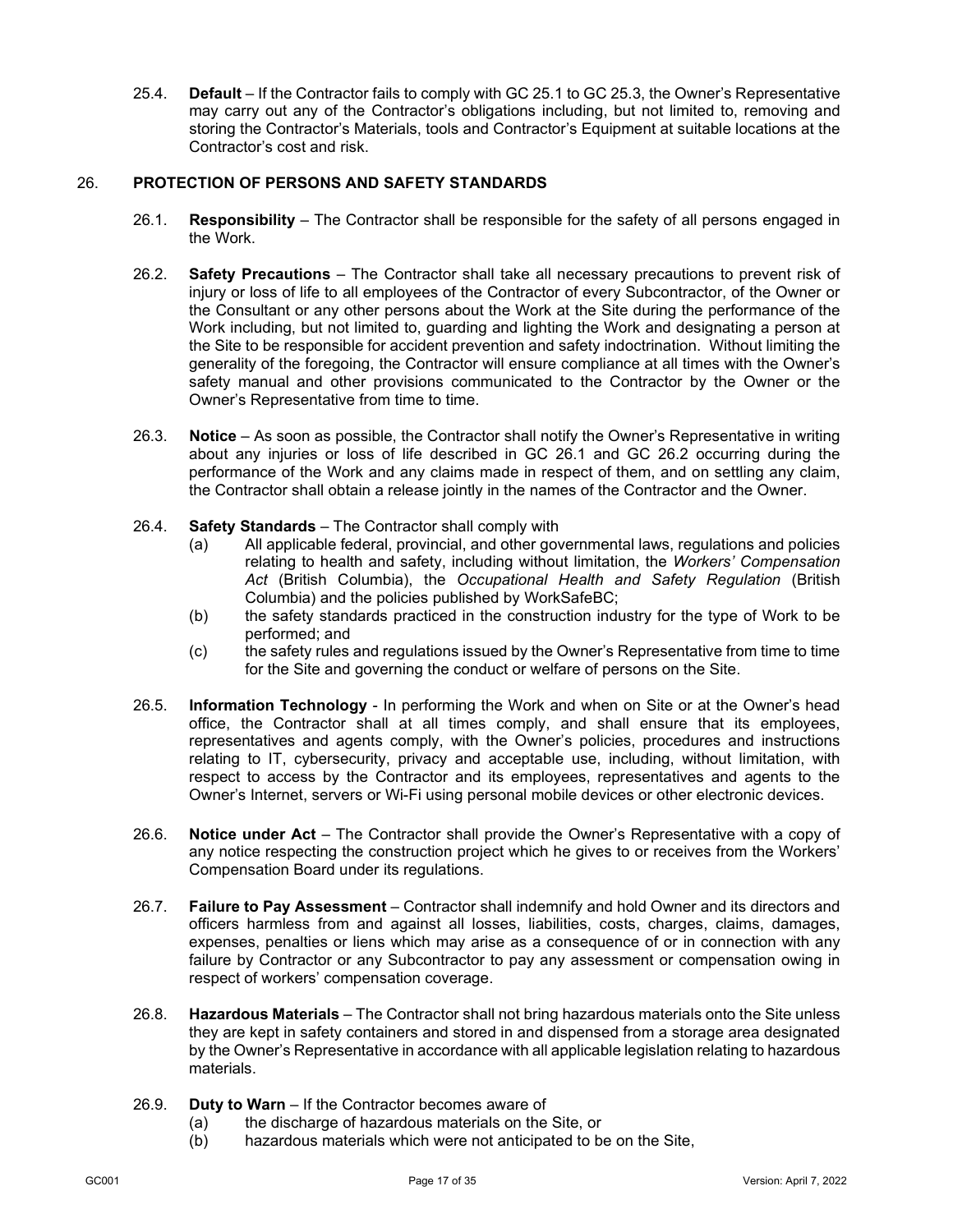he shall notify the Owner's Representative as soon as possible and shall comply with the rules and regulations issued by the Owner's Representative for these circumstances.

26.10. **Explosive Materials** – The Contractor shall not bring explosive materials onto the Site without the prior written permission of the Owner's Representative, and the Contractor shall comply with the rules and regulations issued by the Owner's Representative and all applicable legislation relating to those materials.

## 27. **PROTECTION OF WORK AND PROPERTY**

- 27.1. **Responsibility**  The Contractor shall
	- (a) be responsible for the safe performance of the Work and the security of the Site, and
	- (b) comply with the safety rules and regulations issued by the Owner's Representative for the Site.
- <span id="page-20-0"></span>27.2. **Precautions Taken** – The Contractor shall take all necessary precautions against, and be responsible for the loss, theft or damage of, his equipment, materials and property on the Site, and the Contractor shall ensure that:
	- (a) the Work, anything adjacent to the Work, and any other property is not damaged or lost,
	- (b) no legal rights are infringed, due to the performance of the Work,
	- (c) all cutting, digging or other operations which he is required to perform shall not endanger existing structures, equipment and facilities; and
	- (d) all shoring, Contractor's Equipment, Materials or any of his operations or forces of nature which apply loads to any part of the Work shall not damage the Work or anything adjoining the Work, or any person on the Site.
- 27.3. **Lock-Up/Marking of Tools**  The Contractor shall provide suitable lock-up facilities on the Site for his tools and Contractor's Equipment and those of his employees. All tools and Contractor's Equipment shall be marked for identification when taken off the Site. No tools, Contractor's Equipment, Material or other articles may be removed from the Site unless the person removing such article can clearly identify each article and establish his ownership and his right to remove it from the Site. The Contractor is responsible for the security of his own tools, material and Contractor's Equipment.
- 27.4. **Fire Precautions** Except as otherwise specifically provided, the Contractor shall
	- (a) take all necessary precautions to protect the Work from fire,
	- (b) appoint a person at the Site to be responsible for providing and maintaining fire protection equipment at the Site and designating and training the Contractor's employees in firefighting, and
	- (c) comply with any fire safety rules and regulations issued by the Owner's Representative for the Site.
- <span id="page-20-1"></span>27.5. **Contractor Responsible** – The Contractor shall be responsible for all loss, theft or damage to the property of the Owner including the property of the Owner in the care, custody or control of the Contractor or used or occupied by him that is caused by or arises directly or indirectly out of
	- (a) the negligent acts or omissions of the Contractor, his agents, Subcontractors or employees while performing the Work or acting in the course of their employment, or
	- (b) the Contractor's failure to comply with the Contract.
- 27.6. **Notice** As soon as possible, the Contractor shall notify the Owner's Representative in writing about any loss or damage described in GC [27.2](#page-20-0) and GC [27.5](#page-20-1) occurring during performance of the Work and any claims made in respect of them, and on settling any claim, the Contractor shall obtain a release jointly in the names of the Contractor and the Owner.
- 27.7. **Contractor to Reimburse** On the written request of the Owner's Representative, the Contractor shall promptly
	- (a) repair or replace the Work or the property of the Owner that is lost or damaged in any way due to performance of the Work or the Contractor's failure to comply with the Contract, or
	- (b) reimburse the Owner for that loss or damage.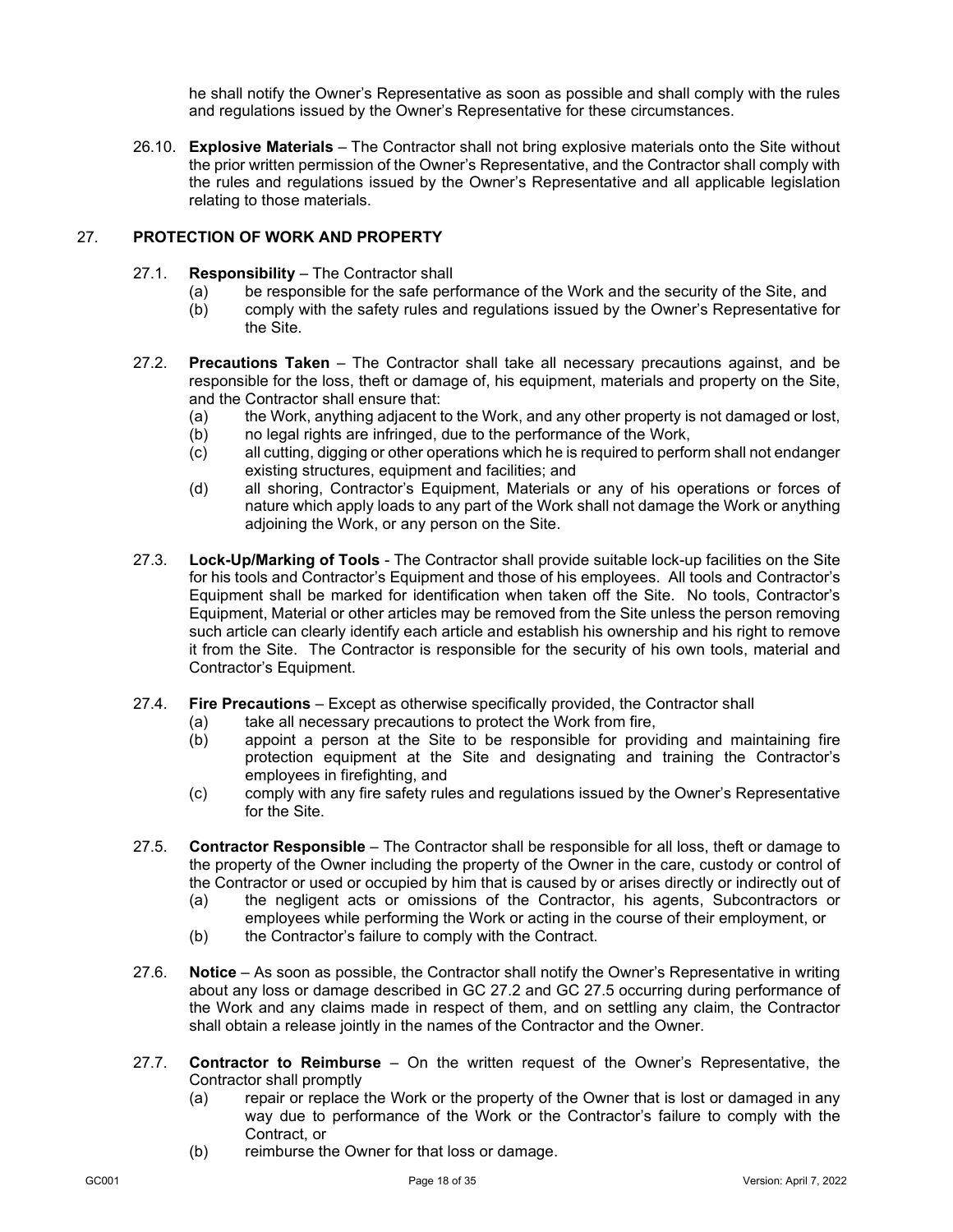27.8. **Owner Not Responsible** – The Owner shall not be responsible for any loss or damage to the property of the Contractor, his agents, Subcontractors or employees unless caused by the negligent or deliberate act or omission of the Owner, its agents or employees.

## 28. **USE OF SITE**

- 28.1. **Confinement, Storage and Operation** The Contractor shall confine his operations, Contractor's Equipment and storage of Materials to areas designated by the Owner's Representative, and shall not unreasonably obstruct the Site with Materials or Contractor's Equipment.
- 28.2. **Access to Facilities** Unless otherwise specifically provided, the Contractor shall
	- (a) not have access to any of the Owner's premises, facilities, stores or equipment on the Site or elsewhere,
	- (b) provide and maintain temporary washroom facilities on the Site for the use of all persons engaged in the Work, and
	- (c) supply all first-aid personnel, facilities and supplies required by law and any additional facilities which the Owner's Representative considers necessary for the welfare of all persons employed by the Contractor on the Work.
- 28.3. **Vehicle Access** The Contractor shall not bring, or allow any person engaged in the Work to bring, any vehicle on the Site without the Owner's Representative's prior permission, but provided each person so doing ensures that at all times a valid parking permit is displayed in each such vehicle at all times while such vehicle is parked on Site. The Contractor shall comply with each Site's Contractor vehicle policy, including but not limited to the following:
	- (a) the Contractor acknowledges and understands that bringing a Contractor motor vehicle onto the Site is solely at their own risk and, notwithstanding any other provision of these General Conditions or the Contract, discharges the Owner, its servants and agents, from all liability for any and all loss or damage to any motor vehicle owned, or driven by the Contractor or the contents thereof which shall occur upon the Contractor's property,
	- (b) all Contractor vehicles, packages or containers are subject to search or inspection,
	- (c) obey all posted vehicle speed signs on the Site,
	- (d) alcoholic beverages are not allowed on the Site,
	- (e) parking must be in designated areas only, clear of sidewalks, railroads, hydrants and emergency access routes,
	- (f) improperly parked vehicles will be removed from the Site at Contractor's expense,
	- (g) vehicles must have headlights on at all times while on the Site,
	- (h) Contractor vehicles must have company name/logo displayed on vehicle,
	- (i) Contractor vehicle entry privileges may be revoked for reasons of safety, security, traffic control or non-compliance with Site rules,
	- (j) parking on Site is at Contractor's own risk.
- 28.4. **Designated Access** The Contractor shall access the Site by those gates designated by the Owner's Representative.
- 28.5. **Designated Parking** The Owner's Representative shall designate areas outside the Site where vehicles not permitted on the Site may be parked.
- 28.6. **Prohibition**  The Contractor shall not place or permit to be placed any signs or posters in or about the Site without the written consent of the Owner's Representative.
- 28.7. **Enforcement** The Contractor shall take all reasonable efforts to ensure that his agents, Subcontractors and employees comply with the rules and regulations of the Owner's Representative respecting use of the Site.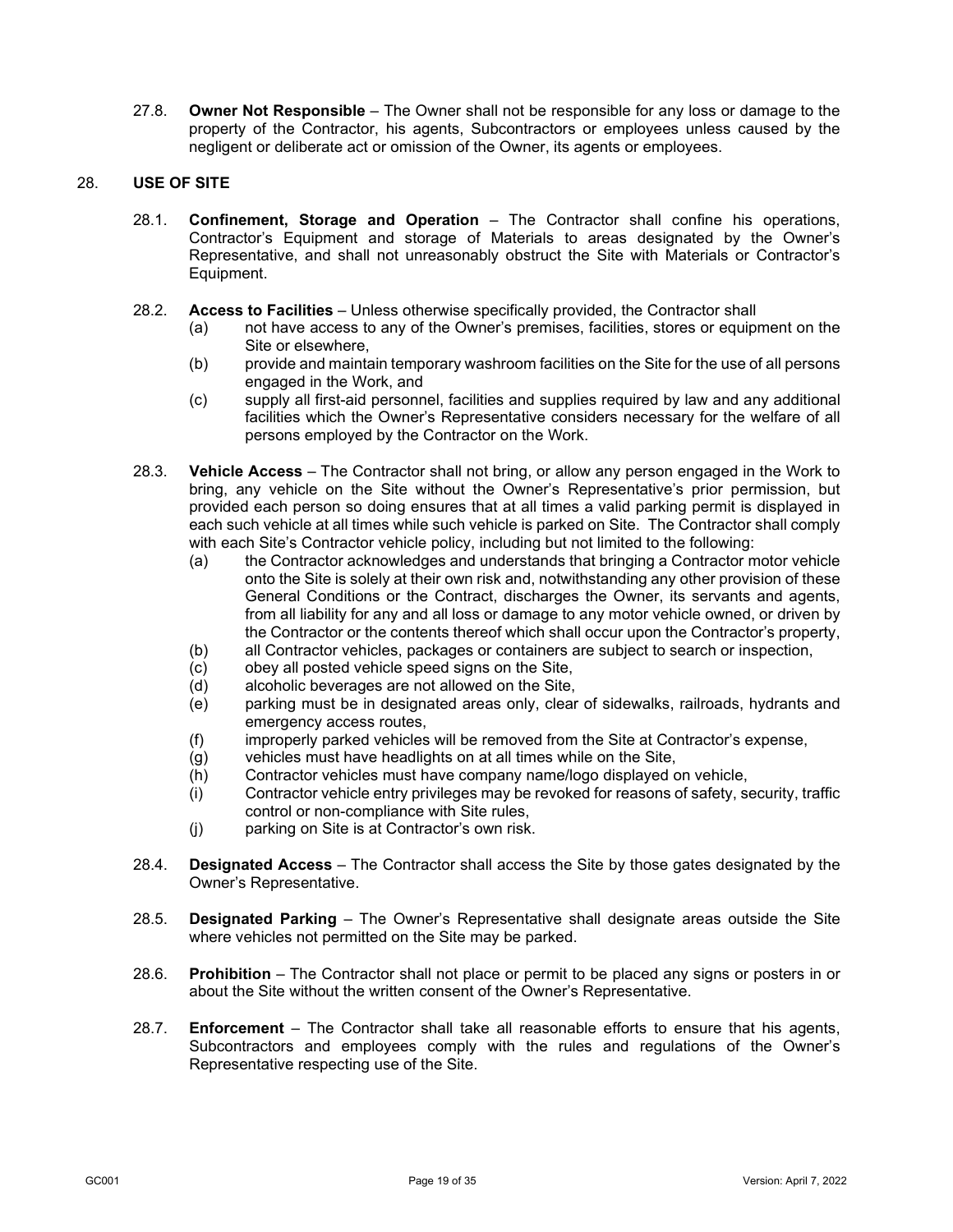#### 29. **PROTECTION OF ENVIRONMENT**

- 29.1. **Minimize Disturbance** The Contractor shall take all reasonable and necessary measures to ensure that any activities undertaken in the performance of the Work are conducted in such a way as to minimize any disturbance or damage to the environment.
- 29.2. **Trees and Water** The Contractor shall not destroy, remove or clear trees, timber or shrubs or disturb watercourses to any extent greater than is necessary for the performance of the Work.
- 29.3. **Notice** If the Work
	- (a) performed by the Contractor, as required under the Contract, has caused, or

(b) to be performed by the Contractor, as required under the Contract, is likely to cause, damage to the environment, the Contractor shall notify the Owner's Representative as soon as possible.

- 29.4. **Compliance** The Contractor shall comply with any directions given by the Owner's Representative to protect and preserve the environment and if the directions are given orally, the Owner's Representative shall confirm them in writing as soon as possible.
- 29.5. **No Discharge** The Contractor is prohibited from discharging hazardous substances to the Owner's treatment system without the written authorization of the Owner's Representative.
- 29.6. **Owner's Policies** In addition to complying with all applicable environmental laws, the Contractor shall comply with all of the Owner's standards, policies and manuals for the handling, clean-up and storage of hazardous substances or other environmental matters at the Site.
- 29.7. **Waste Collection Site** The Contractor shall ensure that its waste collection site is secured against dumping or discharge of unauthorized or inappropriate material.
- 29.8. **Inappropriate Disposal** If, in the opinion of the Owner's Representative, waste materials which have been removed from the Site have not been processed in a reasonable or timely manner, the Owner may, after giving the Contractor two (2) Days' written notice, arrange for the materials to be removed to an alternative site for disposal. All costs, including administrative costs, incurred by the Owner in disposing of the materials at the alternative site, shall be for the account of the Contractor and may be deducted by the Owner from any money otherwise due to the Contractor.
- 29.9. **Permits and Approvals** The Contractor shall comply strictly with all terms and conditions of any permits, orders, approvals and licenses of all government authorities. In no circumstances shall the Contractor discharge any substance used in the performance of the Work, or provided by the Contractor, into the environment (excluding only normal combustion exhaust emissions from Contractor's Equipment which are within legally allowable levels).
- 29.10. **Stop Work Order** Notwithstanding any term of the Contract to the contrary, the Owner or Owner's Representative shall have authority to order the Contractor to immediately cease any or all activities which, in their opinion, may cause damage, risk, disturbance or impairment to or of the environment in breach of any applicable permit, law or regulation. The Contactor, at its sole expense, shall immediately comply with such direction and shall not recommence such activity until after the Contractor has demonstrated to the satisfaction of the Owner's Representative that the activity can be commenced and successfully completed without disturbance, damage or impairment to the environment. Without limiting the Owner's other remedies, the Owner may require the Contractor to remove any personnel or Subcontractors that violate the Contractor's obligation to protect the environment hereunder.
- 29.11. **Contractor's Responsibility** The Contractor shall be solely responsible for and accept all risk of disturbance, damage or impairment of the environment caused by the performance of the Work which is in excess of that permitted by the provisions of the Contract, any applicable law or any permit or order of a governmental authority.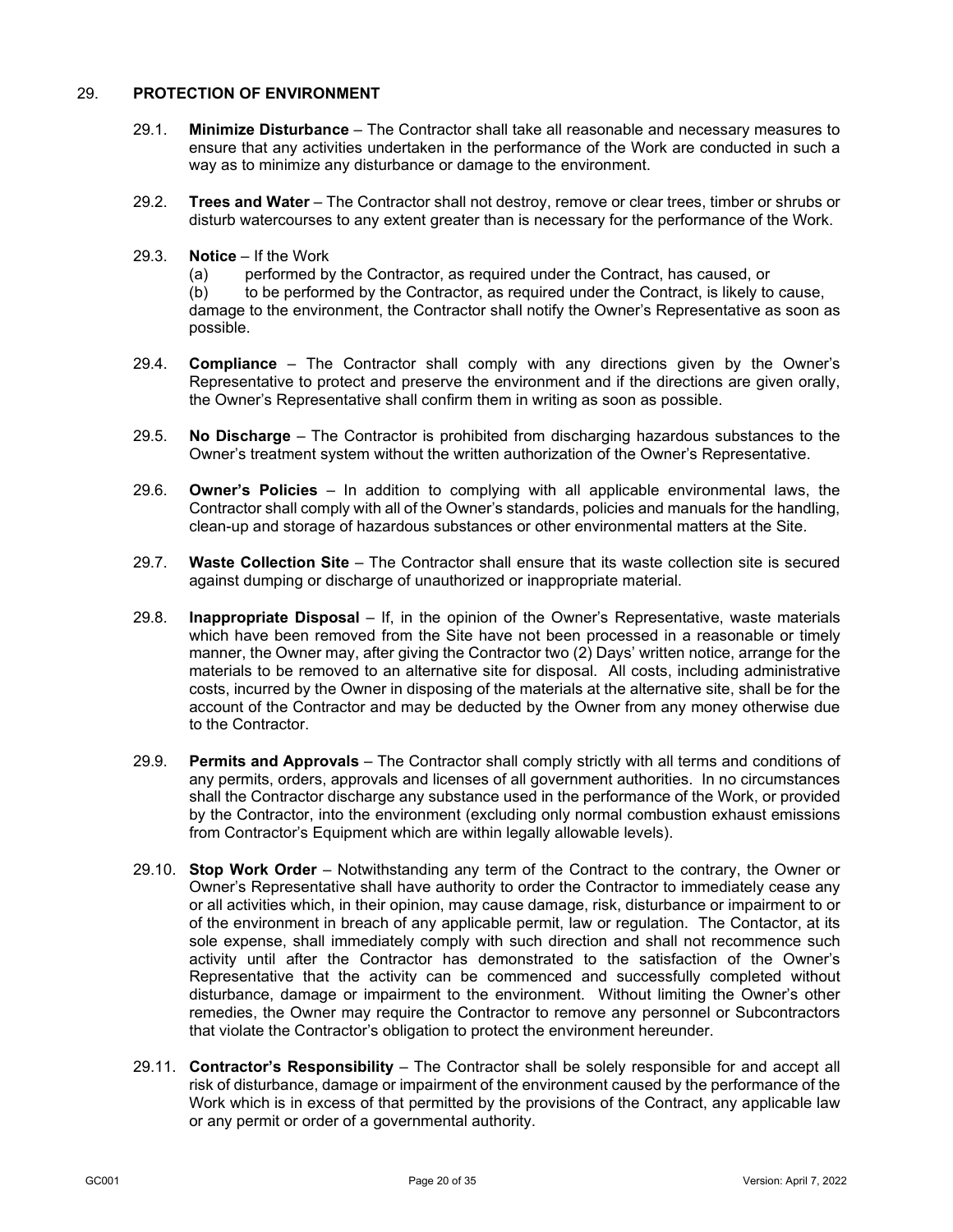#### **REMEDIES**

## <span id="page-23-0"></span>30. **OWNER'S RIGHT TO DO WORK**

- 30.1. **Withdrawal of Work** Without prejudice to any rights that the Owner may have under the Contract, if the Contractor fails to comply with
	- (a) any provision of the Contract, including performing the Work on time, or (b) a direction, order or requirement of the Owner's Representative under the
	- a direction, order or requirement of the Owner's Representative under the Contract,

the Owner may withdraw any part of the Work from the Contractor after giving one (1) Day written notice to the Contractor.

- 30.2. **Vacate** On receiving a notice under GC [30.1,](#page-23-0) the Contractor shall
	- (a) promptly vacate those parts of the Site in which he is no longer required to perform the Work, and
	- (b) co-ordinate performance of any part of the Work for which he remains responsible and cooperate fully with the Owner's own forces or any other contractors coming to the Site to perform the withdrawn Work.
- <span id="page-23-1"></span>30.3. **Contract Adjustment** – Either party may, within seven (7) Days, request a Contract Adjustment under GC [36](#page-26-0) with respect to the Work withdrawn under GC [30.1.](#page-23-0)
- 30.4. **Responsibility** The Contractor shall be responsible for and shall pay the Owner, on demand, all costs the Owner incurs to complete the Work withdrawn from the Contractor under GC [30.1](#page-23-0) that exceed the value of the Contract adjustment made pursuant to GC [30.3.](#page-23-1)

## <span id="page-23-2"></span>31. **SUSPENSION**

- 31.1. **Suspension** The Owner's Representative may suspend the progress of the Work at any time by giving written notice, which shall include the reason for the suspension, to the Contractor.
- 31.2. **Preservation of Work** During the period of suspension, the Contractor shall protect, preserve and maintain the Work in a manner satisfactory to the Owner's Representative and shall not remove any part of the Work or the Contractor's Equipment and Materials from the Site without the prior written permission of the Owner's Representative.
- 31.3. **Notices** During the period of suspension, the Owner's Representative shall notify the Contractor in writing from time to time of the expected length of the suspension under GC [31.1.](#page-23-2)
- 31.4. **Resumption of Work** The Owner's Representative may require the Contractor to resume the Work after giving the Contractor a written notice specifying a date for resumption of the Work which is reasonable in the particular circumstances.
- 31.5. **Request** If the progress of the Work is suspended under G[C 31.1,](#page-23-2) the Contractor may request a Contract Adjustment under GC [36](#page-26-0) within seven (7) Days of receipt of the notice under GC [31.1](#page-23-2) unless the suspension was necessary by reason of a default by the Contractor under the Contract or a force majeure event.

#### <span id="page-23-4"></span><span id="page-23-3"></span>32. **OWNER'S RIGHT TO TERMINATE CONTRACT**

- 32.1. **Right to Terminate** The Owner may terminate the Contract by notice in writing to the Contractor in the following circumstances:
	- (a) with three (3) Days' written notice to the Contractor to comply with a provision of the Contract, if the Contractor fails to comply with the provision;
	- (b) without any prior notice, if
		- (i) the Contractor becomes insolvent,
		- (ii) a petition in bankruptcy is filed by or against the Contractor,
		- (iii) the Contractor makes a general assignment for the benefit of creditors, or
		- (iv) a receiver is appointed for all or any part of the Contractor's property;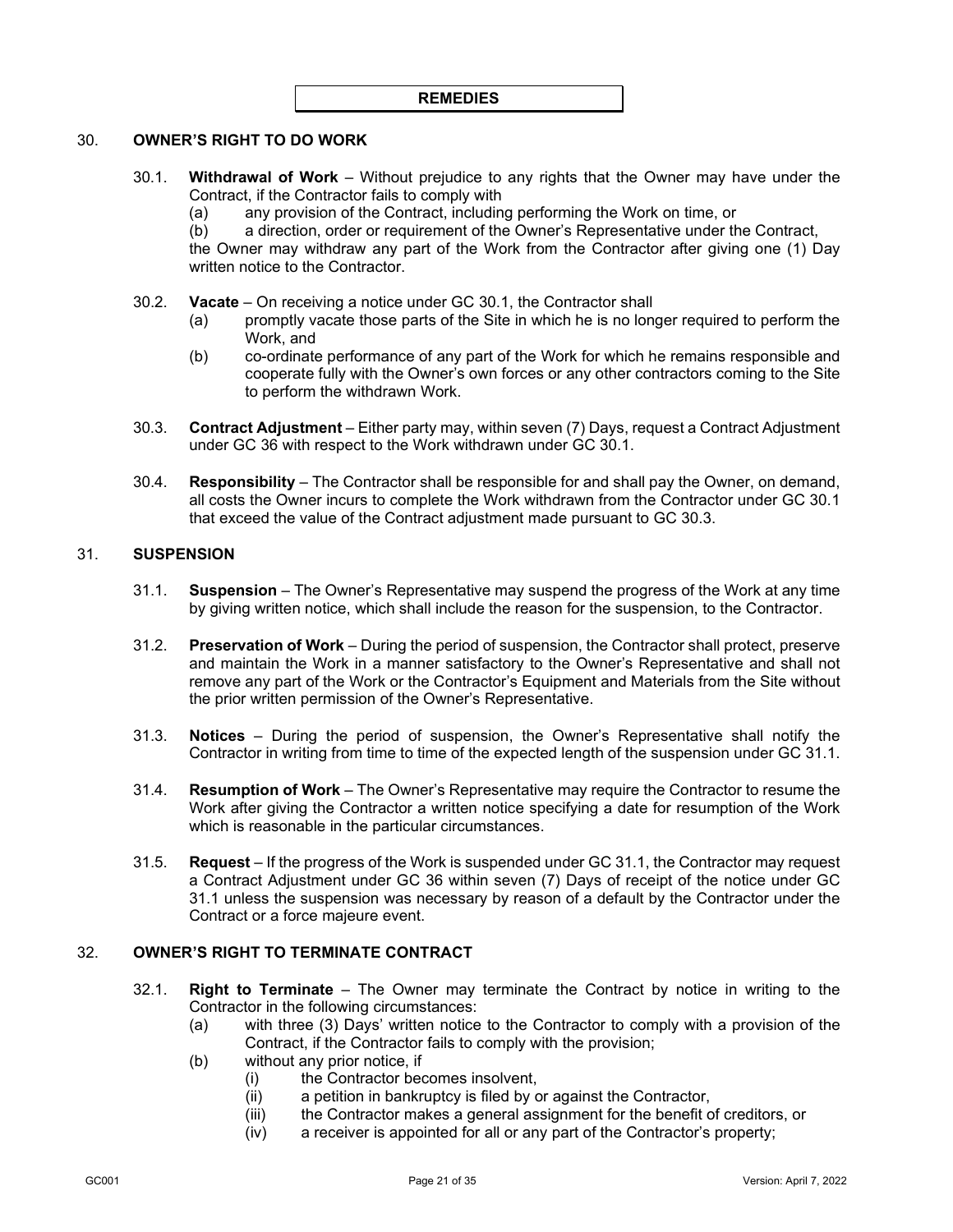- (c) without any prior notice, if, under an order made by any court or governmental authority, the Work or a project of which the Work is a part has been lawfully stopped resulting directly or indirectly, from the Contractor's conduct;
- (d) without any prior notice, if, because of a Labour Disruption, the Owner concludes that the Contract should be terminated and the Contractor should leave the Site.
- <span id="page-24-0"></span>32.2. **Take Possession** – If the Owner terminates the Contract under GC [32,](#page-23-3) the Owner may complete the Work by whatever method the Owner considers expedient.
- <span id="page-24-1"></span>32.3. **Completion Costs** – The Contractor shall be responsible for all reasonable costs incurred by the Owner to complete the Work under GC [32.2.](#page-24-0)
- 32.4. **Payment on Completion** On termination of the Contract under GC [32.1,](#page-23-4) the Owner shall not be obliged to pay the Contractor any amounts due under the Contract until all the Work is completed or the Work is permanently abandoned.
- <span id="page-24-2"></span>32.5. **Balance Payable** – After the Work is completed under GC [32.2,](#page-24-0) the Owner shall pay the Contractor any balance of the Contract Price after deducting
	- (a) the total of all previous payments made to the Contractor under the Contract,
	- (b) any amounts which the Owner is entitled to retain or deduct under G[C 42](#page-30-0) or GC [43,](#page-31-0) and
	- (c) any amounts owed by the Contractor to the Owner under the Contract, including the costs referred to in GC [32.3.](#page-24-1)
- 32.6. **Contractor to Pay** If there is an insufficient amount available under GC [32.5](#page-24-2) to satisfy the amounts owed to the Owner under the Contract, the Owner may
	- (a) by written demand, require the Contractor to pay the excess amount required, and
	- (b) recover the amount by any remedies permitted by law.

## 33. **CONTRACTOR'S RIGHT TO STOP WORK OR TERMINATE CONTRACT**

- 33.1. **Right to Stop or Terminate** The Contractor may stop the Work or terminate the Contract by notice in writing to the Owner in the following circumstances:
	- (a) without any prior notice, if, under an order made by any court or governmental authority, the Work or the project of which the Work is a part has been lawfully and permanently stopped provided such stoppage does not result directly or indirectly from the Contractor's conduct;
	- (b) with 30 Days' written notice to the Owner to pay the Contractor a sum required to be paid under the Contract, if the Owner fails to pay without lawful excuse.

#### <span id="page-24-3"></span>34. **OWNER'S RIGHT TO CANCEL CONTRACT**

- 34.1. **Right to Cancel** The Owner may cancel the Contract at any time by giving the Contractor three (3) Days' written notice.
- <span id="page-24-4"></span>34.2. **Final Settlement** – Within 15 Days after the effective date of cancellation, the Contractor and the Owner's Representative shall meet to negotiate a sum, as complete and final settlement, of the amount that the Owner is obliged to pay the Contractor under the Contract as a result of the Owner exercising his right to cancel under GC [34.1.](#page-24-3)
- 34.3. **Sum Determination** The sum to be negotiated under G[C 34.2](#page-24-4) shall be the total of the following amounts only:
	- (a) the Contractor's total costs as defined under the Contract incurred to the effective date of cancellation, less all sums previously paid on account;
	- (b) the Contractor's estimated profits for the Work to be performed under this Contract to the effective date of cancellation; and
	- (c) the Contractor's total costs incurred or to be incurred in demobilizing his Materials, Contractor's Equipment, tools and labour from the Site.
- <span id="page-24-5"></span>34.4. **Payment** – The Owner shall pay the Contractor the settlement sum referred to under GC [34.2](#page-24-4) after deducting any amounts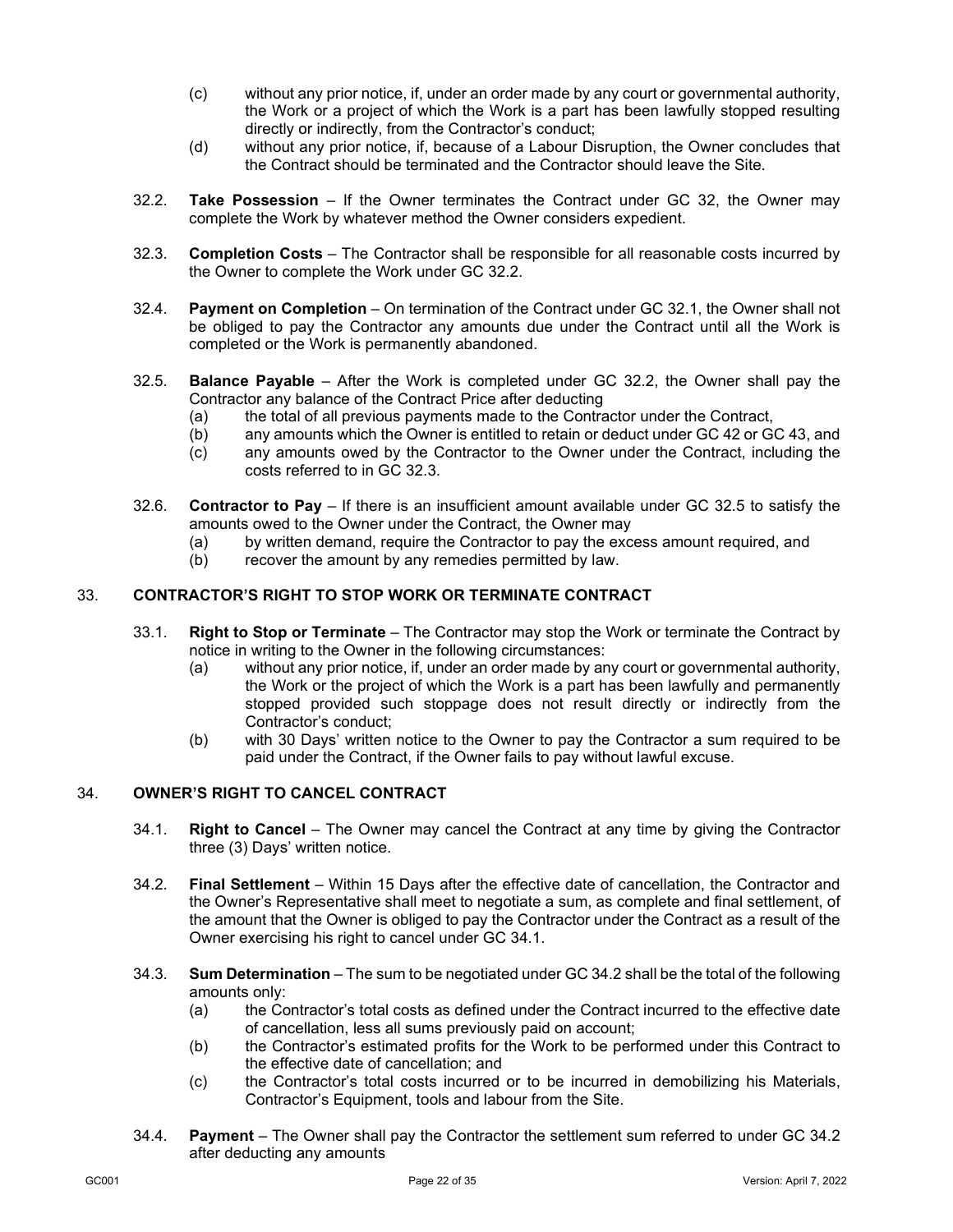- (a) which the Owner is entitled to retain or deduct under the Contract, or
- (b) owed by the Contractor to the Owner under the Contract.

## <span id="page-25-2"></span><span id="page-25-1"></span>34.5. **Ownership** – If the Owner

- (a) pays the amount calculated under GC [34.4](#page-24-5) to the Contractor less any holdback required by law, and
- (b) assumes all obligations that the Contractor undertook or incurred in connection with the Work,

the Owner shall be conclusively deemed to be the owner of all the Work and Materials.

34.6. **Obligation** – Before the Owner is required to pay the Contractor the amount calculated under GC [34.5\(a\),](#page-25-1) the Contractor shall execute and deliver all the documents and take all the steps that the Owner requires to fully vest in itself the rights and benefits of the Contractor under any obligation referred to under GC [34.5\(b\).](#page-25-2)

## **DISPUTE RESOLUTION**

## <span id="page-25-0"></span>35. **DISPUTE RESOLUTION**

- 35.1. **Amicable Negotiations** The parties agree that, both during and after the performance of the Work under the Contract, each of them shall
	- (a) make bona fide efforts to resolve any disputes arising between them by amicable negotiations, and
	- (b) provide frank, candid and timely disclosure of all relevant facts, information and documents to facilitate those negotiations.
- 35.2. **Decisions of Owner's Representative** All decisions, determinations, certifications and approvals to be made under this Contract by the Owner's Representative as to the interpretation, application or administration of this Contract or any failure to agree where agreement between the Owner and the Contractor is called for which are not made or resolved to the satisfaction of both the Owner and the Contractor in the first instance by the decision of the Owner's Representative pursuant to the provisions hereof, shall be settled in accordance with the requirements of this GC [35.](#page-25-0)
- <span id="page-25-3"></span>35.3. **Settlement between Representatives** – Either the Contractor or the Owner shall, within seven (7) Days of receipt of an interpretation, determination or decision of the Owner's Representative, notify the Owner's Representative in writing, with a copy to the other party, should the Contractor or the Owner disagree with the interpretation, determination or decision of the Owner's Representative. Immediately following such notification, the Owner's Representative and the Contractor's Representative shall make reasonable good faith efforts in the circumstances to settle the matter between themselves, such agreement to be binding upon the Owner and the Contractor respectively.
- <span id="page-25-4"></span>35.4. **Continuance of the Work** – Notwithstanding any provision in this GC [35](#page-25-0) the parties agree:
	- (a) that the progress of the Work not, under any circumstances, be delayed, suspended or interrupted by any disputes between the parties or by procedures to settle such disputes;
	- (b) that disputes be settled expeditiously;
	- (c) that the settlement procedures be economical.

It is agreed that no action by either party shall be construed as a renunciation or a waiver of any of its rights or recourses, provided it has given the notices in accordance with GC [35.3](#page-25-3) and each has carried out its obligations, as applicable, as provided in this GC [35.4.](#page-25-4)

<span id="page-25-5"></span>35.5. **Mediation** – In the event the Contractor's Representative and the Owner's Representative cannot resolve the dispute within 14 Days immediately following the delivery of the notice referred to in GC [35.3,](#page-25-3) then the parties shall immediately refer the matter to a senior representative of such party who shall attempt to resolve the dispute. If such officers cannot resolve the dispute then the party in dispute will give written notice of such dispute to the other party, setting forth the particulars of the dispute, the probable extent and value of the amount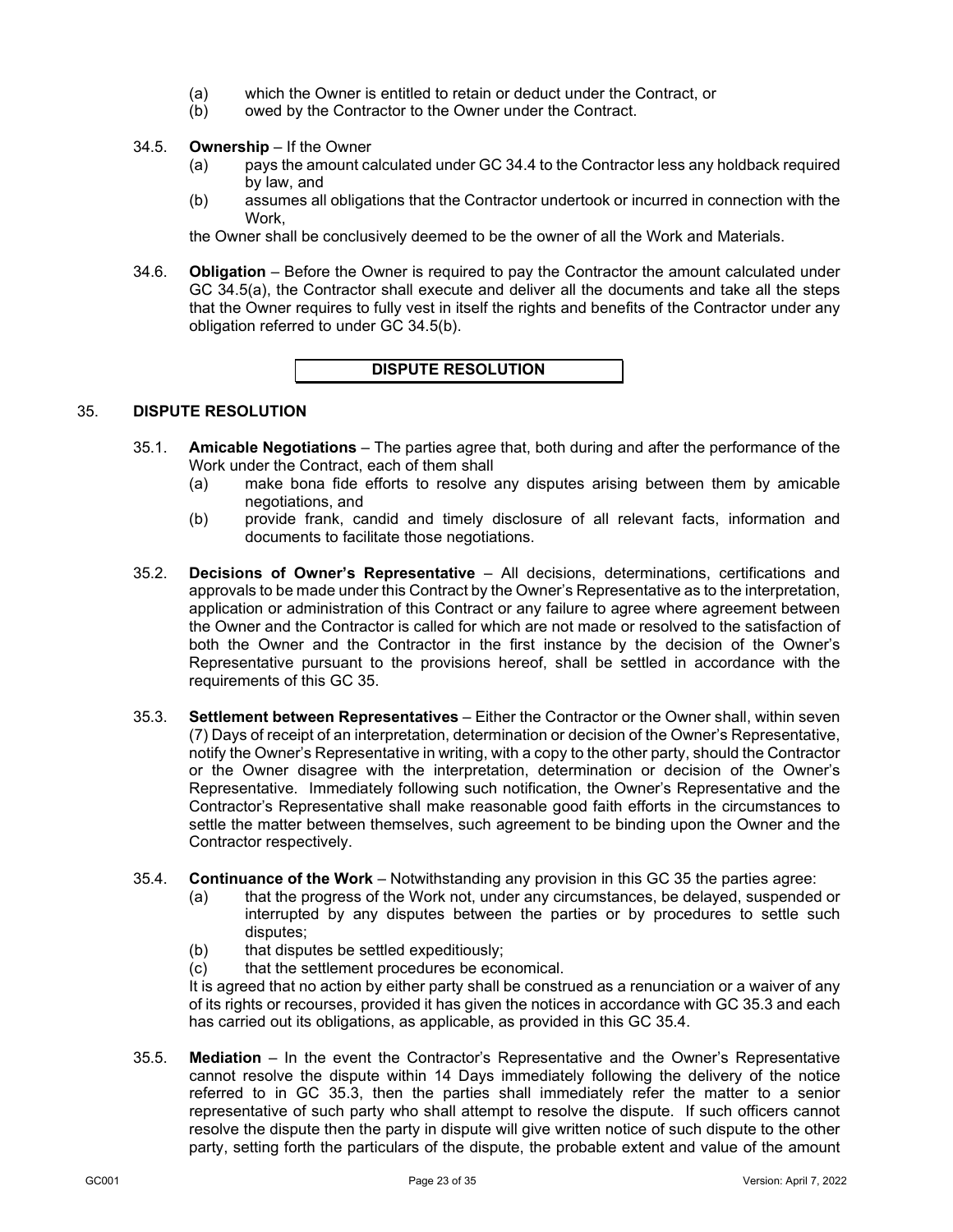claimed and the relevant provisions of the Contract Documents relating to such dispute. The time requirement for notification provided for in GC [35.3](#page-25-3) shall not be considered to have been modified by this GC [35.5.](#page-25-5) The other party shall reply to such notice, no later than 14 Days after it receives or is considered to have received it, setting out in such reply its answer referred to the provisions of the Contract Documents which he relies upon in support. The parties shall then refer such dispute to non-binding mediation before a single Mediator to be chosen jointly by them. Failing agreement as to such Mediator, he shall be chosen by reference to a Judge of the Supreme Court of British Columbia. The dispute as defined in the notice and reply, if any, shall be referred to the Mediator no later than 15 Days after the claimant receives or is considered to have received the reply or the time for giving such reply expires. These time limits shall be strictly observed. The time may be abridged or extended at any time by agreement of the parties. If either party is not satisfied with the Mediator's recommendation, then such party shall be entitled to refer the matter to a court of competent jurisdiction.

35.6. **Early Commencement** – In recognition of the obligation by the Contractor, to perform the disputed Work during the course of any dispute resolution procedures required by this GC [35,](#page-25-0) it is agreed that dispute resolution proceedings will be commenced as soon as practicable following notice of the dispute and during the continuance of the Work in accordance with the foregoing dispute resolution procedures.

## <span id="page-26-0"></span>36. **CONTRACT ADJUSTMENTS**

- 36.1. **Application and Time Limit** A party may request a Contract Adjustment only in those circumstances specifically authorized under the Contract, and such request must be made within seven (7) Days of the Party becoming aware of the circumstances giving rise to such request.
- 36.2. **Waiver** If a party does not request a Contract Adjustment within the time specified in a particular provision of the Contract, the party shall be deemed to have waived any right to request a Contract Adjustment in those circumstances.
- 36.3. **Reasonableness** Where a party requests a Contract Adjustment in accordance with the provisions of the Contract, the other party to the Contract shall not unreasonably refuse the request.
- <span id="page-26-1"></span>36.4. **Procedure** – If either party requests a Contract Adjustment, the following procedure shall be used:
	- (a) the applicant shall make the request in writing and shall give it to the other party within the time specified in the relevant provision in the Contract;
	- (b) the applicant shall give a written summary of the relevant facts supporting the request and all documentation necessary to verify those facts to the other party within the time referred to in GC [36.4\(](#page-26-1)a) or a further period agreed to by the parties;
	- (c) the responding party shall give the applicant his written response and any documentation on which he intends to rely within seven (7) Days after receipt of the summary and documents under GC [36.4\(](#page-26-1)b) or a further period agreed to by the parties;
	- (d) on request, each party shall permit a representative of the other party to inspect any documents of the other party relating to the request;
	- (e) the parties shall make every effort to reach agreement on any Contract Adjustment to be made;
	- (f) if agreement cannot be reached within 21 Days of the responding party's receipt of the summary and documents under GC [36.4\(](#page-26-1)b) or a further period agreed to by the parties, the Owner shall make a decision in writing, with reasons, within 14 Days and shall immediately deliver the decision to the Contractor;
	- (g) if the Contractor does not give written notice of his rejection of the decision made by the owner within 14 Days of receipt of the Owner's decision, he shall be deemed to have accepted the decision of the Owner.
- 36.5. **Adjustment of Contract Price** Any Contract Adjustment of the Contract Price under GC [36](#page-26-0) shall be based upon the valuation of the affected Work by one or more of the methods set out in GC [18.3](#page-14-5) and confirmed by the issuance of a Work Order.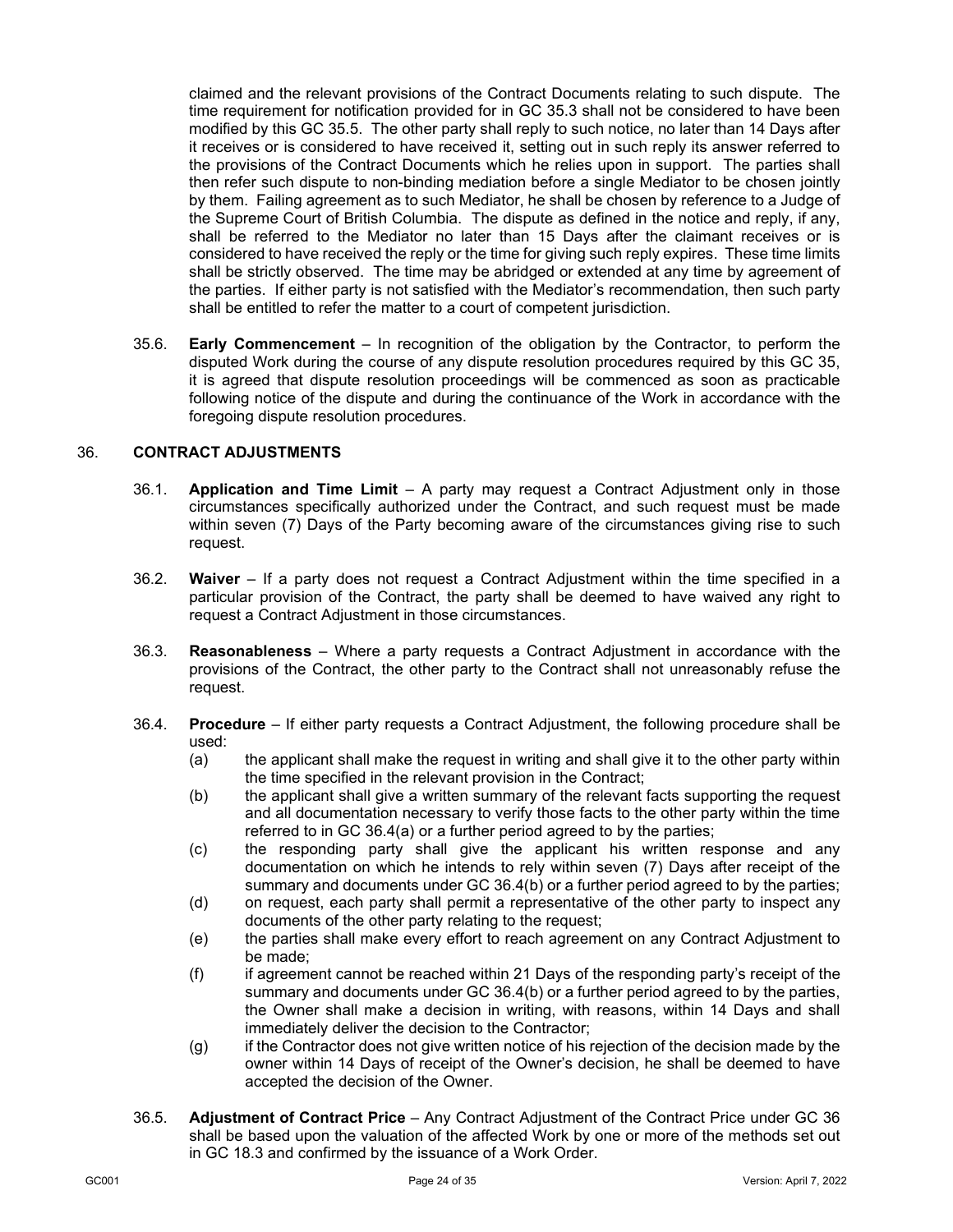- 36.6. **Obligation to Mitigate** Notwithstanding any right to request a Contract Adjustment, both parties shall make every reasonable effort to mitigate or overcome any negative effects of the circumstances giving rise to the right.
- 36.7. **Efforts to Mitigate** In considering a request for a Contract Adjustment, any efforts taken, or not taken, by the applicant to mitigate or overcome the effects of the circumstances giving rise to the right may be taken into account to the extent appropriate in all the circumstances.
- 36.8. **Inadequate Tender** Failure of the Contractor to adequately cover his costs in his tendered prices shall not be grounds for, or considered in, a Contract Adjustment.



## <span id="page-27-0"></span>37. **GENERAL**

- 37.1. **Payment** For the performance of the Work in accordance with the Contract, the Owner agrees to pay the Contractor
	- (a) any amounts approved by the Owner's Representative calculated in accordance with actual measured quantities of Work performed, and
	- (b) any other amounts required to be paid under the Contract, including any amounts required to be paid by the Owner to the Contractor under any Contract Adjustments.
- 37.2. **Set-off**  The obligation of the Owner to pay the Contractor compensation is subject to any rights that the Owner may have under the Contract to
	- (a) request Contract Adjustments,
	- (b) set off any amounts owed by the Contractor, or
	- (c) retain any payments or recover any amounts from the Contractor.
- 37.3. **Entire Cost** Unless otherwise specified in the Contract, any unit prices and any other amounts specified in the Contract shall be deemed to include the entire cost of doing everything necessary to complete all Work required under the Contract, including the provision of any services or performing any obligation required under the Contract.
- 37.4. **Entire Consideration** The compensation payable to the Contractor under GC [37](#page-27-0) to GC [41](#page-29-0) constitutes the entire consideration payable by the Owner to the Contractor for the performance of the Work except as otherwise provided for in the Contract.

#### 38. **INVOICING INSTRUCTIONS AND PROGRESS INVOICING**

- 38.1. **Address for Invoices** The Contractor shall send all invoices issued pursuant to the Contract to the Owner with the information required, and to the address noted on, Appendix B - Address for Invoices, to these General Conditions.
- 38.2. **Form Submission** The Contractor shall submit to the Owner for approval, in the case of fixed price Work, a Cost Record Form, in the form attached as Appendix C- Cost Record Form in which the Contract Price shall be broken down and separated into the cost items shown on the Form. The Contractor shall submit to the Owner for approval, in the case of Cost Plus Work, a Cost Estimate Form, in the form attached as Appendix C - Cost Estimate Form, in which the Contract Price shall be broken down and separated into the cost items shown on the Form.
- 38.3. **Form Approval** The Cost Record Form or the Cost Estimate Form submitted by the Contractor and approved by the Owner shall be used to calculate all progress payments due to the Contractor for all Work excluding a Work Change.
- <span id="page-27-1"></span>38.4. **Meeting** – At the end of each calendar month and upon completion of the Work, the Contractor shall meet with the Owner's Representative and submit to him for approval an estimate of the Work completed.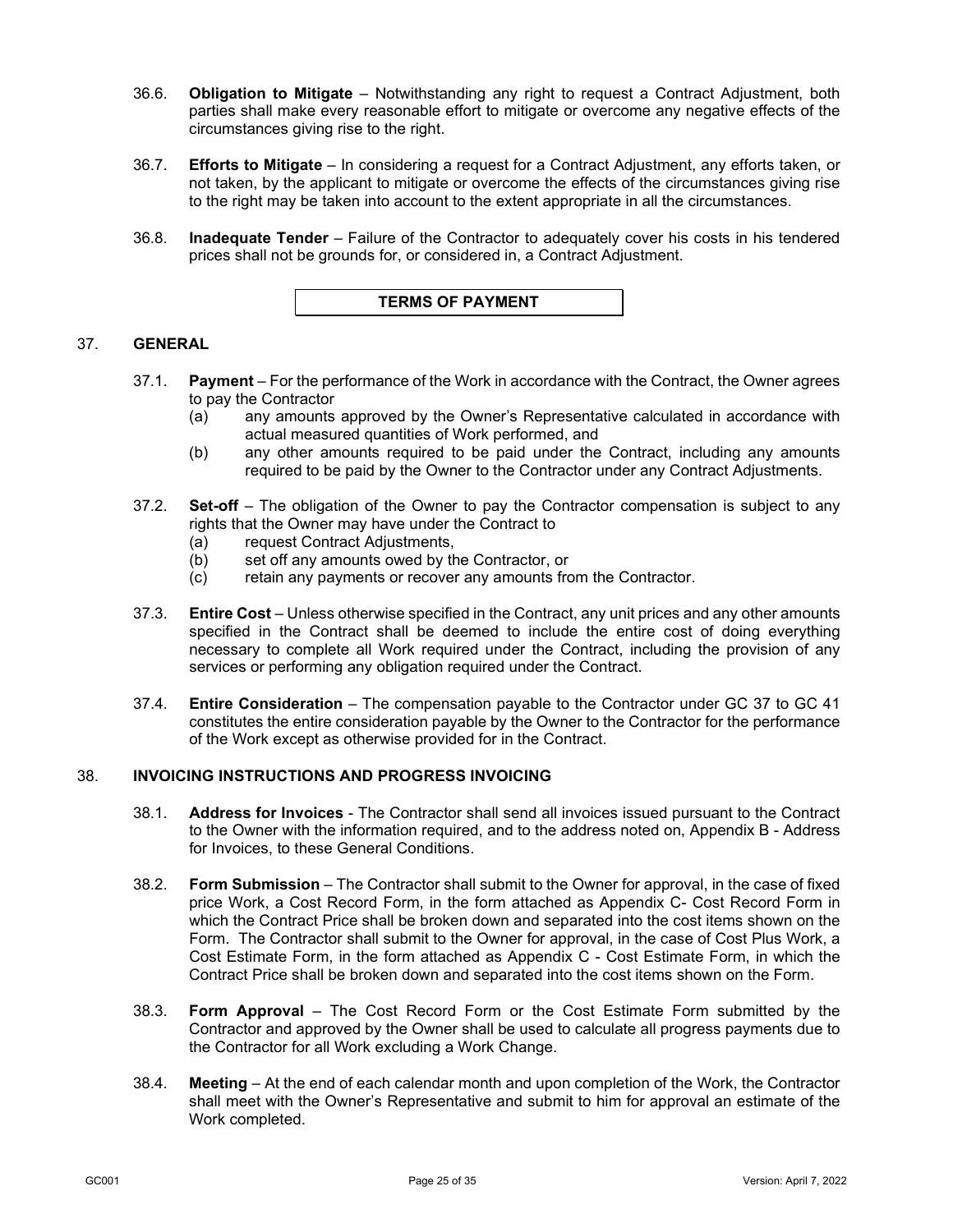- 38.5. **Estimate of Work** The estimate submitted under GC [38.4](#page-27-1) may include Materials delivered to the Site but not yet incorporated into the Work.
- <span id="page-28-0"></span>38.6. **Progress Invoice** – The Contractor shall submit a progress invoice for the Work completed. The amount shall be calculated by
	- (a) applying the estimate of Work the Owner's Representative approved under GC [38.4](#page-27-1) to the respective cost items shown on the approved Cost Record Form or Cost Estimate Form, and
	- (b) deducting all amounts previously invoiced.<br>(c) Unless otherwise specified in the Contra
	- Unless otherwise specified in the Contract, all invoices shall include the following information:
		- (i) total on-site straight time man hours for construction;
		- (ii) total on-site overtime man hours for construction (at straight time)<br>(iii) total on-site straight time man hours for maintenance and repair;
		- total on-site straight time man hours for maintenance and repair;
		- (iv) total on-site overtime man hours for maintenance and repair (at straight time);
			- (v) wages paid for the total of man hours in GC  $38.6(c)(i)$  through GC  $38.6(c)(iv)$ above.

## 39. **WORK CHANGE INVOICING**

- 39.1. **Separate Invoice** The Contractor shall submit a separate invoice for each Work Change ordered under GC [18.](#page-14-6)
- 39.2. **Cost Plus Basis** Where a Work Change is to be paid for on a cost plus basis,
	- (a) the Work Change shall be valued as specified in GC [41,](#page-29-0) and
	- (b) the invoice shall be supported by
		- (i) daily reports which were approved under GC [18.5,](#page-14-7) and
		- (ii) copies of suppliers' and subcontractors' invoices, if applicable.
- 39.3. **Unit Price Basis** Where a Work Change is to be paid for on a unit price basis, the Work Change shall be valued by applying the unit prices specified in Appendix J - Unit Prices to the completed units of Work.

#### <span id="page-28-2"></span>40. **PAYMENT**

- <span id="page-28-1"></span>40.1. **Payment** – Within a reasonable period of time following the receipt of the Contractor's correctly prepared invoice, the Owner shall pay the Contractor the amount due after deducting
	- (a) any holdback amount required to be retained under the *Builders' Lien Act* (British Columbia) or similar applicable legislation, and
	- (b) any amount estimated by the Owner's Representative to be sufficient to remedy any defects or deficiencies in the Work.
- 40.2. **Builders' Lien Holdback Release** The Contractor shall submit at the appropriate time a separate invoice for the release of the builders' lien holdback which is supported by:
	- (a) a statutory declaration in the form of Appendix D Statutory Declaration; and
	- (b) a statement from the Workers' Compensation Board that the Contractor is registered and in good standing.
- 40.3. **No Liens** The Owner is not required to pay out any amounts retained under GC [40.1\(a\)](#page-28-1) until he is satisfied that no liens under the builders' liens legislation have been filed or are pending by any Subcontractor, material supplier, employee of the Contractor or any third party claiming under the Contractor against the Owner's lands in connection with the Work. If the Contractor has filed or made a lien against the Owner's lands in connection with the Work, and provided the amount claimed by the Contractor under the lien so filed is equal to or less than the holdback amount, the Owner shall only pay such holdback amount if the Contractor concurrently removes the lien.
- 40.4. **Statutory Declaration** Where the employees of the Contractor or any Subcontractor are nonunion or members of a union not affiliated with the British Columbia and Yukon Territory Building and Construction Trades Council or Vancouver and District Buildings Trades Council or British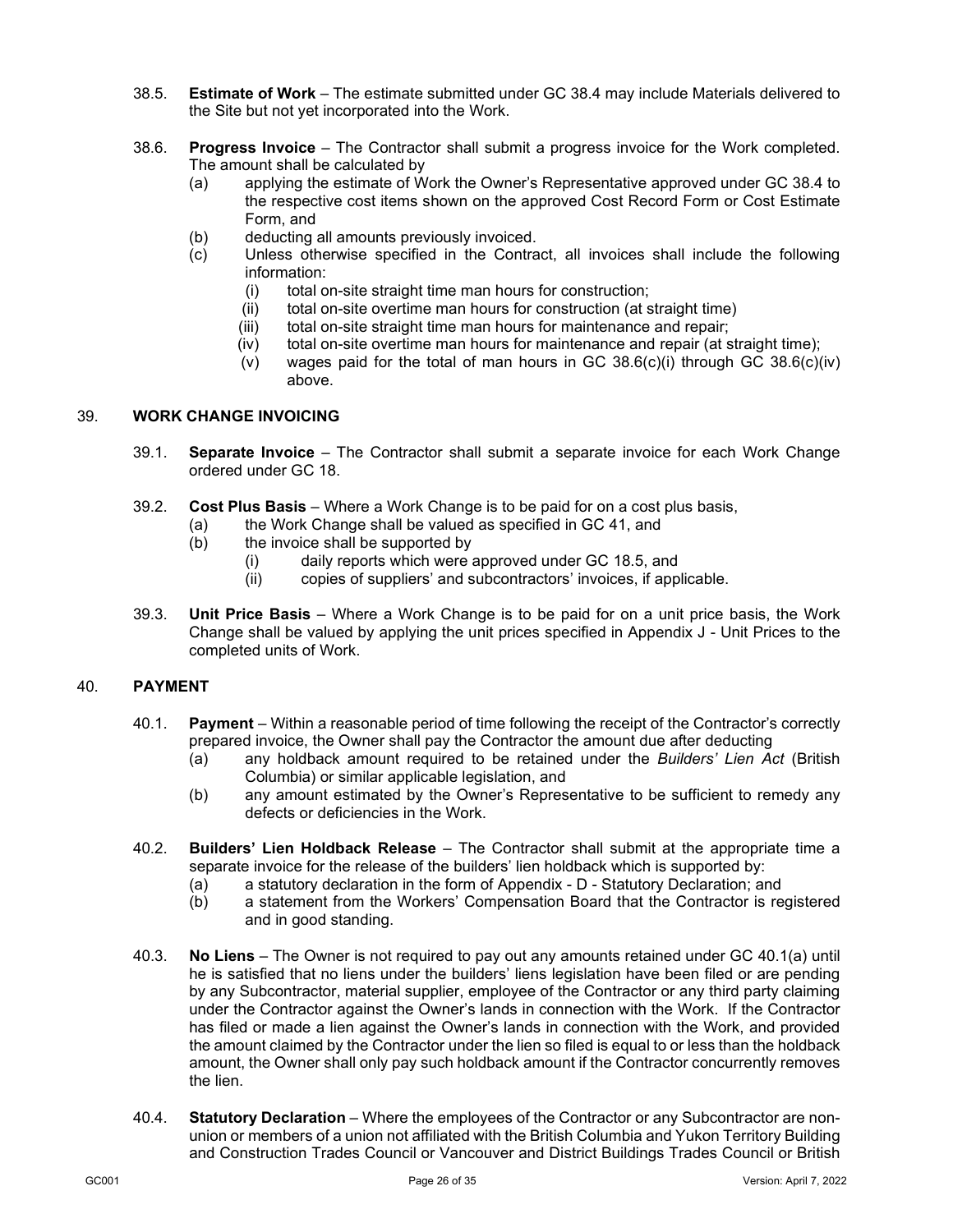Columbia Federation of Labour, the Canadian Labour Congress or the Confederation of Canadian Unions, the Contractor and any such Subcontractor will provide on a monthly basis in statutory declaration form, as a condition precedent to payment to the Contractor, any information requested by the Owner regarding labour hours and wages earned and paid for all work performed. Upon request, the Owner shall be afforded access to the Contractor's books and records to verify the information provided by statutory declaration.

- 40.5. **Holdback Account** The Contractor shall sign a consent to withdrawals from the holdback account in the form provided by the Owner to the Contractor prior to the commencement of the Work, which form is attached as Appendix E- Consent to Withdrawals and by execution of such consent, the Contractor waives any right to participate in the administration of any account established for the purpose of depositing holdback monies under GC [40.1](#page-28-2) notwithstanding the existence of any statutory provision granting such right. The Owner will execute and deliver to the attention of the financial institution at which the holdback account is established, the consent to disclosure of information on such account in the form of consent attached as Appendix F-Consent to Disclosure of Information.
- <span id="page-29-1"></span>40.6. **Payment Certifier** - The Owner shall be the payment certifier responsible for certifying Completion of the Work under the *Builders' Lien Act* (British Columbia) and for issuing a certificate of completion for the Work. The Contractor shall be the payment certifier responsible for certifying the completion of any work performed by a Subcontractor.
- 40.7. **Protection of Work** Notwithstanding the issuance of any certificate pursuant to GC [40.6,](#page-29-1) the Contractor will ensure that all work is protected pending the issuance of final payment under the Contract and shall be responsible for the correction of any defects or work not performed including deficiencies identified by the Owner, regardless of whether or not such was apparent when a certificate was issued.

## <span id="page-29-3"></span><span id="page-29-0"></span>41. **COST PLUS WORK**

- 41.1. **Total Amount**  The total amount to be paid for Cost Plus Work shall be based on the actual cost to the Contractor for Materials, labour and Equipment used directly in performing the Work, as determined in accordance with GC [41.2](#page-29-2) to GC [41.5,](#page-30-1) or such other amount as may be agreed to in writing between the Owner and the Contractor, and no other amounts shall be paid.
- <span id="page-29-2"></span>41.2. **Labour Amount** – The amount permitted for labour under GC [41.1](#page-29-3) shall be the total of
	- (a) the approved labour hours worked priced at the applicable and appropriate trade charge-out rate which rate shall be determined by adding the following amounts:
		- (i) the base wage rate;
		- (ii) the cost of benefits which form part of the worker's terms of employment as defined by the applicable collective agreement or by law; and
	- (b) the amount resulting from the application of the allowances specified in Appendix G Cost Plus Labour Charge Out Rates, as follows
		- (i) the small tools and consumables allowance percentage to the base wage rate; and
		- (ii) the general overhead and profit allowance percentage to the base wage rate, and
		- (iii) in the case of overtime, the field overhead allowance percentage to the base wage premium.
- 41.3. **Materials Amount**  The amount permitted for Materials under GC [41.1](#page-29-3) shall be the total of
	- (a) the actual costs, including transportation, of all Materials provided by the Contractor and actually used in the performance of the Work, and
	- (b) the amount resulting from the application of the general overhead and profit allowance percentage specified in Appendix G to the actual costs.
- 41.4. **Equipment Amount**  The amount permitted for Equipment under GC [41.1](#page-29-3) shall be
	- (a) the total of
		- (i) the actual rental costs of Equipment rented from third parties, and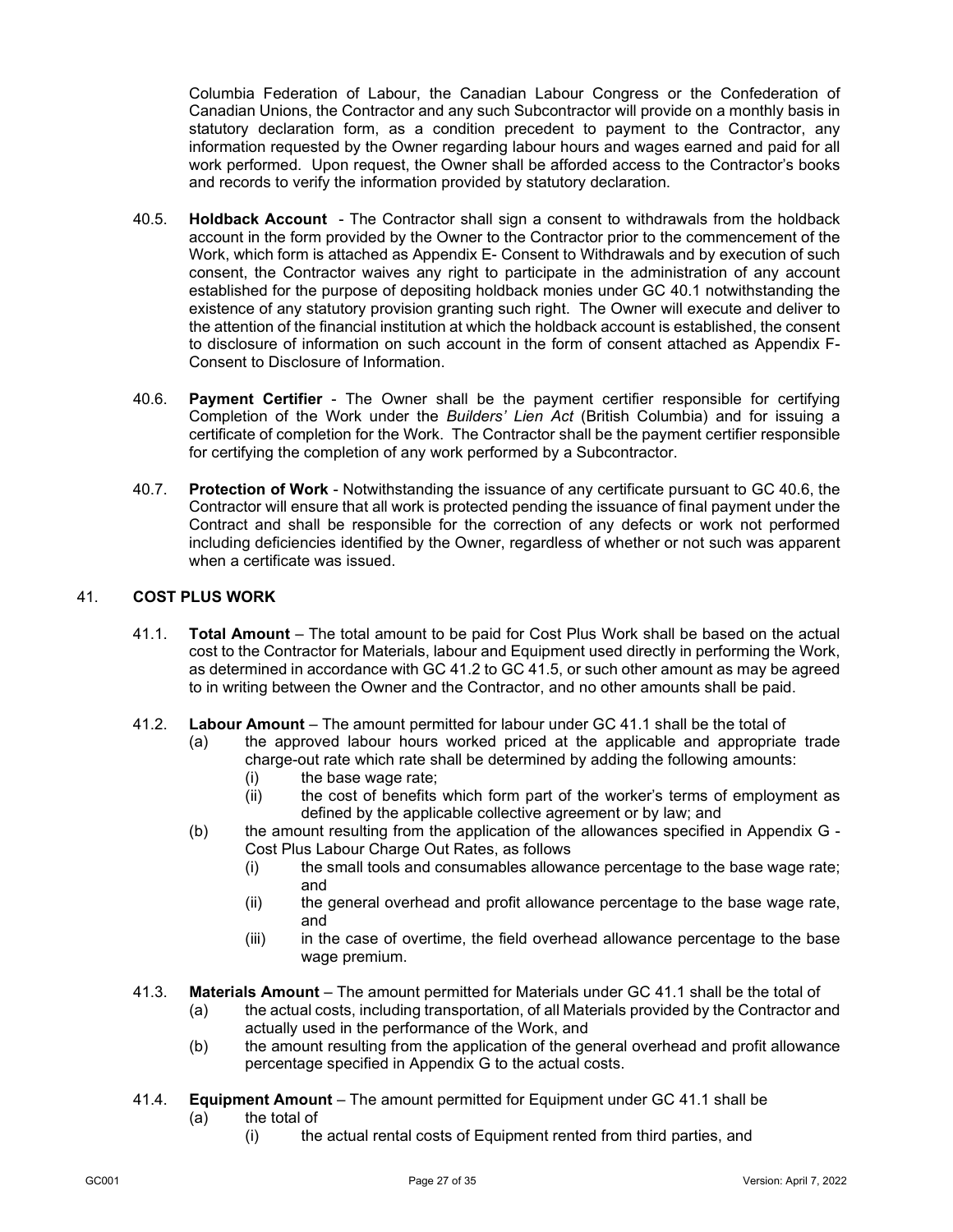- (ii) the amount resulting from the application of the field overhead allowance percentage specified in Appendix G to the actual rental costs, and
- (b) the total of the rental costs of Equipment owned by the Contractor calculated in accordance with the schedule of rental rates approved by the Owner.
- <span id="page-30-1"></span>41.5. **Subcontracting Fee** – If the Owner's Representative has given the Contractor approval to retain a Subcontractor to perform all or part of the Cost-Plus Work, the Contractor shall be paid the amount resulting from the application of the field overhead allowance percentage specified in Appendix G – Cost-Plus Labour Charge Out Rates to the actual cost of the Work performed.
- 41.6. **Discounts** If the Contract is based in whole or in part on Cost Plus Work, the Contractor shall avail itself of all discounts, refunds or rebates to which it is entitled in the purchasing of any Materials, supplies, tools, services, equipment and/or any other requirement of the Work the Contractor shall credit the Owner's account with the amount of any such discount, refund or rebate. If the Contractor fails to obtain any such discount, refund or rebate for any reason, or fails to so credit the Owner, the Contractor shall reimburse the Owner with the discount, or the Owner may deduct it from any payment due the Contractor.
- 41.7. **Competitive Price Enquiries** The Owner may provide to the Contractor, a list of preferred suppliers and the Contractor shall contact such suppliers for pricing enquiries prior to purchasing materials. For greater certainty, the Contractor will purchase materials which represent the "best value" and not necessarily the lowest price.

#### <span id="page-30-2"></span><span id="page-30-0"></span>42. **LIENS AND CLAIMS**

- 42.1. **Payment**  The Contractor shall pay promptly, and shall ensure that his Subcontractors pay promptly, for all materials, labour and services arising out of or relating to the Work or performance of the Contract and all taxes, duties, assessments and costs in respect of the materials, labour and services so used.
- 42.2. **Failure by Subcontractor** In the event that the Subcontractor does not make any payments referred to in GC [42.1](#page-30-2) promptly, the Contractor shall make them on his behalf.
- 42.3. **Evidence of Payment**  At any time the Owner's Representative may
	- (a) require the Contractor to produce evidence satisfactory to the Owner's Representative that
		- (i) the Work, the Site and other property of the Owner are free and clear of all liens and claims for wages, services, Workers' Compensation assessments, materials or otherwise arising out of or relating to the Work or the performance of the Contract, and
		- (ii) no claims exist in respect of which any such lien or claim could attach upon the Work, the Site and other property of the Owner, and
	- (b) withhold payment of any amount due or accruing due to the Contractor under the Contract until the Owner's Representative has received the required evidence.
- <span id="page-30-3"></span>42.4. **Owner Payment** – The Owner may pay and discharge, whether by way of payment into court or otherwise, any liens or claims for which the Owner may become liable or which may attach to the Owner's property at any time arising out of or relating to the Work or performance of the Contract, whether or not the liens or claims are valid.
- 42.5. **Debt from Contractor** If the Owner pays or discharges a lien or claim under GC [42.4,](#page-30-3) the amount of the lien or claim and the costs, including legal costs, of discharging it
	- (a) shall immediately become due from the Contractor to the Owner,
	- (b) may be deducted from any payment due from the Owner to the Contractor under the Contract, and
	- (c) if final payment has already been paid under the Contract, shall be reimbursed immediately by the Contractor on written demand by the Owner.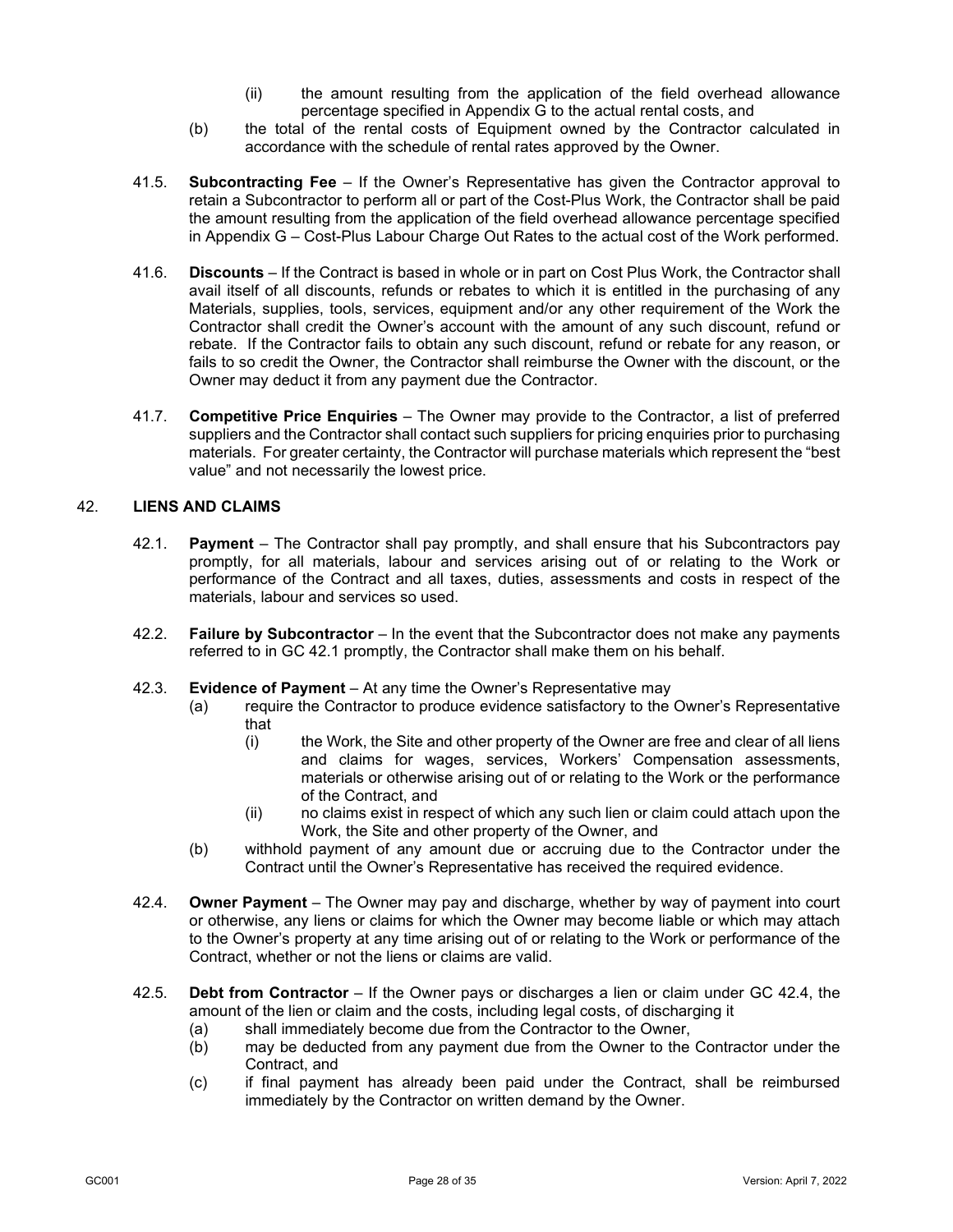- 42.6. **Releases** Before the Owner is required to make the final payment or any part of it under the Contract, the Contractor shall, on request of the Owner's Representative, deliver to the Owner
	- (a) total releases of all liens relating to or arising out of the Work or performance of the Contract, and
	- (b) evidence that all those liens are cancelled and discharged from the records of the appropriate Land Title Office.
- 42.7. **Withholding Payment** Notwithstanding any other provision of the Contract, there is no money due to the Contractor and the Owner may withhold payment to the Contractor without payment of interest, if:
	- (a) there are builders' liens filed in relation to the Work; or
	- (b) the Owner has reason to believe that the Contractor or any Subcontractor has not made payment to any persons for work done, labour or Materials supplied up to the date of the preceding progress estimate; or
	- (c) the Owner has reason to believe that the Contractor is insolvent; or
	- (d) the Owner has been served with any demand for payment, garnishing order or claim in relation to the Work or the Contractor; or
	- (e) the Owner has reason to believe that the Contractor or any Subcontractor has not complied with the Workers' Compensation and Employment Insurance legislation relating to deductions and assessments; or
	- (f) the Owner has reason to believe that the Contractor has not disposed of any Hazardous Waste associated with the Work in an appropriate and legal manner; or
	- (g) the Owner has reason to believe that the Contractor cannot complete the Work for the unpaid balance of the Contract Price;

and the Owner may use the whole or any part of the amount that would otherwise have been due, to secure builders' liens, to respond to demands for payment, garnishing orders or claims relating to the Work, or to complete the Work, including correcting defects.

## <span id="page-31-1"></span><span id="page-31-0"></span>43. **PAYMENT BY CONTRACTOR**

- 43.1. **Demand to Pay** The Contractor shall pay to the Owner, immediately on written demand, any amount due to the Owner for any reason under the Contract and the Owner shall provide the Contractor with the particulars of any such demand.
- 43.2. **Remedies** If the Contractor fails to make the payment required under GC [43.1,](#page-31-1) the Owner may take either or both of the following actions:
	- (a) retain, out of any amounts due to the Contractor under the Contract, an amount no greater than the amount demanded;
	- (b) recover the amount by any other remedies permitted by law.
- <span id="page-31-2"></span>43.3. **Claims** – If, in the opinion of the Owner's Representative, there are claims or potential claims of any kind relating to or arising out of the Work the Contractor is required to perform for which the Owner may be held wholly or partially liable, the Owner's Representative shall notify the Contractor in writing of those claims and the Owner may retain all or part of any payment due to the Contractor under the Contract to a limit of the amount of those claims.
- 43.4. **Owner's Option** If the Contractor fails to remedy or rectify any matter referred to in GC [43.3](#page-31-2) to the satisfaction of the Owner's Representative within seven (7) Days of receiving the notice, the Owner may, on behalf of the Contractor, remedy or rectify the cause for withholding the payment and deduct the cost of so doing from the amount of the retained payment.

#### **MISCELLANEOUS**

## 44. **TAXES AND DUTIES**

44.1. **Contractor Pays** – Except as otherwise specifically provided, the Contractor shall pay all Federal, Provincial and local taxes and duties of any kind payable in respect of the Work. The Contractor shall refer to the attached Appendix  $K -$  Schedule of Taxes which sets out the Contractor's responsibilities with respect to taxes.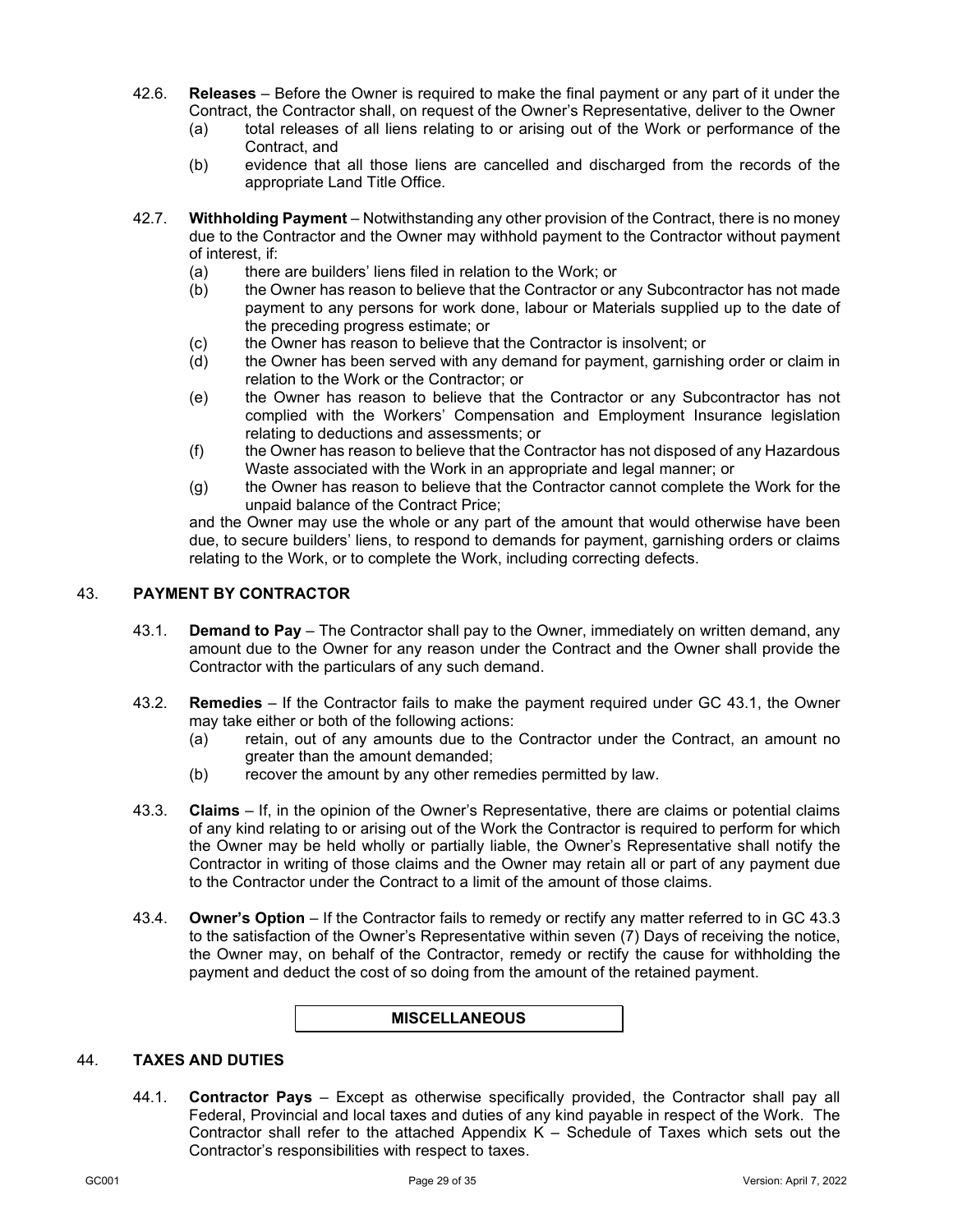## 45. **SURETY BONDS**

- 45.1. **Provision** Within the time required in the Contract, the Contractor shall deliver to the Owner any required bonds
	- (a) in the forms, with the provisions and in the amounts specified in the Contract or by the Owner
	- (b) obtained from a broker or agent approved by the Owner, and
	- (c) issued by a surety licensed to carry on business in the Province of British Columbia.
- 45.2. **Cost** The Owner shall reimburse the Contractor for the cost of any bonds required under the Contract without any addition for profit, overhead cost or other charges.

## 46. **OWNER'S INSURANCE**

- 46.1. **All Risks Property Coverage** The Owner shall, at its expense, provide and maintain during the term of the Contract, coverage under an "All Risks Property" policy on all property and Materials at the Site which will be incorporated into the Work with the exception of Contractor's Equipment, tools or apparatus including vessels and temporary buildings leased or owned by, or in the care, custody or control of, the Contractor, the Subcontractors or other contractors and shall, subject to its terms, protect the Contractor, the Subcontractors or other contractors on the Site against all risks of direct physical loss or damage including the perils of earthquake and flood in respect of all property to be incorporated into the Work, or in any way connected with or to be used in the completed Work while it is at the Site during storage, construction, erection, installation, testing and while in transit to the Site including land and inland marine transit, and until handed over and finally accepted by the Owner.
- 46.2. **Exclusions** The Insurance referred to in GC 46.1 shall be subject to the policy's customary exclusions.
- 46.3. **Coverage Requirements** The insurance policies provided by the Owner under GC 46 shall be written for limits of coverage not less than the estimated completed value of the Work including the value of Owner supplied materials and shall be subject to a deductible determined by the Owner in its absolute discretion, such deductible shall be for the account of the party responsible for the loss.
- 46.4. **Liabilities** The provision of insurance by the Owner under GC 46 shall not relieve the Contractor from any of its obligations under the Contract.
- 46.5. **Loss** In the event of a loss the Owner will adjust that loss with insurers.

## 47. **CONTRACTOR'S INSURANCE**

- 47.1. **Commercial General Liability Insurance** The Contractor shall provide commercial general liability insurance including, but not limited to the following risks:
	- (a) premises and operations liability;
	- (b) owner's and contractors' protective liability;
	- (c) products and completed operation liability;
	- (d) contractual liability;
	- (e) cross liability clause or severability of interests clause;<br>(f) employer's liability or contingent employer's liability wh
	- employer's liability or contingent employer's liability when working in British Columbia;
	- (g) personal and advertising injury liability;
	- (h) "occurrence" basis coverage for bodily injury and property damage;
	- (i) "broad form" property damage coverage, including "broad form" completed operation coverage;
	- (j) loss of use of property coverage;
	- (k) coverage for shoring, blasting, excavating, underpinning, demolition, pile driving, caisson work, grading, tunneling and all work below ground surface; and
	- (l) non-owned automobile liability insurance (SPF#6);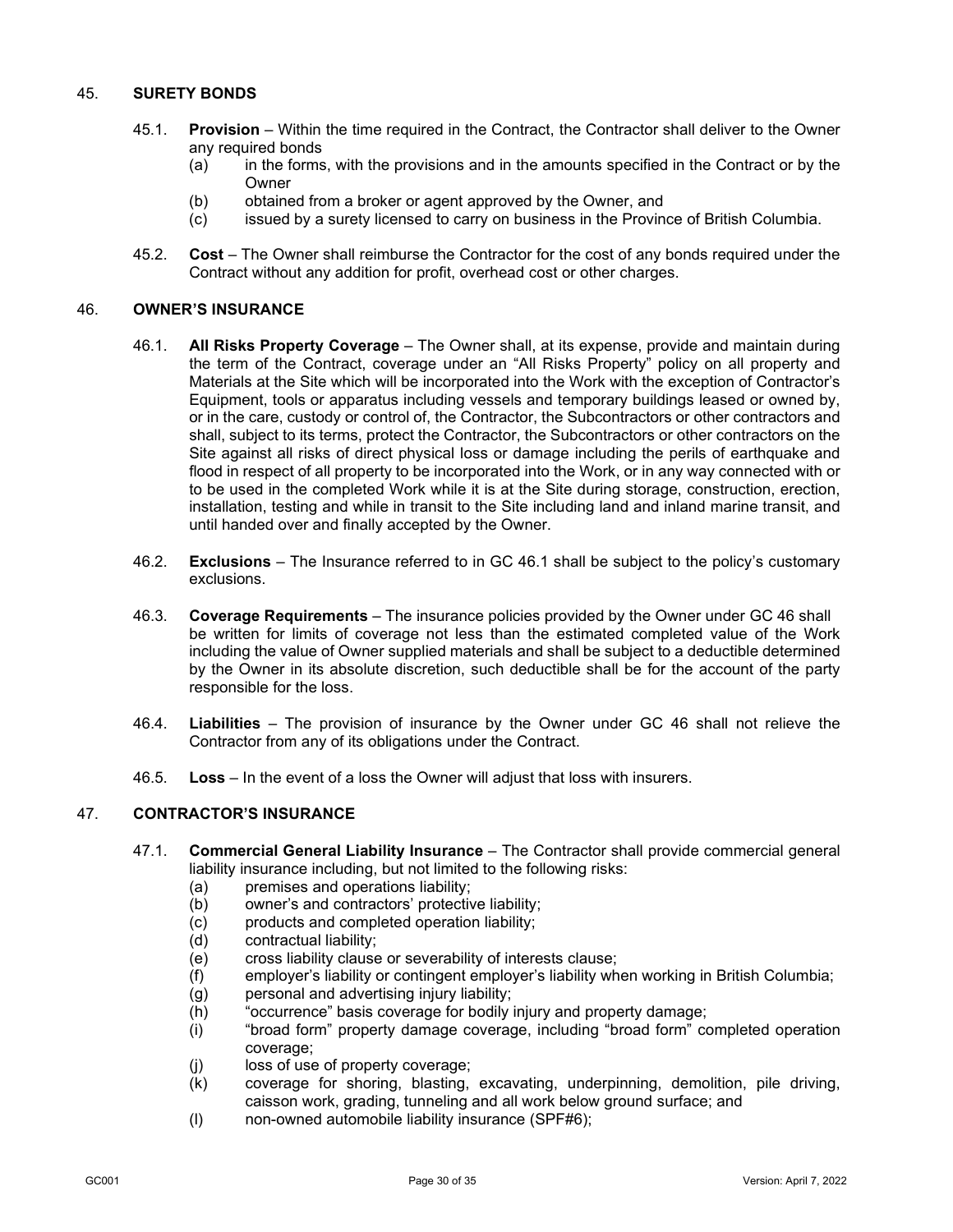and the Contractor shall maintain such insurance with minimum limits of liability in an amount to be agreed between the Owner and Contractor but which amount shall not be less than \$5 million inclusive per occurrence of bodily injuries and property damage including loss of use thereof.

- 47.2. **Additional Insured**  The policy referred to in GC 47.1 shall include the Owner as additional insured with respect to the operations of the Contractor or its Subcontractors.
- 47.3. **Primary Insurance** The policy referred to in GC 47.1 shall state that the Contractor's policy will be considered as primary insurance for all insureds thereunder.
- 47.4. **Term** The insurance referred to in GC 47.1 shall be maintained continuously from commencement of the Work until all construction, erection, installation and testing has been completed and the project has been finally accepted by the Owner. The products and completed operations coverage shall be maintained for a period of 12 months after acceptance of the Work by the Owner.
- 47.5. **Motor Vehicle Liability Insurance**  The Contractor shall provide and maintain during the term of the Contract, coverage for statutory motor vehicle liability insurance covering all the Contractor's owned or leased vehicles with minimum limits of liability of \$5 million inclusive per occurrence of bodily injuries and property damage.
- <span id="page-33-0"></span>47.6. **Insurance on Contractor's Equipment** – the Contractor shall provide and maintain during the term of the Contract coverage under a Property Policy for replacement value covering all Contractor's Equipment, tools and apparatus, including vessels and temporary buildings, owned or leased by the Contractor or in the care custody or control of the Contractor against all risks of direct physical loss or damage including the perils of earthquake and flood.
- 47.7. **Waiver**  The Contractor shall arrange that all policies of insurance provided by the Contractor under GC 47.1 and [47.6](#page-33-0) contain a waiver of subrogation clause whereby the insurer waives its rights of subrogation against the Owner and other contractors and Subcontractors on the Site.
- 47.8. **Approval by Owner** All policies of insurance provided by the Contractor under GC 47 shall:
	- (a) have coverage and be in the amounts approved by the Owner;<br>(b) be issued by an insurer licensed to carry on business in British
	- be issued by an insurer licensed to carry on business in British Columbia which insurer is satisfactory to the Owner; and
	- (c) be issued by an insurer with an AM Best's rating at all times of not less than A- VII, unless otherwise approved in writing by the Owner.
- 47.9. **Professional Liability Insurance** the Owner reserves the right to require the Contractor to carry a Professional Liability insurance policy with the limit of liability amount to be agreed upon between the Owner and Contractor. The costs for this policy will be the sole responsibility of the Contractor.
- 47.10. **Aircraft and Watercraft Liability Insurance** Aircraft and watercraft liability insurance with respect to owned or non-owned aircraft and watercraft if used directly or indirectly in the performance of the Work, including use of additional premises, shall be subject to limits of not less than \$5 million inclusive per occurrence for bodily injury, death and damage to property including loss of use thereof and limits of not less than \$5 million for aircraft passenger hazard. Such insurance shall be in a form acceptable to the Owner.
- 47.11. **Notice of Cancellation**  The Contractor's policies described in GC 47 shall be endorsed to require that the insurer provide the Owner with not less than 30 Days' written notice in advance of any cancellation. In the absence of such endorsement, it shall be the Contractor's responsibility to provide such notice. Failure to do so shall constitute a breach of this Contract Agreement.
- 47.12. **Verification of Coverage** The Contractor shall promptly provide the Owner with certificates of insurance evidencing the required coverage prior to the commencement of Work or operations at or on Owner's project or Site including adding Owner as a certificate holder, an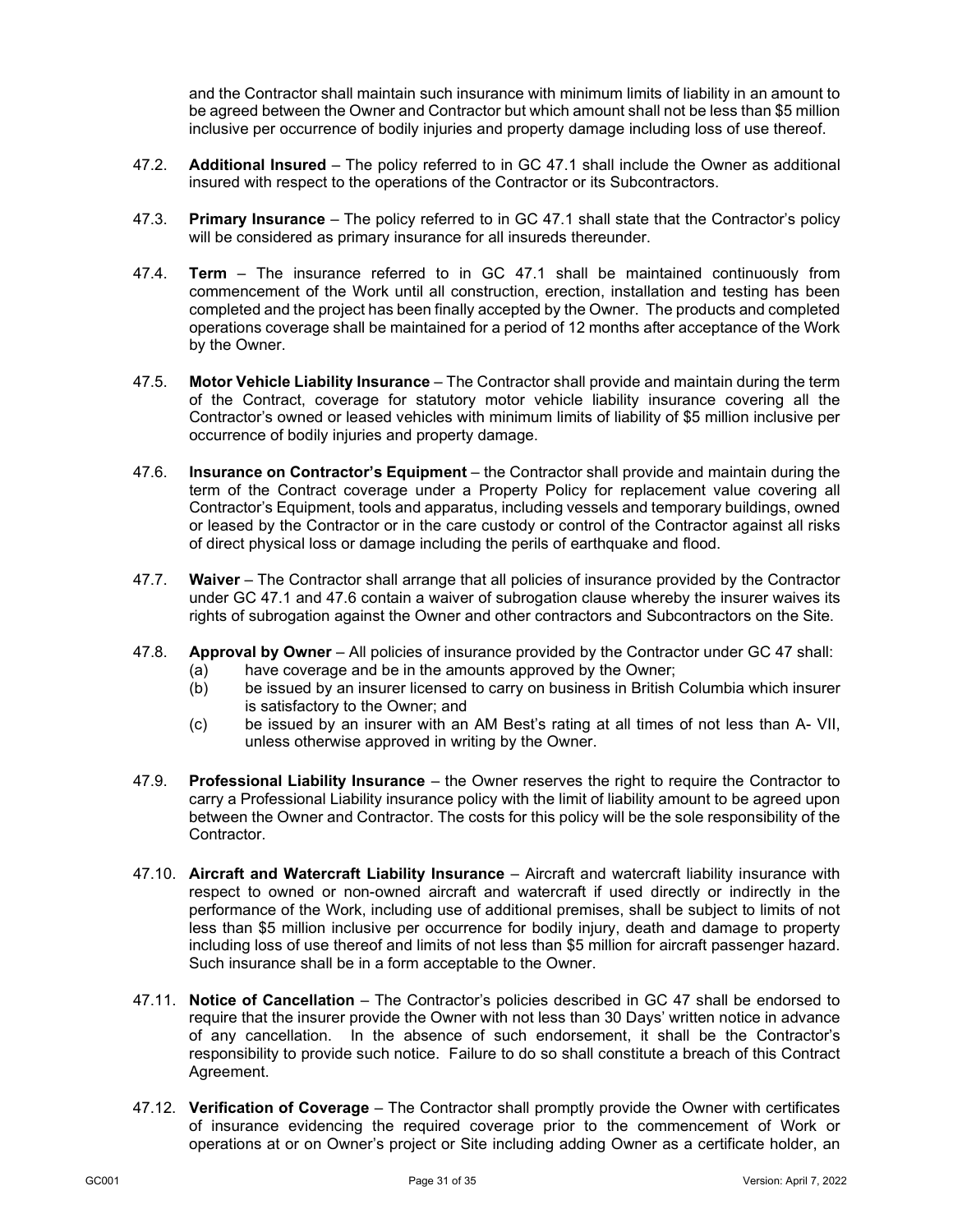additional insured and permitting waivers of subrogation. Renewal certificates are to be provided to the Owner within 15 Days of the renewal of the required insurance policies. Owner has no duty to confirm the existence of such insurance or to monitor such certificates. It is the Contractor's responsibility to ensure its compliance with all of the insurance coverage requirements set out in the Contract, and any proof or confirmation of compliance requested by Owner or by a third party on behalf of Owner, in whole or in part, shall be supplemental to and shall not supersede the terms and conditions set out in the Contract.

- 47.13. **Failure to Insure** If the Contractor fails to obtain and maintain insurance as required in GC 47, the Owner may do anything necessary to effect and maintain such insurance at the cost of the Contractor.
- 47.14. **Insurance Refusal** The failure or refusal of any insurance company carrying insurance on behalf of the Contractor or a Subcontractor to pay losses shall not be held to waive or relieve the Contractor from its obligations under the Contract Agreement.
- 47.15. **Hook & Hoist Liability Insurance** If the Work includes lifting, lowering or moving of property of the Owner, the Contractor shall provide and maintain during the term of the Contract insurance covering such property for accidental loss or damage, including loss of use of property, while the property is being lifted, lowered or moved by the Contractor by the use of cranes or other lifting devices, which insurance shall be subject to limits of not less than the value of the property to a maximum of \$5,000,000.
- 47.16. **Workers' Compensation Insurance** Workers' compensation insurance or the like as required by the laws of the jurisdiction where the Work will be performed.

## 48. **MAINTENANCE OF RECORDS**

48.1. **Record Keeping** – For a period of three (3) years, or such longer period required by law, after the Work is completed, the Contractor shall keep a separate set of records, accounts, statements and other documents arising out of or relating to the performance of the Work and shall permit representatives of the Owner to inspect, audit and make extracts or photocopies of them at all reasonable times.

#### 49. **LAWS AND PERMITS**

- 49.1. **Compliance** The Contractor shall comply with, and give all notices required by, all laws applicable to the Work or performance of the Contract.
- 49.2. **Evidence of Compliance** At any time on the Owner's Representative's request, the Contractor shall provide the Owner's Representative with satisfactory evidence that the Contractor has no outstanding assessments, taxes or payments due under any applicable laws.
- 49.3. **Permits, Licenses** Unless otherwise specifically provided, the Contractor shall obtain at its expense all necessary permits, licenses and certificates of inspection required for the performance of the Work and shall deliver promptly copies of them to the Owner's Representative and shall pay all fees required to be paid and shall give all notices to be given in connection with the Work under any permit, license or certificate. If the Contractor has to pay additional fees for permits and licenses because of Changes in the Work, the Owner will reimburse the Contractor for the costs of such additional fees, subject to the Contractor, providing to the Owner with satisfactory evidence of and receipted invoices for such additional fees.
- <span id="page-34-0"></span>49.4. **Contravening Certified for Construction Drawings** – If the Certified for Construction Drawings, Specifications or written instructions for the Work contravene the law, the Contractor shall notify the Owner's Representative in writing as soon as possible and shall not proceed with the Work without the written direction of the Owner's Representative.
- 49.5. **Failure**  If the Contractor fails to comply with GC [49.4,](#page-34-0) he shall be responsible for all costs and expenses arising from or occasioned by proceeding with the Work.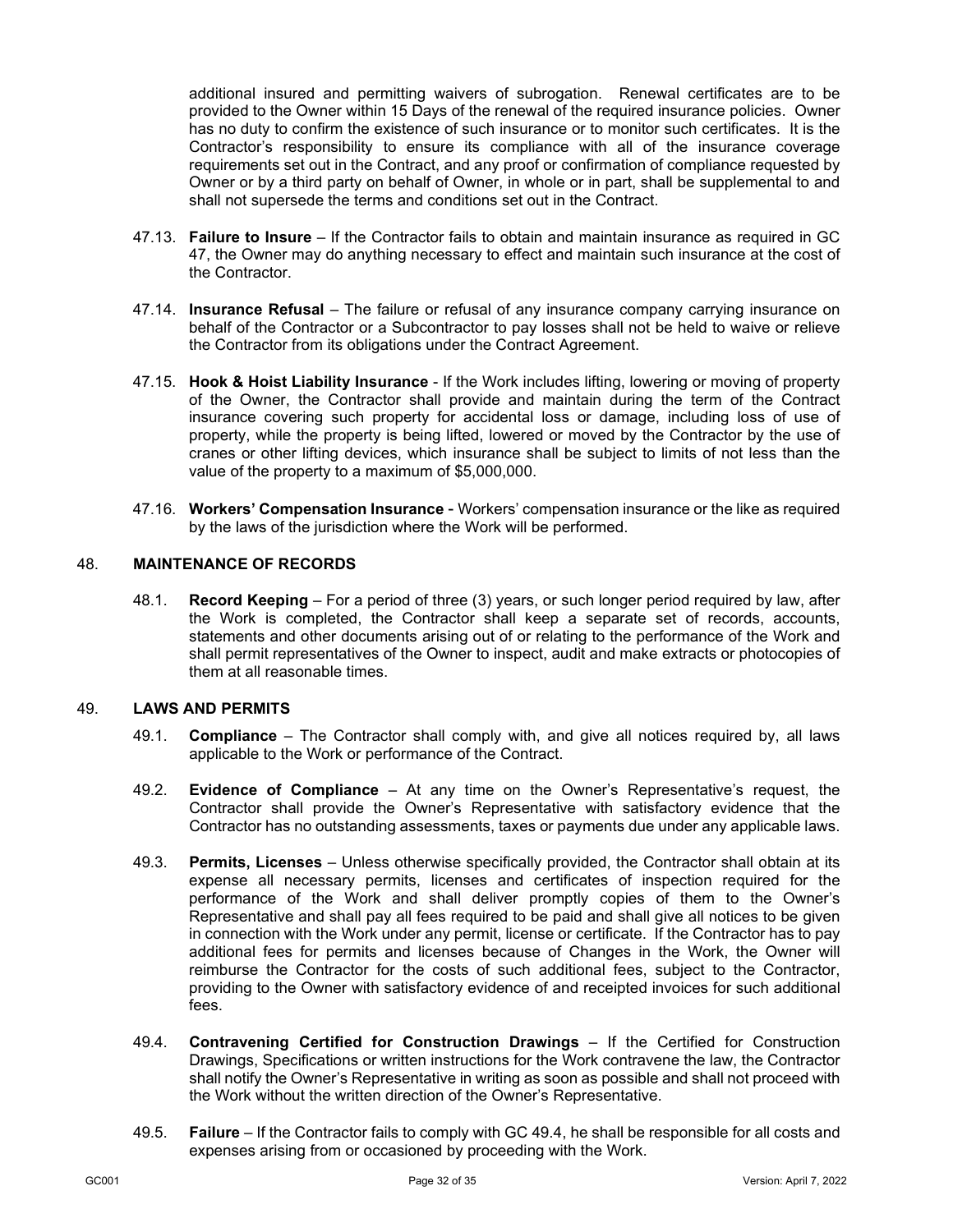#### 50. **CONFIDENTIALITY**

- 50.1. **Disclosure** The Owner and the Contractor shall keep confidential all matters respecting technical, financial, commercial and legal issues relating to or arising out of the Work or the performance of the Contract and shall not, without the prior written consent of the other party, disclose any such matters, except in strict confidence, to its professional advisors.
- 50.2. **Confidentiality Provisions** The confidentiality provisions attached as Appendix I Confidentiality Provisions to these General Conditions is incorporated into this Contract and is deemed to have been entered into by the Contractor upon execution by the Contractor of the Contract.

## <span id="page-35-1"></span>51. **PATENTS, TRADEMARKS AND COPYRIGHT**

- 51.1. **Royalties** The Contractor shall pay all royalties and license fees for use of any materials or processes in the performance of the Work.
- 51.2. **lndemnification** The Contractor shall indemnify the Owner from all claims, loss and damages and all costs including legal fees and disbursements and all consequential damages, loss of profits and business losses, arising out of those claims, loss and damages, resulting from any alleged or actual infringement of any patent, copyright, trademark or industrial design arising out of or relating to performance of the Work or Contract.
- <span id="page-35-0"></span>51.3. **Defence** – If the Owner promptly notifies the Contractor of any claim of infringement and provides to the Contractor, at his request, all reasonable assistance and information available to the Owner relevant to that claim, the Contractor shall assume the defence of the Owner concerning that claim.
- 51.4. **Counsel** Notwithstanding the obligation of the Contractor to assume the defence of any claims under GC [51.3,](#page-35-0) the Owner may retain its own counsel to represent it, and if the Owner has consulted with the Contractor prior to selecting its own counsel, the Contractor shall pay the cost of that counsel.
- 51.5. **lnfringement** Not later than 60 Days after it is finally adjudicated that an infringement exists or upon the Contractor recognizing that an infringement exists, the Contractor shall, at his cost and expense,
	- (a) alter the Work to make it non-infringing, provided that such altered non-infringing Work shall fulfill substantially the same function as it fulfilled prior to such alteration,
	- (b) replace the infringing Work with non-infringing Work which shall fulfill substantially the same function as the infringing Work, or
	- (c) obtain a settlement or license permitting the Owner's use of any infringing Work.
- 51.6. **Exclusion** If the Owner has specified in writing that a particular process or materials supplied by a particular manufacturer are to be used in the Work, GC [51](#page-35-1) does not apply to that process or those materials.
- 51.7. **Contract Obligations Continue** No claim or allegation of patent, trademark or copyright infringement shall relieve the Contractor of its obligations under the Contract or gives the Contractor a right to Contract Adjustment to the Construction Schedule or Contract Price.

## 52. **IMPORTATION OF WORK**

52.1. **Contractor to Import** – The Contractor shall import into Canada all non-Canadian equipment or materials to be supplied by the Contractor and used in performing the Work, and shall pay all customs duties, fees, taxes, licenses and permits arising from importation.

## <span id="page-35-2"></span>53. **SUBCONTRACTS**

53.1. **Prohibition** – The Contractor shall not subcontract all or any part of the Work without the prior written permission of the Owner's Representative.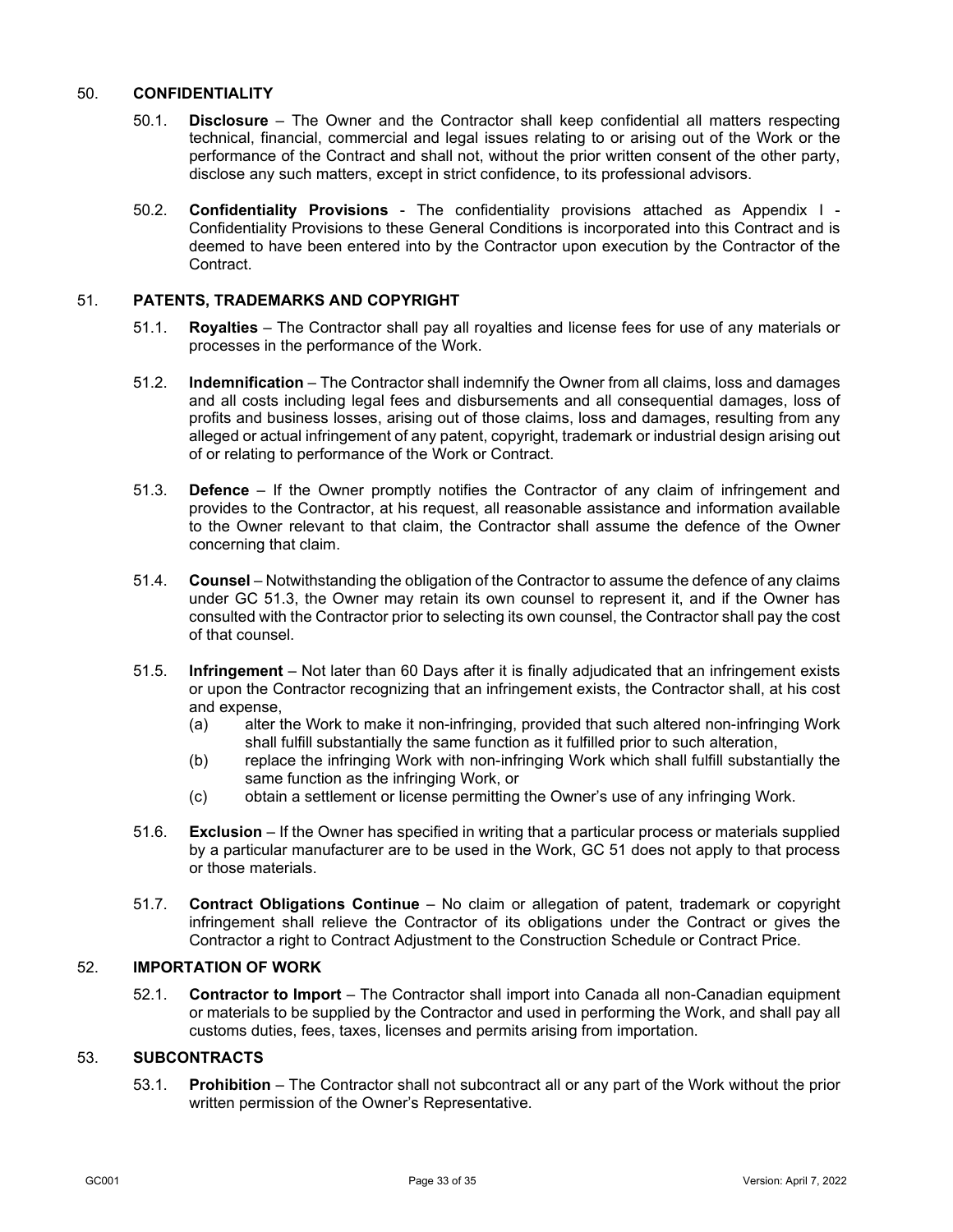- 53.2. **Required Information** Before giving permission under GC [53.1,](#page-35-2) the Owner may require the Contractor to supply written information about
	- (a) the proposed Subcontractor, including qualifications and audited financial statements,<br>(b) the part of the Work to be subcontracted, and
	- the part of the Work to be subcontracted, and
	- (c) the terms of the subcontract, excluding prices.
- 53.3. **Same Terms** If the Owner's Representative gives permission under GC53.1, the Contractor shall ensure that the Subcontract imposes on the Subcontractor all the same terms as this Contract insofar as they are relevant to the part of the Work performed by the Subcontractor.
- 53.4. **Responsibility** If the Work is subcontracted, the Contractor shall remain responsible to the Owner for performance of the Work and for the acts, omissions or defaults of the Subcontractor, its agents and employees as if they were the acts, omissions or defaults of the Contractor.
- 53.5. **No Contractual Relationship** Nothing contained in the Contract shall be construed as creating any contractual relationship whatsoever between any Subcontractor and the Owner.
- <span id="page-36-1"></span>53.6. **Termination** – If any event occurs or circumstance arises with respect to any Subcontractor that would, if it had occurred or arisen with respect to the Contractor, entitle the Owner, upon notice or otherwise, to terminate the rights of the Contractor under GC [32,](#page-23-3) the Contractor shall do either or both of the following:
	- (a) give written notice to the Subcontractor specifying the event or circumstance which must be rectified within a specified period of time;
	- (b) terminate the Subcontract which the Subcontractor has with the Contractor with respect to the Work.
- 53.7. **Interpretation** Nothing in GC [53.6](#page-36-1) shall be interpreted as permitting the Contractor to complete the Work beyond the time required under the Contract.

## 54. **OTHER CONTRACTORS**

- 54.1. **Coordination With** The Owner may let other contracts for work at the Site and, in that event, the Contractor shall
	- (a) coordinate his Work with the work of, and cooperate with, other contractors, and
	- (b) comply with any directions given by the Owner's Representative.
- <span id="page-36-2"></span>54.2. **Report of Defects** – If the Work depends upon the work of other contractors for its proper performance, the Contractor shall report promptly in writing to the Owner's Representative any defects or deficiencies in the work of, or equipment or materials supplied by, the other contractors that interfere with or hinder the proper performance of the Work.
- 54.3. **Failure** If the Contractor fails to report promptly any defects or deficiencies referred to in GC [54.2,](#page-36-2) he may not make a request under G[C 36](#page-26-0) in respect of those defects unless the claims are for latent or hidden defects or deficiencies which could not have been ascertained by a reasonable inspection at the time of commencement of the relevant part of the Work.

#### 55. **ASSIGNMENT**

- 55.1. **Permission Required** The Contractor shall not assign all or any part of the Contract, or any benefit or monies accruing from it, without the prior written consent of the Owner, and any assignment without such consent shall be conclusively deemed to be void and unenforceable.
- 55.2. **Contract Not Asset** The Contract is not and shall not be deemed to be an asset in the event that the Contractor becomes bankrupt.

#### <span id="page-36-0"></span>56. **AMENDMENT TO CONTRACT**

56.1. **Requirement** – Subject to the provisions of the Contract, any amendment or variation of the Contract Documents shall be binding on the Owner and the Contractor only if made in writing and signed by the authorized representatives of both parties.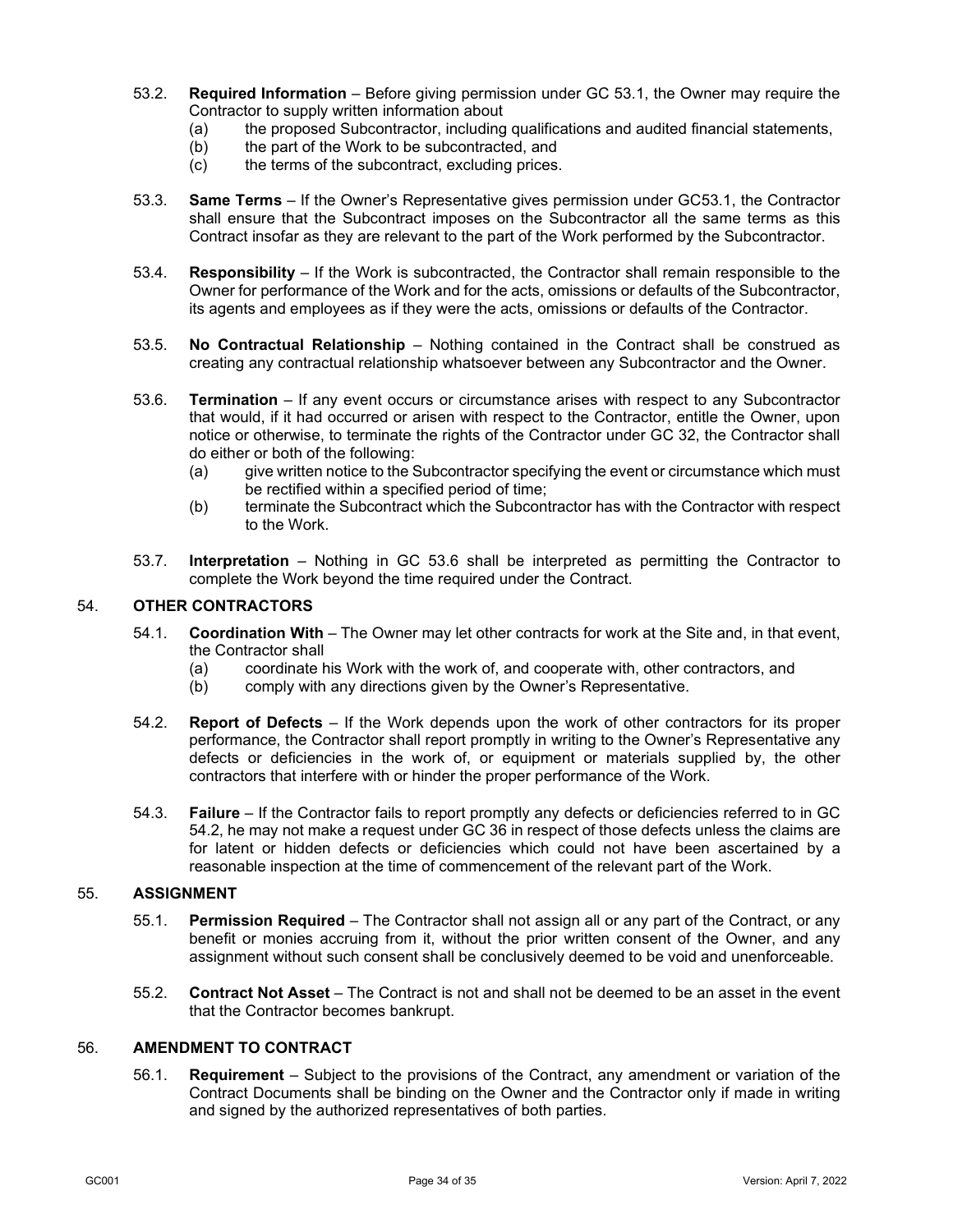## 57. **WAIVER**

- 57.1. **No Waiver** Any failure of the Owner or the Owner's Representative to enforce or to require the strict performance of any of the provisions of the Contract shall not, in any way,
	- (a) constitute a waiver of those provisions, and
	- (b) affect or impair those provisions or any right the Owner has at any time to avail itself of any remedies it may have
		- (i) for any breach of these provisions, or
		- (ii) to require Work to be performed in accordance with the Contract.
- 57.2. **Written Only** Neither party is bound by a waiver of any provision of the Contract unless the waiver is clearly expressed in writing and signed by the party's representative.

## <span id="page-37-0"></span>58. **GENERAL INDEMNITY**

- 58.1. **Obligation of Contractor** In addition to the obligations of the Contractor under the Contract, under GC [23,](#page-17-3) GC [51,](#page-35-1) or any Schedule or Appendix to the Contract Agreement or these General Conditions, the Contractor shall indemnify and defend the Owner, its agents and employees from all claims or damages brought against the Owner, its agents and employees and caused directly by or arising out of or relating to the performance of or failure to perform the Work or the Contract by the Contractor, its agents, employees, and Subcontractors and resulting in bodily injury including death or property damage.
- 58.2. **Counsel** Notwithstanding the obligation of the Contractor to assume the defence of any claims under GC [58,](#page-37-0) the Owner may retain its own counsel to represent it, and if the Owner has consulted with the Contractor prior to selecting its own counsel, the Contractor shall pay the reasonable cost of that counsel.
- 58.3. **Obligations** The obligations of the Contractor under GC [58](#page-37-0) shall not be affected by completion or termination of the Contract or suspension or withdrawal of the Work or rejection of the Work under the Contract.
- 58.4. **Limitation of Liability** The limitation of the liability of the Contractor, its agents, employees and Subcontractors whether based on the Contract, in law or any other legal theory, shall in no event exceed:
	- (a) for claims advanced under GC [23,](#page-17-3) the lesser of the cumulative costs of correcting the items complained of or the Contract Price; and
	- (b) for all other claims, the greater of the limit of liability insurance coverage required to be carried by the Contractor or the Contract Price.

Notwithstanding any other provision of the Contract, the Contractor shall not be liable for consequential or indirect damages.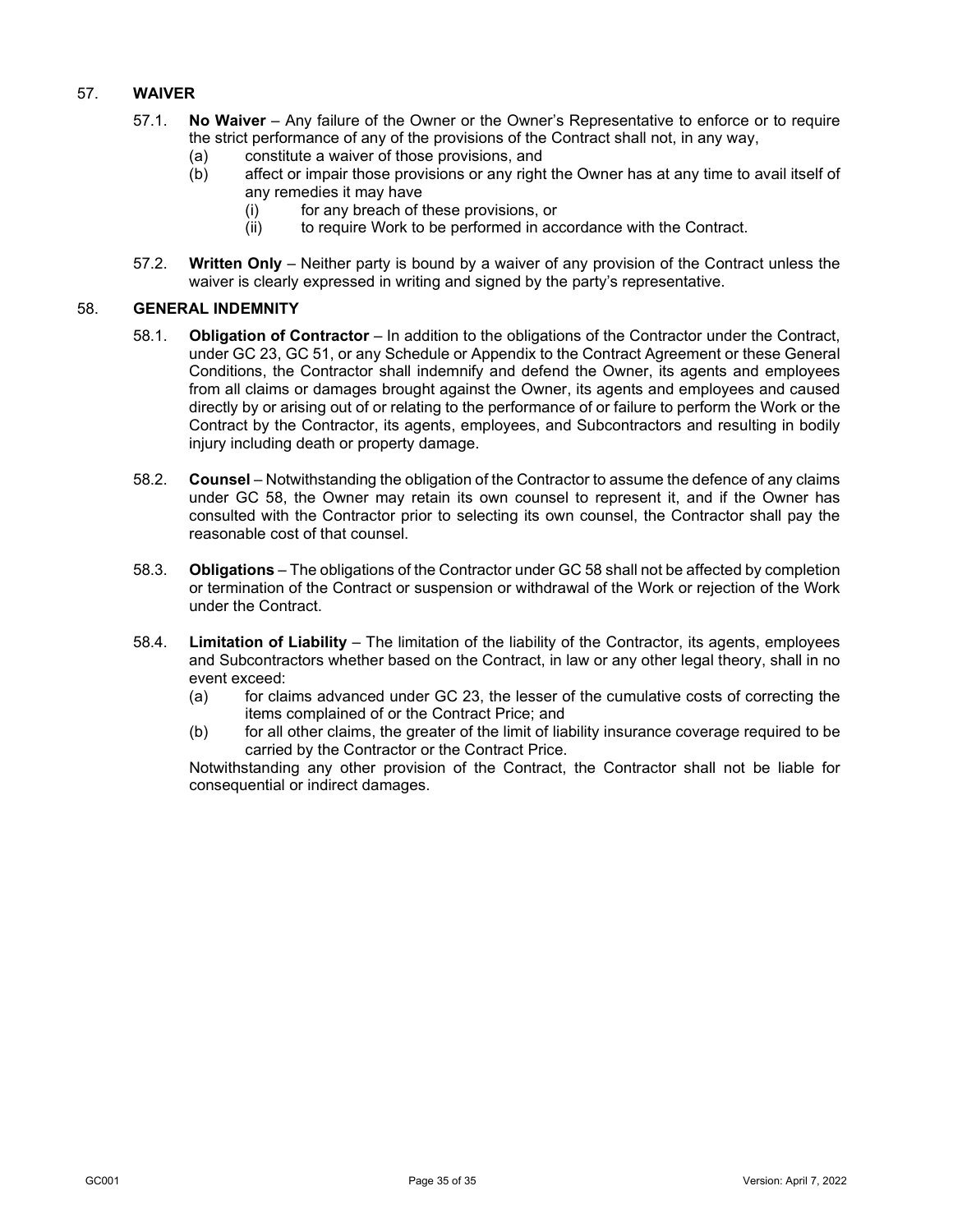## **APPENDIX A CONSTRUCTION SCHEDULE**

**[Use this wording for MCA document only:**

**As per the completed Work Schedule (Schedule B) or purchase order for the specific job required]**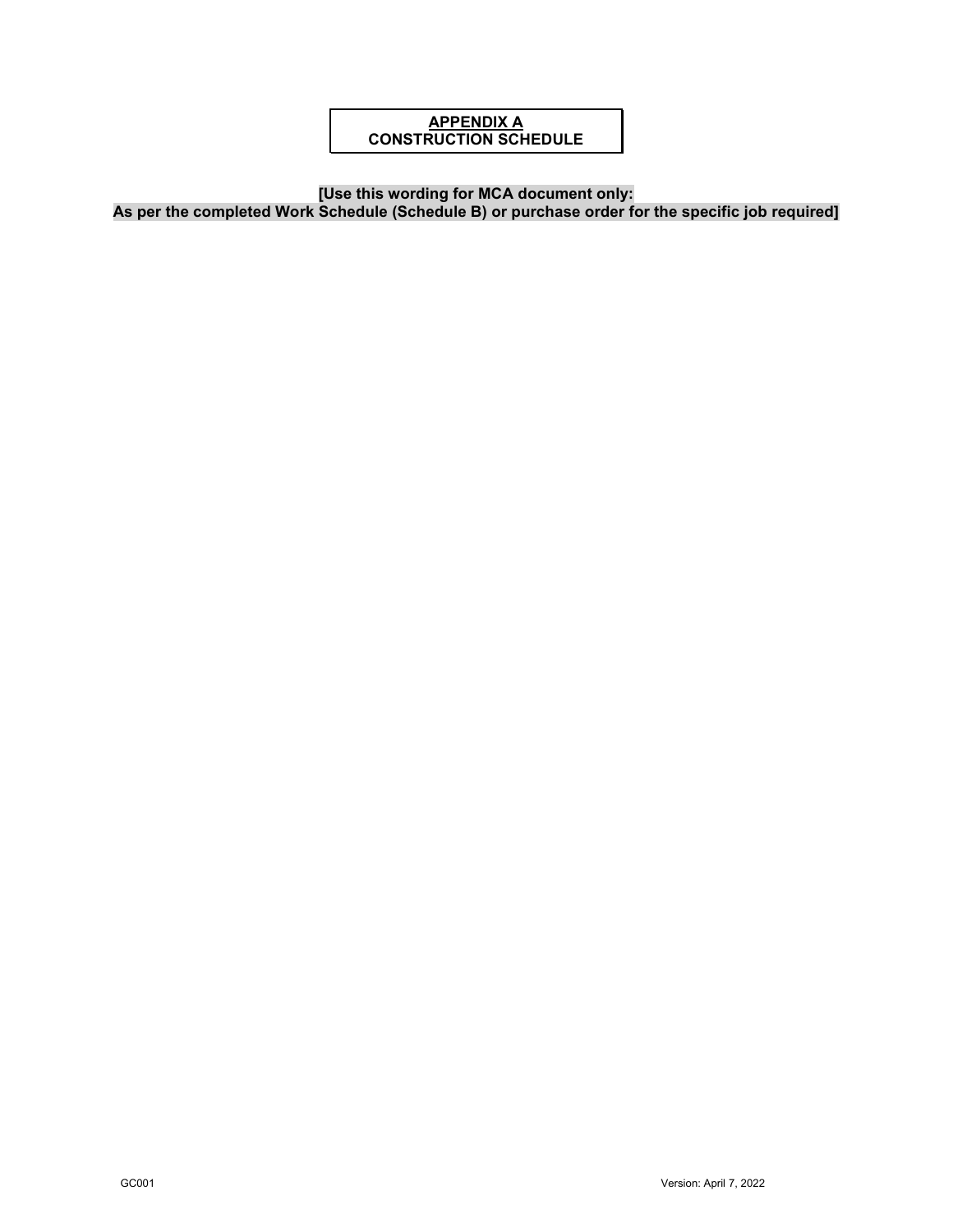## **APPENDIX B ADDRESS FOR INVOICES**

All invoices delivered by the Contractor to the Owner under this Contract shall include the purchase order number issued by the Owner to the Contractor in respect of the Work and shall be addressed to:

> Catalyst Paper [enter mill] Division Attention: [Project Manager name, title] Email: [insert email]

## **AND TO:**

Catalyst Paper Accounts Payable **[select division]** Crofton email: [crofton.accountspayable@catalystpaper.com](mailto:crofton.accountspayable@catalystpaper.com) Port Alberni email: [alberni.accountspayable@catalystpaper.com](mailto:alberni.accountspayable@catalystpaper.com) tiskwat Powell River email: [powellriver.accountspayable@catalystpaper.com](mailto:powellriver.accountspayable@catalystpaper.com)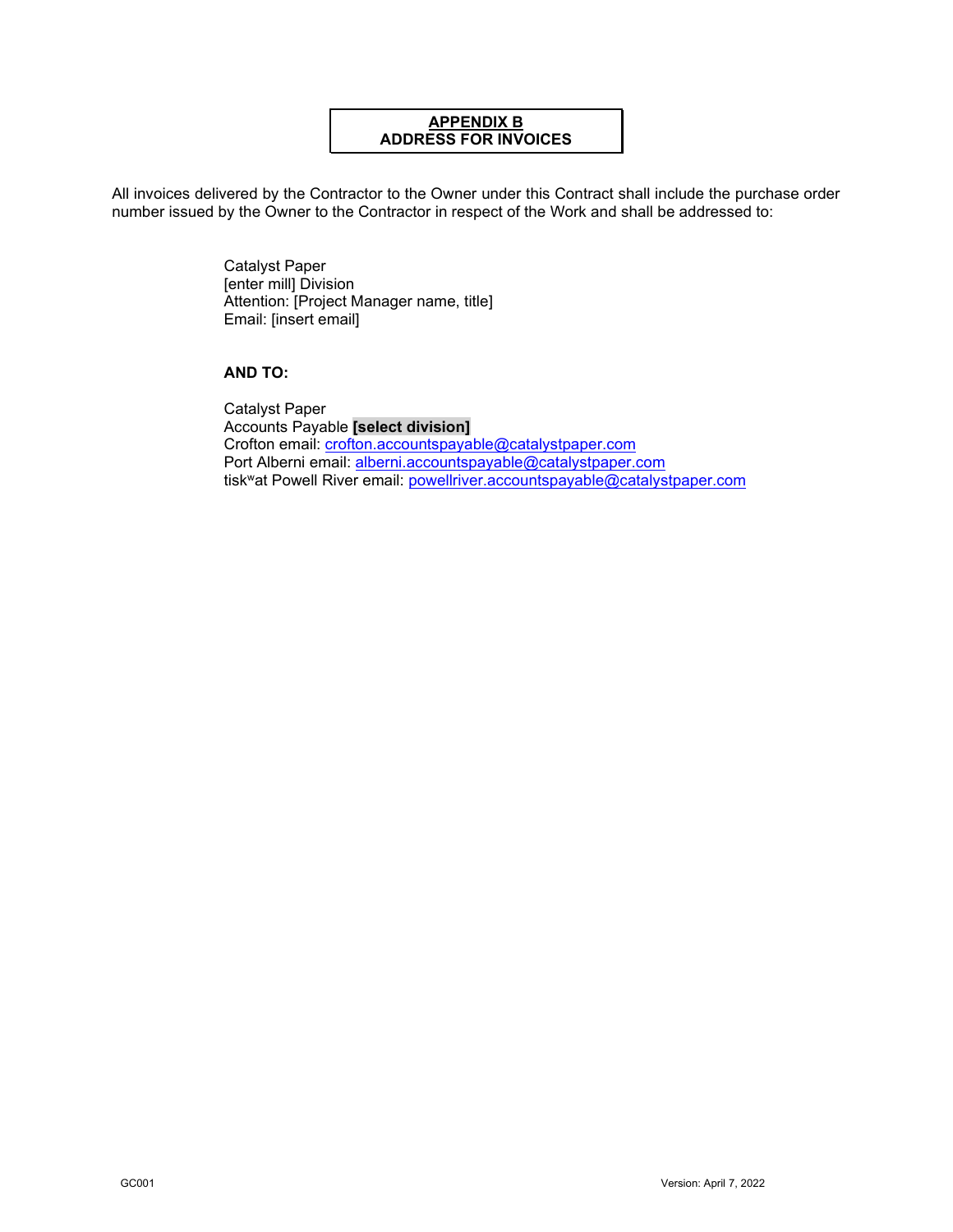## **APPENDIX C COST RECORD FORM**

## (CONTRACTOR'S NAME)

|                |                    |  | _% COMPLETE<br>MATERIAL |        | COMPLETED TO:<br>MATERIAL   LABOUR   TOTAL |  | PREVIOUS CLAIMS<br>MATERIAL   LABOUR   TOTAL |  | THIS CLAIM      |                     |       |
|----------------|--------------------|--|-------------------------|--------|--------------------------------------------|--|----------------------------------------------|--|-----------------|---------------------|-------|
| <b>ACCOUNT</b> | <b>DESCRIPTION</b> |  |                         | LABOUR |                                            |  |                                              |  | <b>MATERIAL</b> | LABOUR <sup>T</sup> | TOTAL |
|                |                    |  |                         |        |                                            |  |                                              |  |                 |                     |       |
|                |                    |  |                         |        |                                            |  |                                              |  |                 |                     |       |
|                |                    |  |                         |        |                                            |  |                                              |  |                 |                     |       |
|                |                    |  |                         |        |                                            |  |                                              |  |                 |                     |       |
|                |                    |  |                         |        |                                            |  |                                              |  |                 |                     |       |
|                |                    |  |                         |        |                                            |  |                                              |  |                 |                     |       |
|                |                    |  |                         |        |                                            |  |                                              |  |                 |                     |       |
|                |                    |  |                         |        |                                            |  |                                              |  |                 |                     |       |
|                |                    |  |                         |        |                                            |  |                                              |  |                 |                     |       |
|                |                    |  |                         |        |                                            |  |                                              |  |                 |                     |       |
|                |                    |  |                         |        |                                            |  |                                              |  |                 |                     |       |
|                |                    |  |                         |        |                                            |  |                                              |  |                 |                     |       |
|                |                    |  |                         |        |                                            |  |                                              |  |                 |                     |       |
|                |                    |  |                         |        |                                            |  |                                              |  |                 |                     |       |
| CONTRACT TOTAL |                    |  |                         |        |                                            |  |                                              |  |                 |                     |       |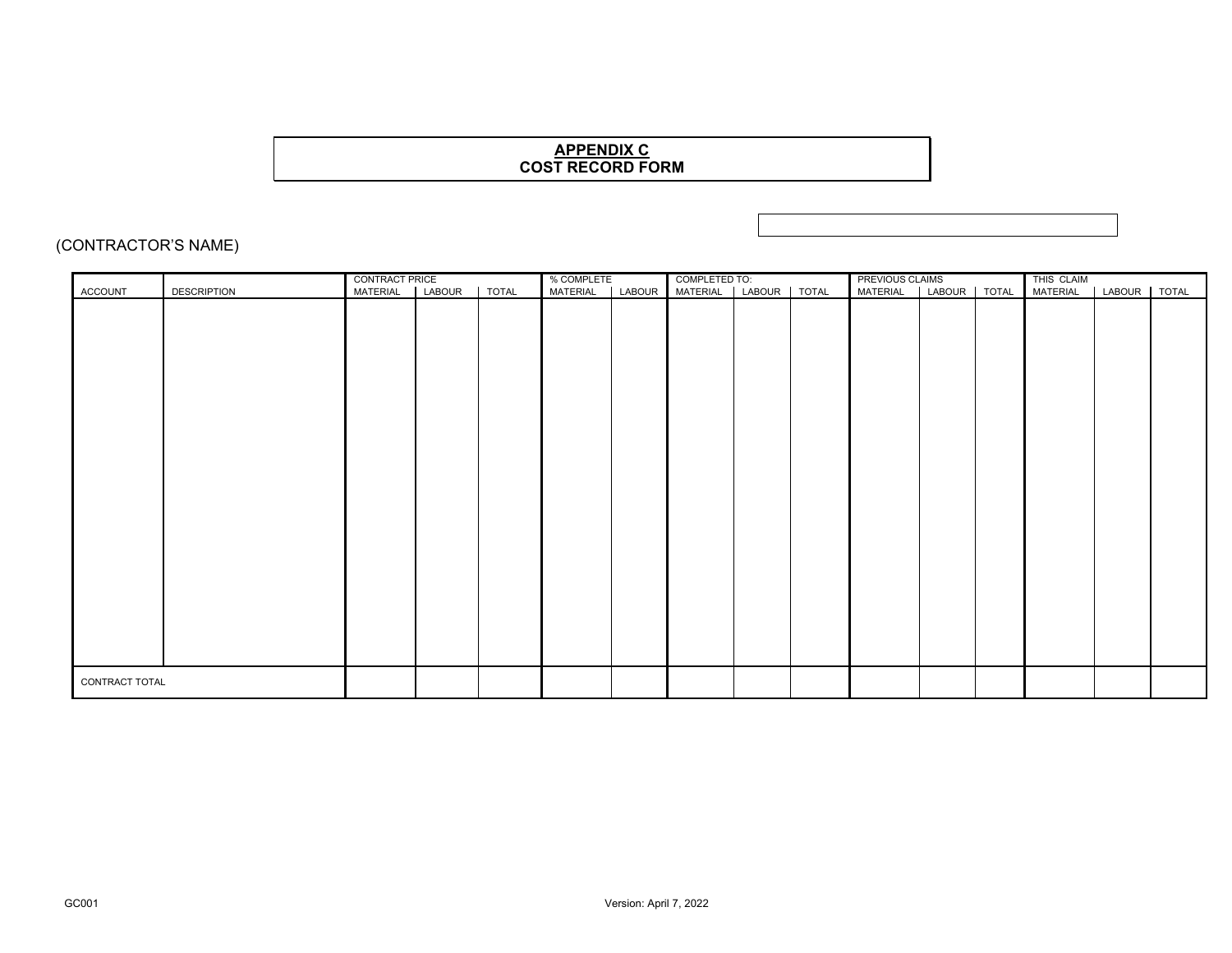## **APPENDIX C COST ESTIMATE FORM**

## **[Insert Contract Name here]**

| 1.0  | <b>Contractor Labour</b>         |    |
|------|----------------------------------|----|
| 1.1. | <b>Subcontractor Labour</b>      |    |
| 2.0  | <b>Materials</b>                 |    |
| 3.0  | Equipment                        |    |
| 4.0  | <b>Contractor Equipment</b>      |    |
| 4.1  | <b>Third Party Rentals</b>       |    |
| 5.0  | Mobilization                     |    |
| 6.0  | Demobilization                   |    |
| 7.0  | Living Out Allowance (LOA)       |    |
| 8.0  | <b>Total Estimated Cost</b>      | \$ |
|      |                                  |    |
| 9.0  | <b>Contractor Man Hours</b>      |    |
| 9.1  | <b>Subcontractor Man Hours</b>   |    |
| 10.0 | <b>Total Estimated Man Hours</b> |    |
|      |                                  |    |
|      | Name of Contractor               |    |
|      |                                  |    |

For Contractor:

**Signature**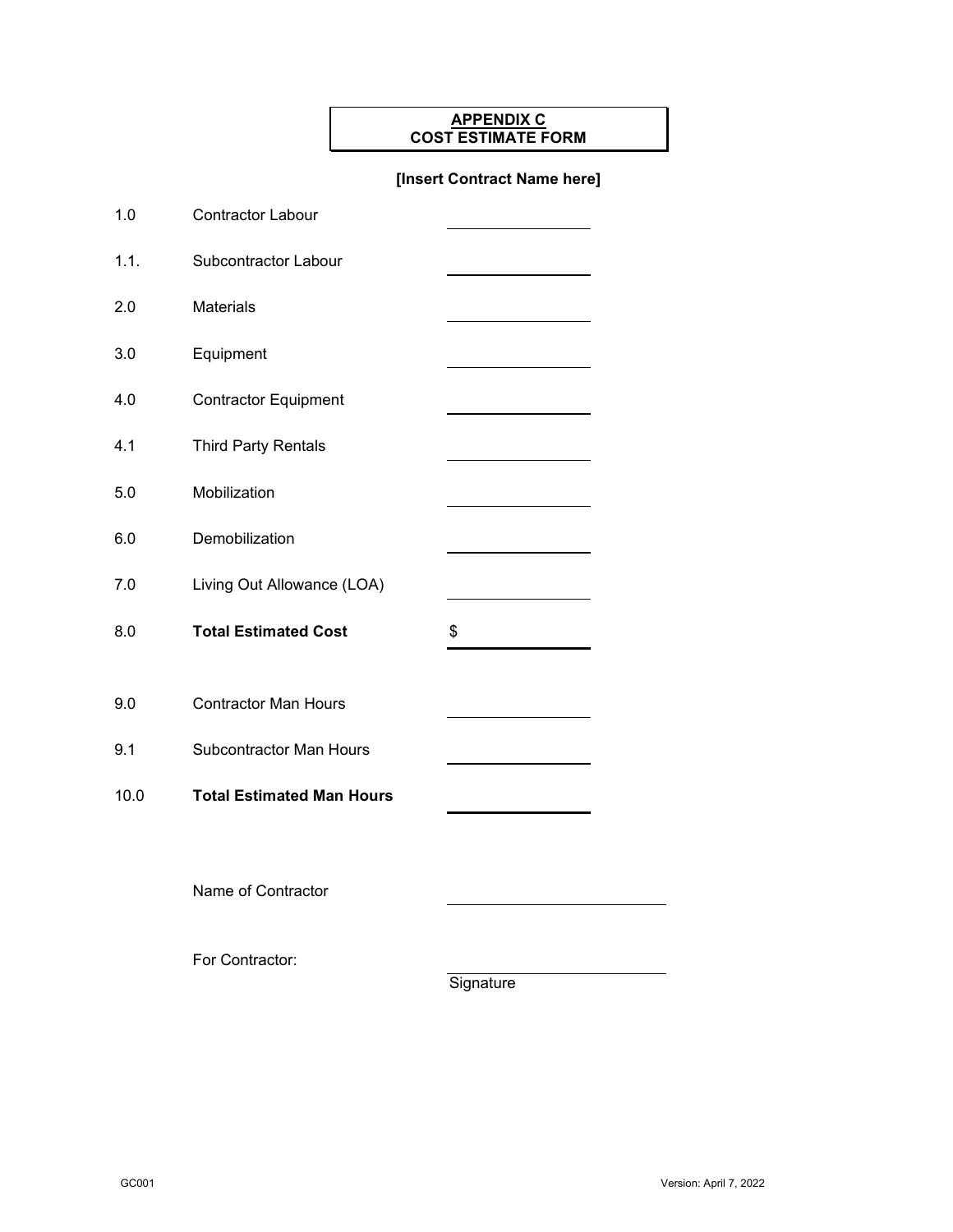## **APPENDIX D STATUTORY DECLARATION**

## TO BE MADE BY THE CONTRACTOR WHEN APPLYING FOR RELEASE OF HOLDBACK, SECURITY DEPOSIT OR BOTH UPON SUBSTANTIAL/TOTAL PERFORMANCE

IN THE MATTER OF THE CONTRACT

and

between \_\_\_\_\_\_\_\_\_\_\_\_\_\_\_\_\_\_\_

, Owner

, Contractor

for the contract of the contract of the contract of the contract of the contract of the contract of the contract of the contract of the contract of the contract of the contract of the contract of the contract of the contra

 $I, \underline{\hspace{1.5cm}}$  of the  $\underline{\hspace{1.5cm}}$  of  $\underline{\hspace{1.5cm}}$  of  $\underline{\hspace{1.5cm}}$ 

in the Province of **DO SOLEMNLY DECLARE:** 

THAT I am (See Note 1) of  $\overline{\phantom{a}}$ , the Contractor named in the Contract abovementioned, and as such have personal knowledge of the facts hereunder declared, and that all accounts for labour, subcontracts, products, construction machinery and equipment and other indebtedness which may have been incurred by the Contractor in the Performance of the Work (See Note 2) and for which the Owner might in any way be held responsible have been paid in full except holdback properly retained.

AND I MAKE THIS SOLEMN DECLARATION conscientiously believing it to be true and knowing it is of the same force and effect as if made under oath.

| DECLARED before me at the                                       |        |
|-----------------------------------------------------------------|--------|
| $\overline{\phantom{0}}$ of<br>in the                           |        |
| of<br>this                                                      |        |
| day of 20                                                       | Signed |
|                                                                 |        |
| A Commissioner of Oaths, Notary Public,<br>Justice of the Peace |        |

NOTE 1: The Declaration must be made by the President, a Vice President, the Secretary, the Treasurer, or a Director of an incorporated company except that another individual may make the Declaration provided that two copies of the by-law issued under the Corporation seal authorizing such individual to execute documents accompanies the first Declaration on each Contract. For a partnership the Declaration must be made by one of the partners and for a sole proprietorship the sole proprietor himself must make the Declaration. The position of the declarant and the name of the Contractor must be clearly noted.

NOTE 2: Other indebtedness shall mean only such debts incurred by the Contractor to persons in privity of contract with him, debts arising out of statutory requirements, and in the case of the Contractor's workers any debt arising out of collective bargaining agreements, legislation applying to worker's compensation, unemployment insurance, and minimum wage standards where applicable.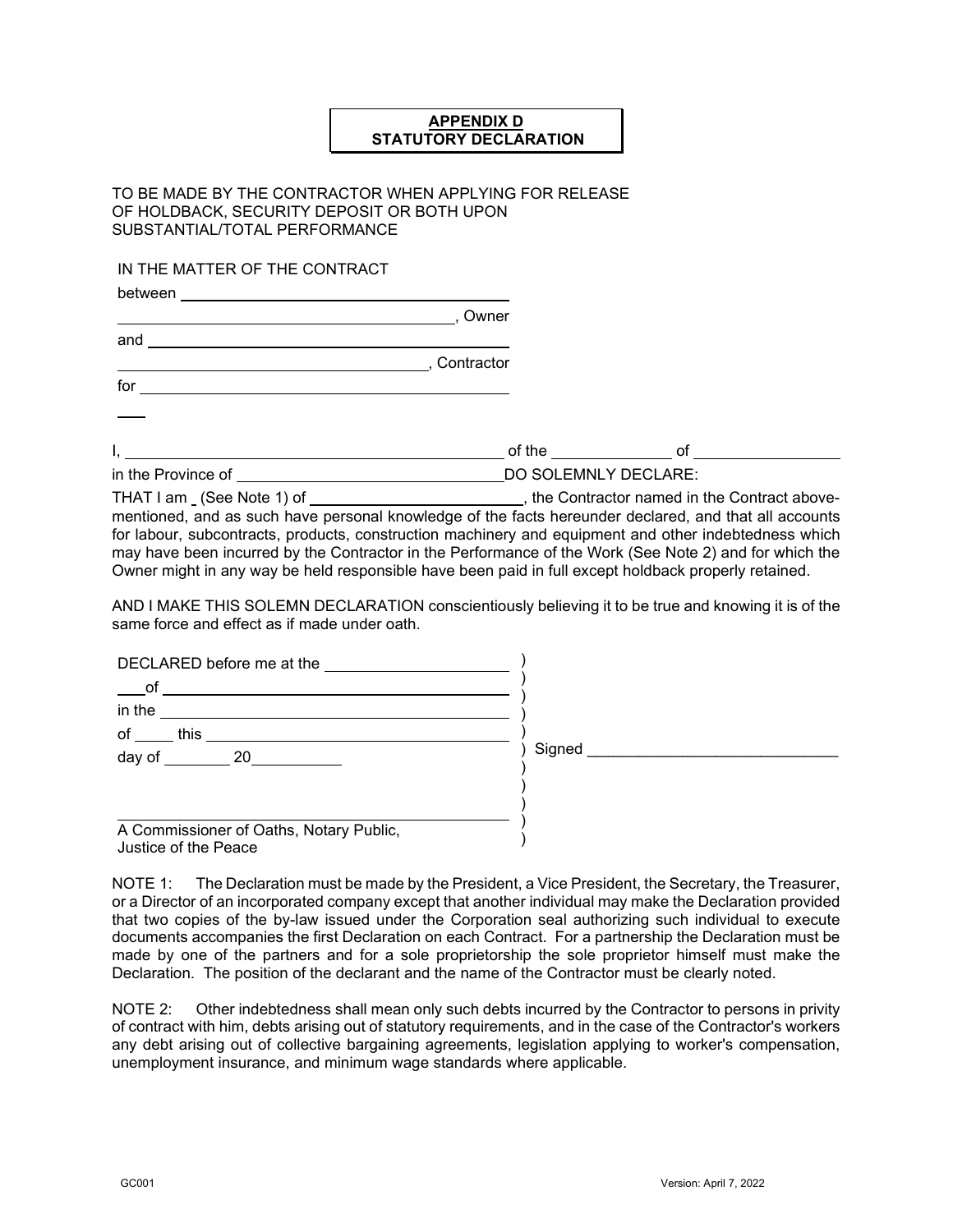## **APPENDIX E CONSENT TO WITHDRAWALS FROM HOLDBACK ACCOUNT (SOLE OWNER ACCOUNT)**

RE:ACCOUNT # \_\_\_\_\_\_\_\_\_\_\_\_\_\_\_\_\_\_\_\_\_\_\_\_\_\_\_\_\_\_\_\_\_(the "Holdback Account")

Catalyst Paper (Holdback Account Owner)

The undersigned hereby provide(s) his/her/their irrevocable consent to any and all withdrawals of monies from the Holdback Account made by or at the direction of the Holdback Account Owner(s).

Name of Account Administrator  $(\blacklozenge)$ 

| Authorized Signatory (♦): | Witness: |
|---------------------------|----------|
| Date:                     | Date:    |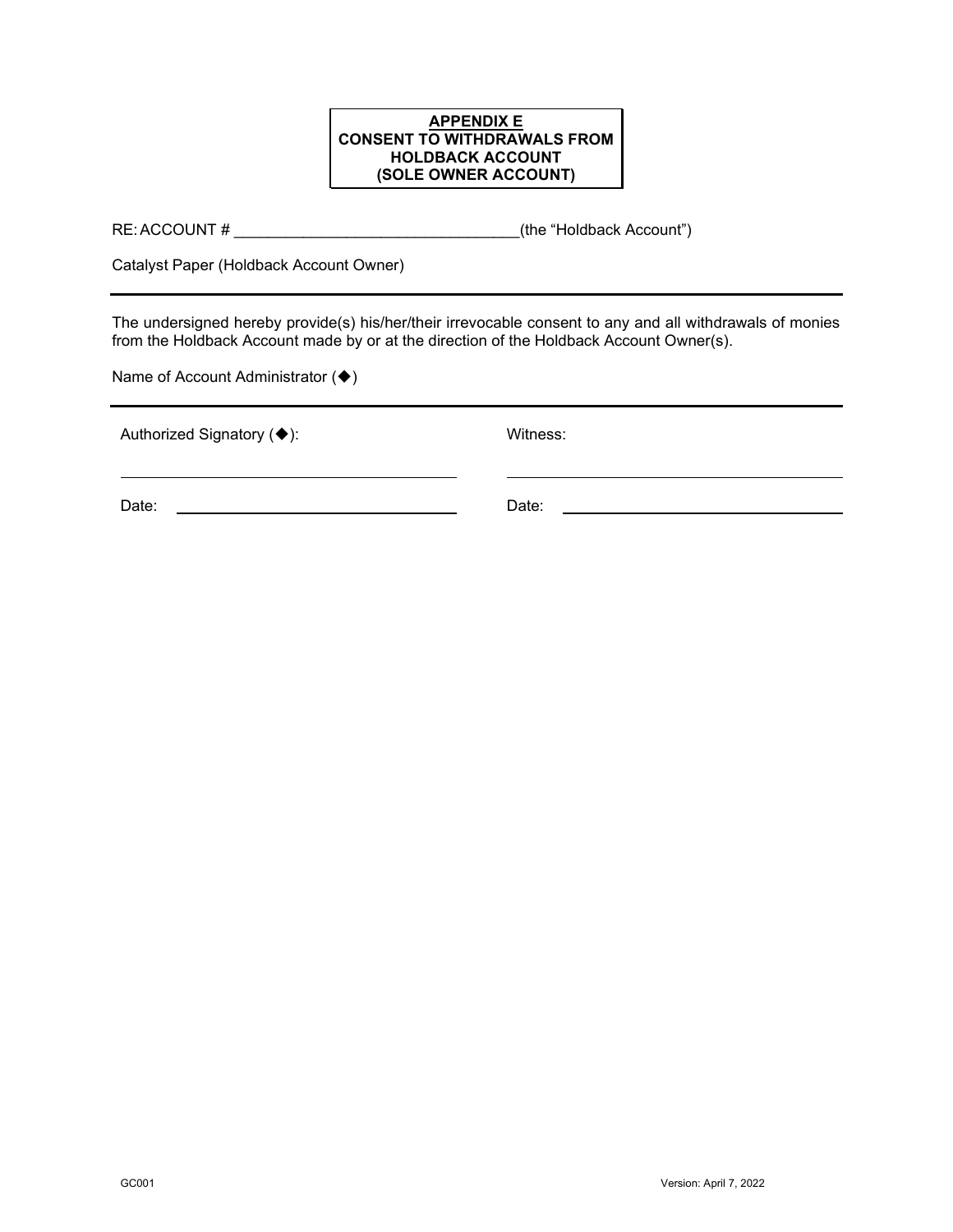#### **APPENDIX F CONSENT TO DISCLOSURE OF HOLDBACK ACCOUNT INFORMATION TO HOLDBACK ACCOUNT ADMINISTRATORS (Sole Owner Account)**

Re: Account# \_\_\_\_\_\_\_\_\_\_\_\_\_\_\_\_\_\_\_\_\_\_\_\_\_\_\_\_\_\_\_\_\_\_\_\_\_\_\_\_\_\_\_\_\_\_\_\_\_ (the "Holdback Account")

Name of Holdback Account Owner(s):

(the "Holdback Account Owner(s)")

The Holdback Account Owner(s) agree(s) that if the Bank receives a demand for information about the Holdback Account that purports to be made by a person entitled to administer (contractor) the Holdback Account under any applicable builder's lien legislation then the Bank may act as if the person is, in fact, entitled to make the demand and the Bank may disclose the information to that person. This consent is irrevocable.

Holdback Account Owner(s): \_\_\_\_\_\_\_\_\_\_\_\_\_\_\_\_\_\_\_\_\_\_\_\_\_\_\_ Date: \_\_\_\_\_\_\_\_\_\_\_\_\_\_\_\_\_\_\_\_\_\_\_\_

Catalyst Paper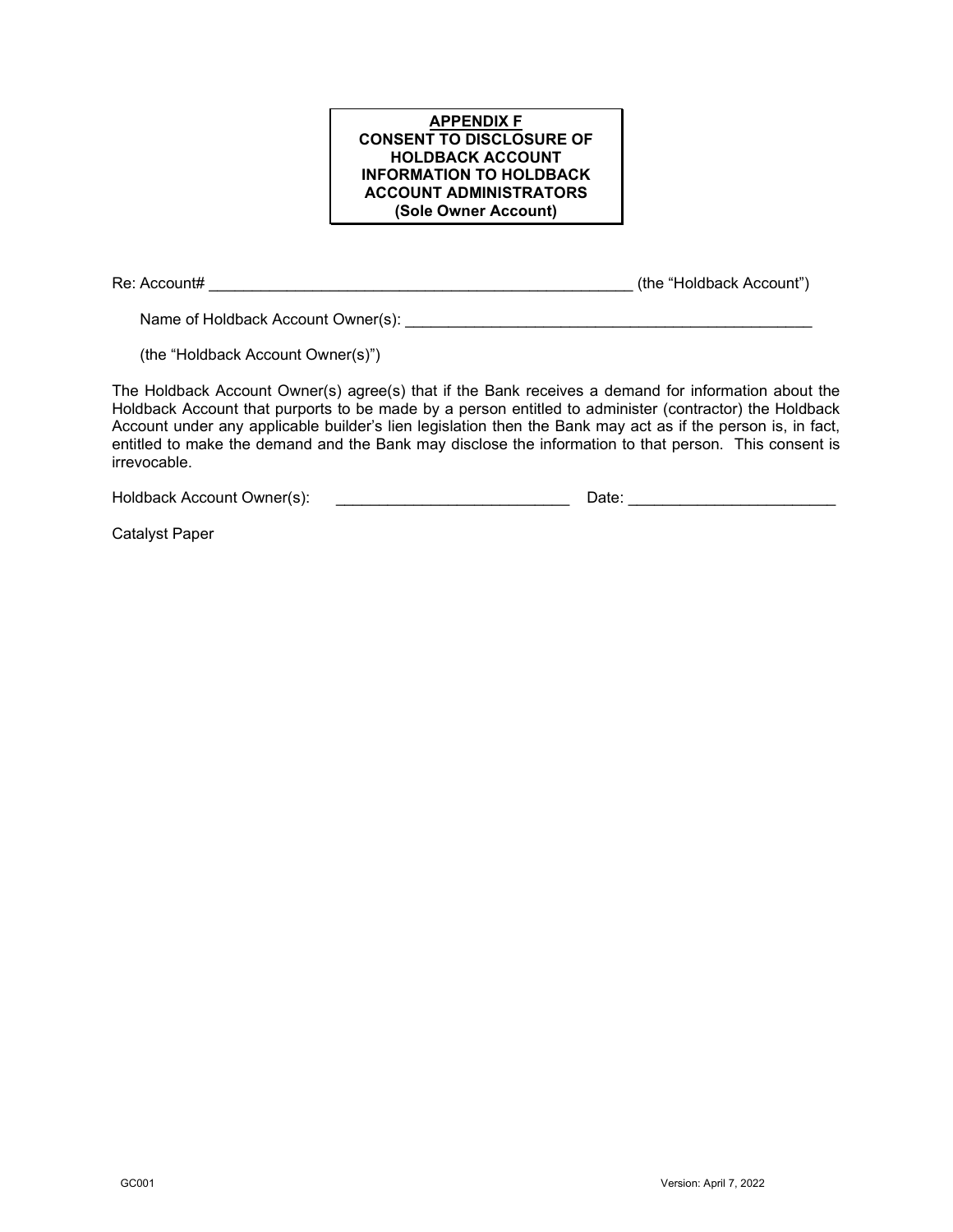

- 1) Labour Amount The amount permitted for labour under GC 41.2 shall be the total of items 1.1 1.4 below:
- 1.1 Labour Charge Out Rates shall be provided by the Contractor, which shall include straight time, time and a half, and double time labour charge out rates of each trade classification performing the Work.

| <b>Rates</b>                  | <b>Straight Time</b> | Time and a half | <b>Double Time</b> |
|-------------------------------|----------------------|-----------------|--------------------|
| <b>Base Rate</b>              |                      |                 |                    |
| <b>Holiday Pay</b>            |                      |                 |                    |
| Vacation & Holiday Pay        |                      |                 |                    |
| <b>Wage Sub-total</b>         |                      |                 |                    |
| Pension                       |                      |                 |                    |
| Union Funds (benefits)        |                      |                 |                    |
| Health & Welfare              |                      |                 |                    |
| <b>El Premiums</b>            |                      |                 |                    |
| Canada Pension                |                      |                 |                    |
| <b>WCB</b>                    |                      |                 |                    |
| Company Insurance             |                      |                 |                    |
| Sub-total                     |                      |                 |                    |
| Small Tools / Consumables     |                      |                 |                    |
| General Overhead / Profit     |                      |                 |                    |
| <b>Labour Charge Out Rate</b> |                      |                 |                    |

#### *Applicable definition of time and a half and double time hours shall be provided by the Contractor.*

- 1.2 The per diem rate for living out allowance per day is  $\sqrt{\$$  (GST not included and extra).
- 1.3 Travel time will be paid for in accordance with the terms of the tradesmen employment agreement.
- 1.4 The cost of travel expenses, in transporting the employees referred to above to or from the Site, will be paid for in accordance with the terms of the applicable tradesmen employment agreement.
- 2. Materials Amount The general overhead and profit allowance percentage to be applied to the amount permitted for Materials under GC 41.3 shall be  $\sqrt{\frac{9}{10}}$ amount permitted for Materials under GC 41.3 shall be  $\Box$

**Prior to the commencement of Work, Contractor shall provide a complete detailed materials list of any and all items that may appear on an invoice related to the Work under this Agreement. Any additional items used in relation to the Work but not referenced in such list shall be at the cost and expense of the Contractor unless Owner provides its advance written consent.**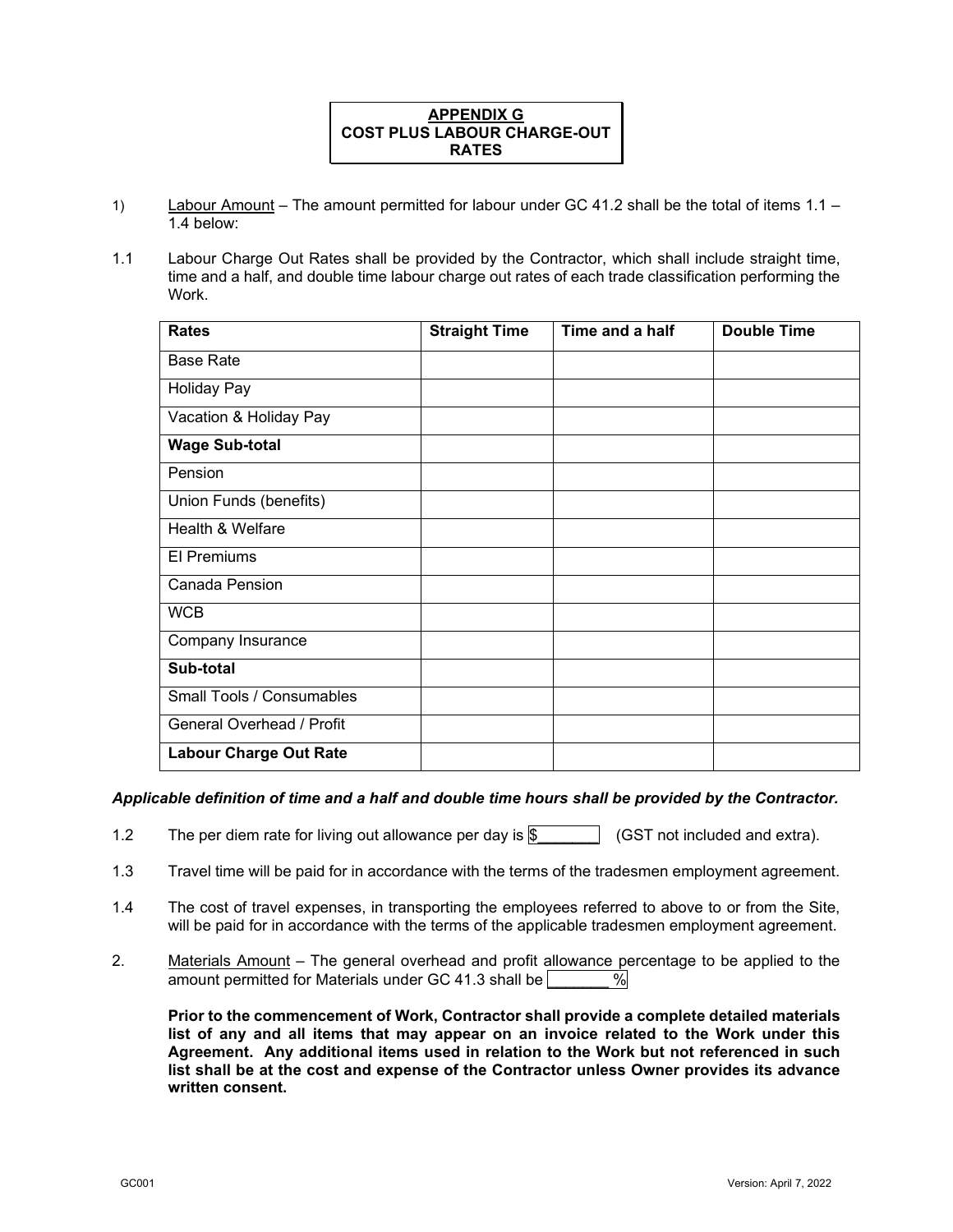- 3. Equipment Amount The amount permitted for Equipment under GC 41.4 shall be calculated as set forth below.
	- Rental rates are all found (excluding operator);
	- GST is not included and extra.

#### 3.1 The total of

(a) the actual rental cost of Equipment rented from third parties as listed below or enclosed:

| Item | <b>Description</b> | Hourly \$ | Daily \$ | Weekly \$ | Monthly \$ |
|------|--------------------|-----------|----------|-----------|------------|
|      |                    |           |          |           |            |
|      |                    |           |          |           |            |

- (b) and the field overhead allowance percentage to be applied to the amount permitted for Equipment rented from third parties shall be  $\sqrt{\frac{20}{10}}$ Equipment rented from third parties shall be
- 3.2 The total of the rental costs of Equipment owned by the Contractor calculated in accordance with the table of rental rates listed below or enclosed:

| Item | <b>Description</b> | Hourly \$ | Daily \$ | Weekly \$ | Monthly \$ |
|------|--------------------|-----------|----------|-----------|------------|
|      |                    |           |          |           |            |
|      |                    |           |          |           |            |
|      |                    |           |          |           |            |

4 Subcontractors – The subcontracting fee as per GC 41.5 shall be:

**To be submitted for each trade on Site.**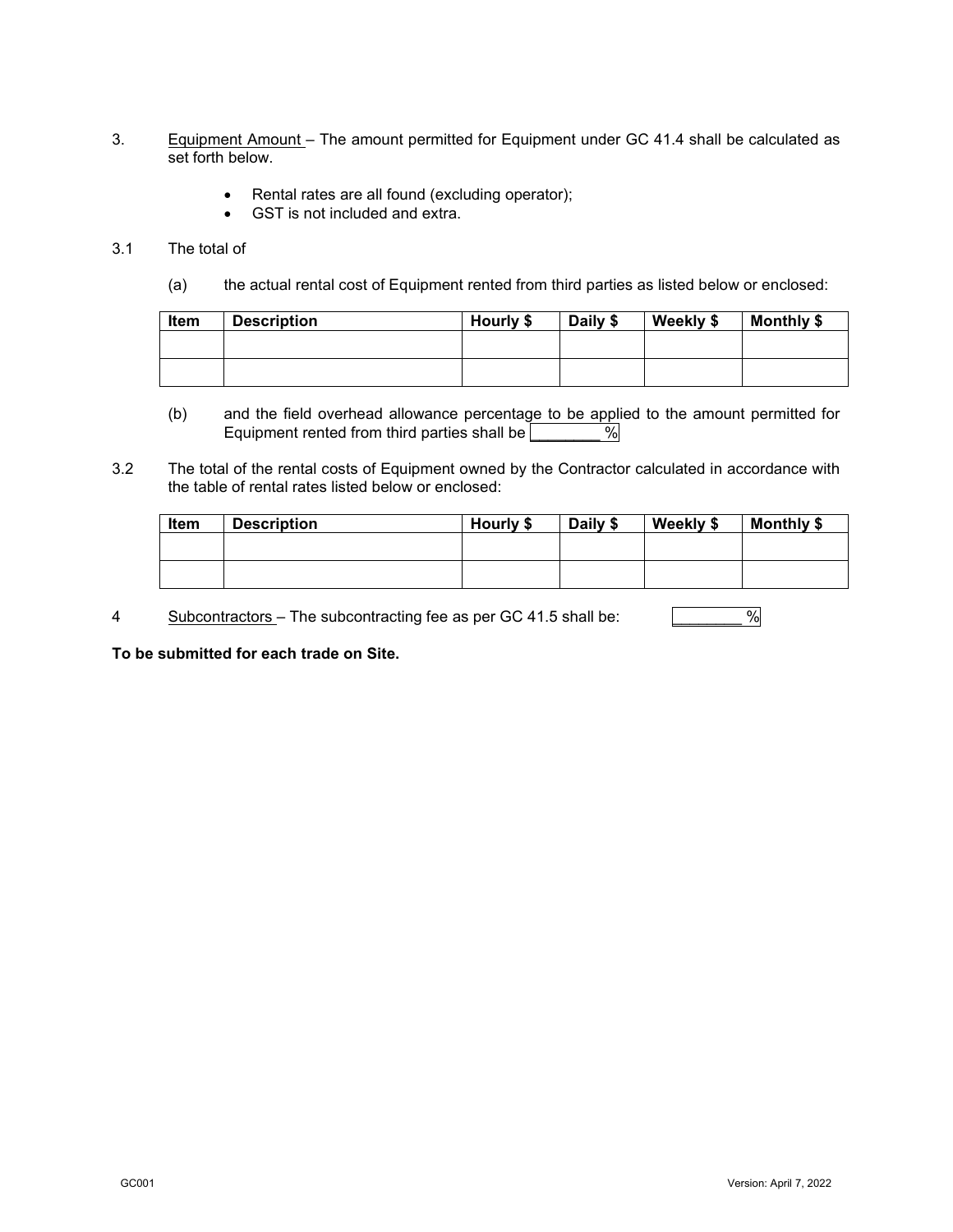## **APPENDIX H WAGE AND REMITTANCE RATES FOR ON-SITE WORK**

The following shall apply where the employees of the Contractor or any Subcontractor are non-union or members of a union not affiliated with the Canadian Labour Congress, British Columbia Federation of Labour, or the Confederation of Canadian Unions:

1. **Minimum Rates** - The Contractor must ensure that (a) all journeymen performing construction or maintenance and repair Work on the Site are paid for straight time at a rate no less than straight time journeyman rate in effect from time to time for the Owner's mill (b) all other persons performing construction or maintenance and repair Work on the Site are paid no less than the straight time hourly base rate in effect from time to time for the Owner's mill. The rates for this On-site Work can be requested from the Owner's Representative.

2. **Contributions to the Pulp and Paper Industry Pension Plan** –The Company will remit to the Pulp and Paper Industry Pension Plan:

- (a) for contractors performing maintenance and repair work of a nature normally performed by employees in the bargaining unit - the equivalent contributions;
- (b) for contractors performing construction work, one-half the equivalent contributions.

3. **Remittance to the Local Union** – The Company shall remit to the Local Union on a monthly basis One percent (1%) of all wages earned on the Site by its Contractors and Subcontractors based on straight time hours worked.

4. **Confirmation Letter –** Contractors are required to provide a signed confirmation letter in the form attached to this Appendix H specifically confirming its acceptance of the requirements of this Appendix H.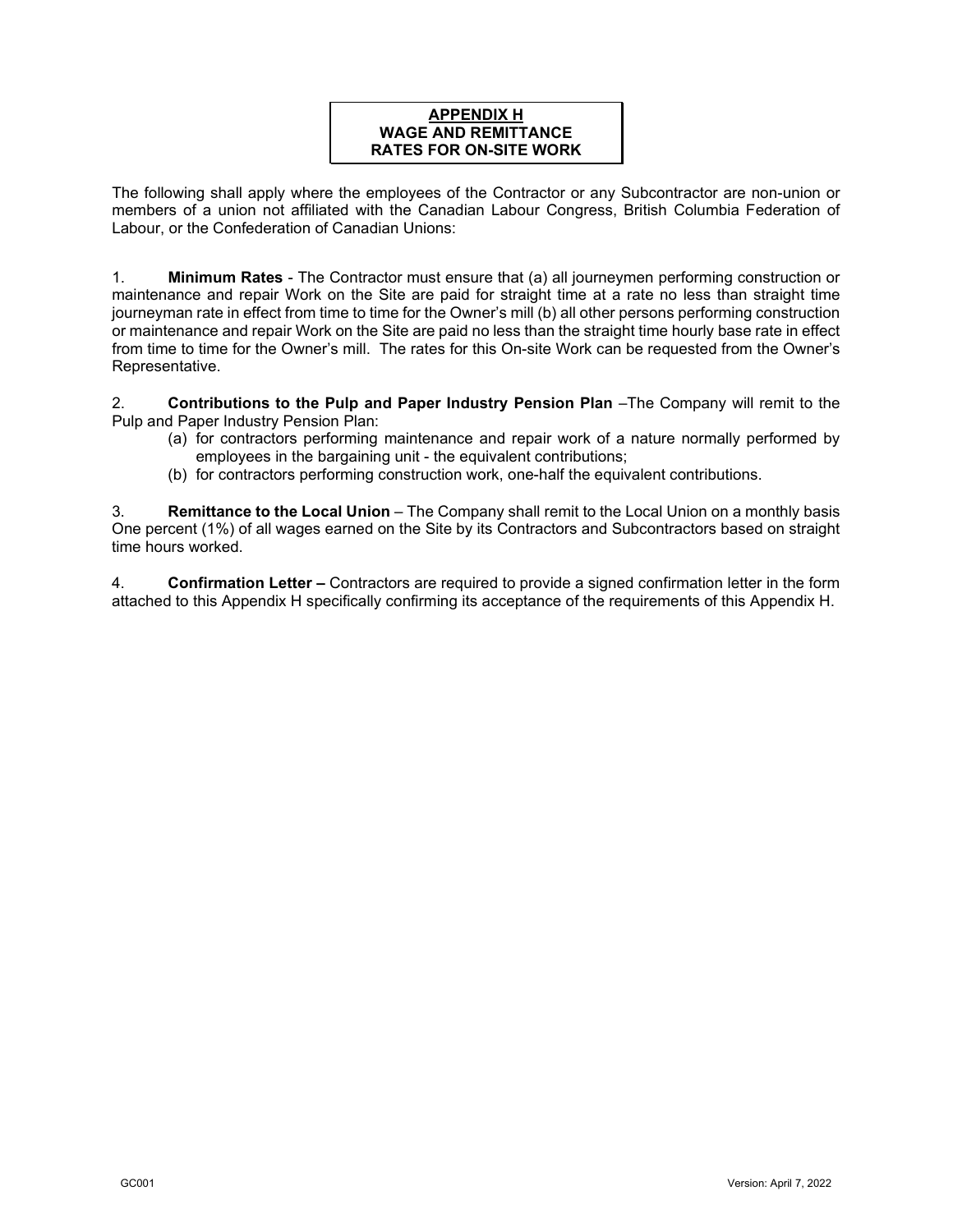

Standard letter to contractors whose employees are not members of a union affiliated to the Canadian Labour Congress, the British Columbia Federation of Labour or the Confederation of Canadian Unions ("recognized" unions), and who intend to perform work on the Mill Site(s).

Catalyst Paper has an agreement with the union which represents its PPWC and Unifor employees which provides for certain conditions summarized below (and more particularly described in Appendix H to the Catalyst Paper General Conditions) to apply to contractors whose employees are not members of "recognized" unions. By accepting work at the Mill you are bound by these conditions. Failure to comply may result in the cancellation of your contract and may affect your future ability to work at our site, at Catalyst Paper management discretion.

If the work being done is the type of work that mill employees could normally do, then you are required to: (a) pay employees who are tradesmen a minimum of the mill journeymen rate (contact the Catalyst Paper Owner's Representative for the rate); and (b) pay your other employees a minimum of the mill's base rate (contact the Catalyst Paper Owner's Representative for the rate).

You are required to read Catalyst Paper's General Conditions, a copy of which has been provided or can be viewed electronically at [www.catalystpaper.com/about/doing-business.](http://www.catalystpaper.com/about/doing-business)

You are also required to:

- 1. Advise your mill contact in writing, at the end of the job or at least once per month, the number of straight-time hours worked by your employees and their straight-time wages earned. Catalyst Paper reserves the right to review your records to confirm these figures.
- 2. Comply with all the mill's health and safety regulations and policies, and all other health and safety regulations which apply to the work being done.
- 3. Ensure that your employees honour all legal picket lines.

Please sign and return this letter as an acknowledgment that you have received and understand the content of the above.

Name of Contractor: \_\_\_\_\_\_\_\_\_\_\_\_\_\_\_\_\_\_\_\_\_\_\_\_\_\_\_\_\_\_\_\_\_\_\_\_\_\_\_\_\_\_\_\_\_\_\_\_\_\_\_\_\_\_\_\_\_\_\_\_\_

Signed: \_\_\_\_\_\_\_\_\_\_\_\_\_\_\_\_\_\_\_\_\_\_\_\_\_\_\_\_\_\_\_\_\_\_\_\_\_\_\_\_\_\_\_\_\_

 $\blacksquare$  Title:

Date: \_\_\_\_\_\_\_\_\_\_\_\_\_\_\_\_\_\_\_\_\_\_\_\_\_\_\_\_\_\_\_\_\_\_\_\_\_\_\_\_\_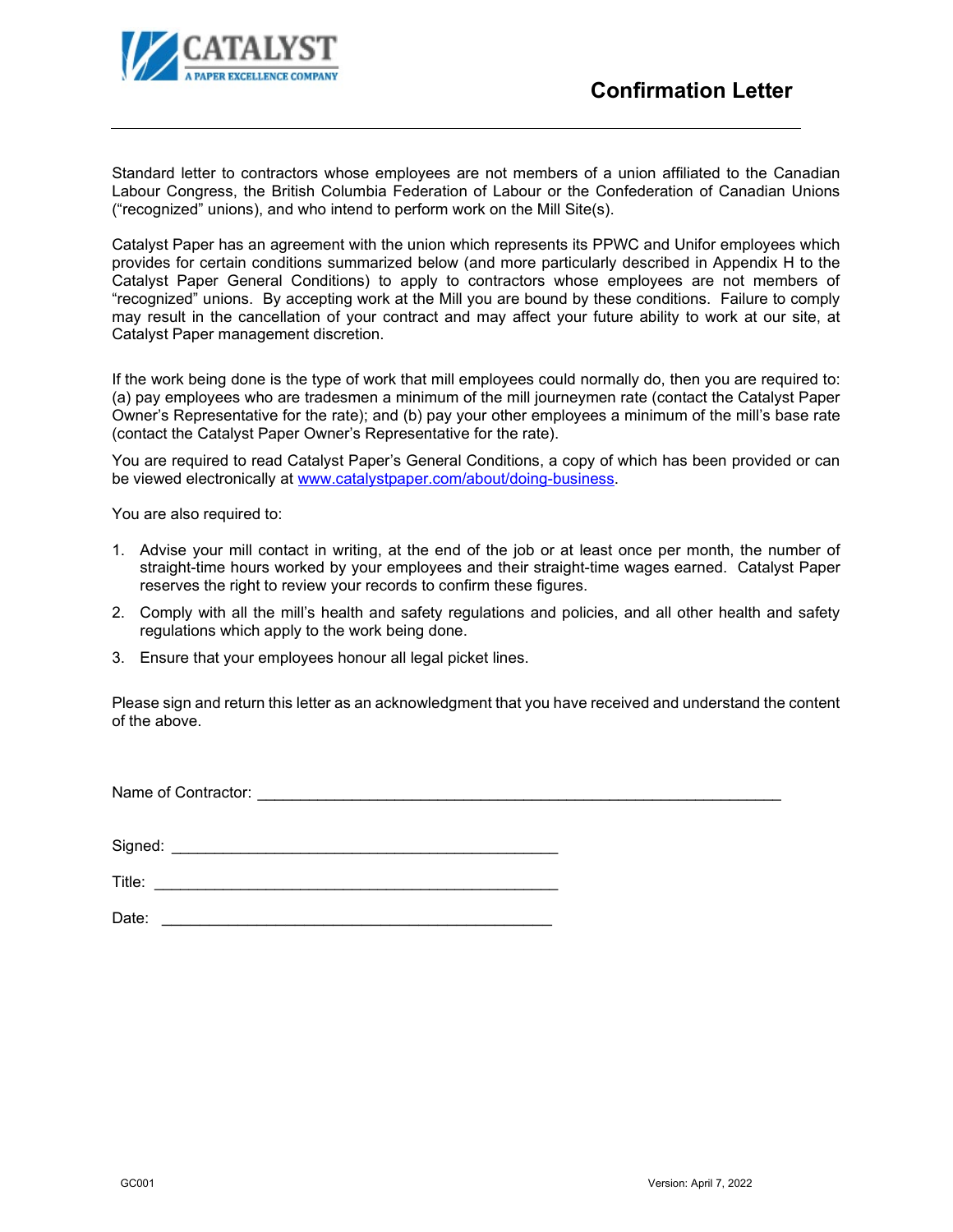## **APPENDIX I CONFIDENTIALITY PROVISIONS**

- 1. Confidential Information means all information, whether written, oral, graphic or magnetically or electronically recorded or in any other form, disclosed by or on behalf of the Owner relating to the Project or to the Owner's business, operations, finances, processes, formulae, technology, specifications, know-how, trade secrets, practices, plans, forecasts, names of and information relating to customers and suppliers, pricing, marketing plans and all other information that the Owner may designate, or that ought reasonably to be considered, as Confidential Information and includes all evaluations, reports or other materials prepared by the Contractor which incorporates any Confidential Information.
- 2. The Contractor acknowledges that the Confidential Information is confidential and proprietary to the Owner and will remain the property of the Owner. The Contractor hereby agrees:
	- (a) to use the Confidential Information only for the purpose of carrying out its obligations under the Contract (the "**Purpose**");
	- (b) not to disclose, or permit to be disclosed, any Confidential Information to any person, firm or entity except to those of its directors, officers, employees, Subcontractors and professional advisors who have a bona fide need to know such Confidential Information for the Purpose and who are bound by confidentiality obligations no less stringent than those set out in this Appendix ("Permitted Representatives"). The Contractor shall be liable for any breaches of this Appendix by any of its Permitted Representatives;
	- (c) to maintain the confidential nature of the Confidential Information by protecting the Confidential Information from inadvertent or unauthorized disclosure, access or use through all reasonable necessary actions while at all times using the same degree of care which it uses with respect to its own information of like nature which, in any case, will not be less than a reasonable standard of care; and
	- (d) not to record, make notes of, copy or reproduce Confidential Information except as is necessary for the Purpose.
- 3. The Contractor will not be liable for disclosure of Confidential Information which is required to be disclosed by operation of law or the requirement of a governmental authority, provided that the Contractor:
	- (a) promptly notifies the Owner in writing prior to such disclosure and the Owner shall have been given the reasonable opportunity to contest such disclosure;
	- (b) discloses only that portion of the Confidential Information legally required to be disclosed; and
	- (c) takes reasonable steps in any such disclosure to have the court or governmental authority protect the confidentiality of all Confidential Information disclosed.
- 4. Upon completion of the Purpose or at such earlier time as requested by the Owner, the Contractor will immediately return to the Owner or destroy, at the Owner's option, all written copies, extracts, other reproductions and other physical embodiments (including computer files) of any Confidential Information. Upon request by the Owner, the Contractor will provide the Owner with a written certification by a responsible officer of the Contractor that the Contractor has complied with its obligations under this paragraph 4. Notwithstanding the return or destruction of Confidential Information pursuant to this paragraph 4, the Contractor will continue to be bound by its obligations of confidentiality under this Appendix.
- 5. The obligations of confidentiality, non-disclosure and non-use in this Appendix shall not apply to Confidential Information which: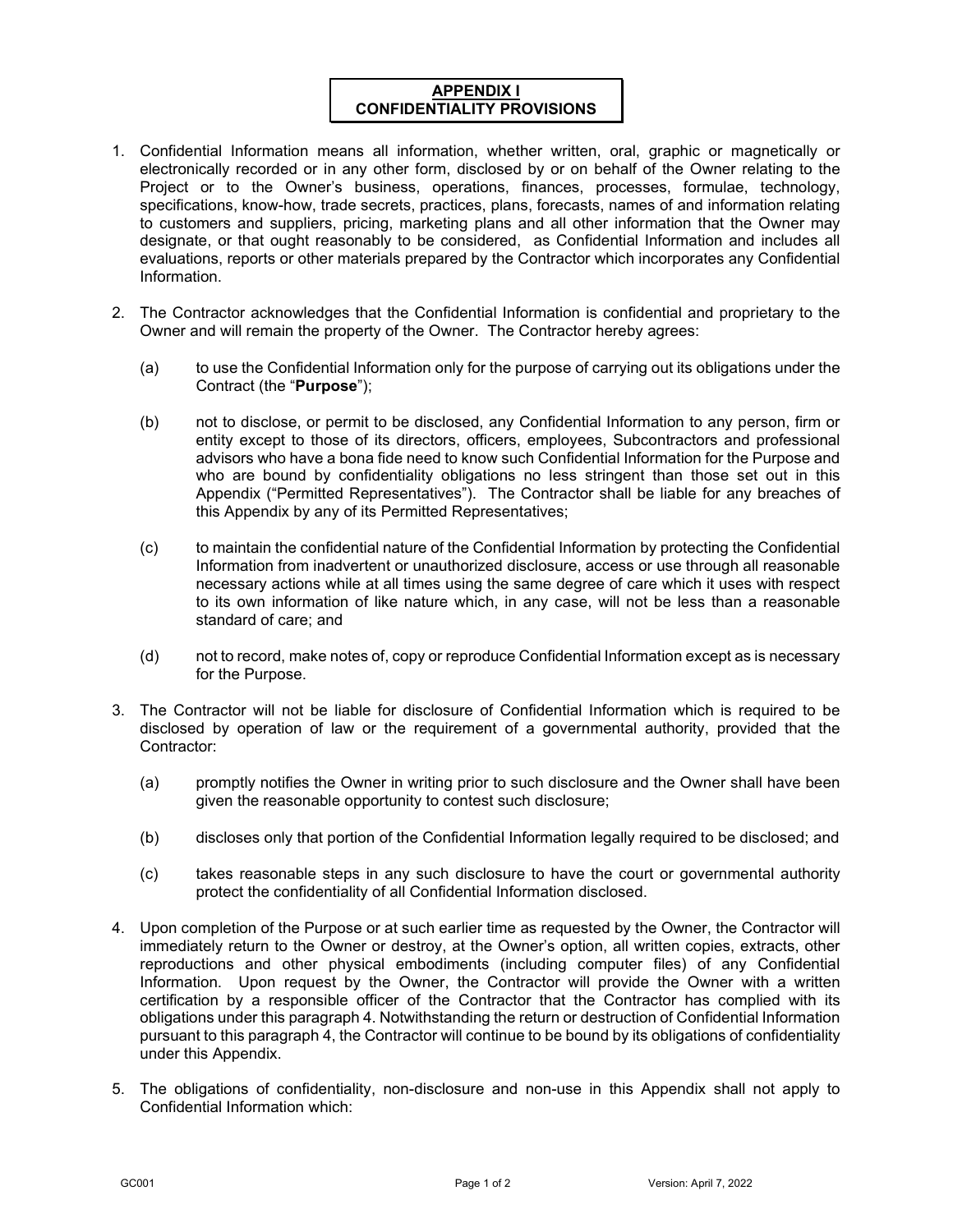- (a) is or was already lawfully in the possession of the Contractor at the time of disclosure and which was not already held in confidence due to either disclosure under this, or previous written or verbal agreement of the parties or without any other obligations of confidentiality, PROVIDED THAT all information disclosed to the Contractor by the Owner in respect of prior projects undertaken by the Contractor for the Owner shall be considered to be Confidential Information;
- (b) is or becomes generally available to the public through no act or omission by the Contractor or its Permitted Representatives; or
- (c) becomes available to the Contractor on a non-confidential basis from a source other than the Owner, provided that such source is not known or reasonably believed by the Contractor to be subject to an obligation of confidentiality.
- 6. The Contractor acknowledges that any breach by the Contractor of this Appendix would cause the Owner irreparable harm for which the Owner could not adequately be compensated by an award of damages. Accordingly, if there is any breach or threatened breach of any terms of this Appendix, the Owner has the right to seek equitable relief by way of injunction to restrain any such breach and to specifically enforce the terms of this Appendix, in addition to any other remedies that the Owner may have at law or in equity.
- 7. The Contractor acknowledges that neither the Owner nor any of its representatives makes any representation or warranty, express or implied, as to the accuracy or completeness of the Confidential Information or other information disclosed by the Owner pursuant to this Appendix, and that only those particular representations and warranties made in any formal documentation entered into between the parties shall have any legal effect.
- 8. No patent or other proprietary rights of any kind regarding, or which is contemplated by or included within, any Confidential Information are licensed to the Contractor or otherwise granted to the Contractor by the Contract or pursuant to the terms of the Project or the Work. The obligations of confidentiality, non-disclosure and non-use of the Contractor as contained herein, shall survive termination of the Contract or any other agreement between the parties with respect of the Project or the Work for a period of three years following the termination thereof.
- 9. In addition to any other rights that the Owner may have arising of any breach of this Appendix, the Contractor shall:
	- (a) be liable to the Owner for any and all losses, costs, damages and reasonable expenses whatsoever which the Owner may suffer, sustain, pay or incur including without limitation all legal fees; and
	- (b) indemnify and hold the Owner and its respective directors, officers, employees, representatives and agents harmless against all actions, proceedings, claims, demands, losses, costs, damages and reasonable expenses whatsoever which may be brought against or suffered by it or which it may sustain, pay or incur.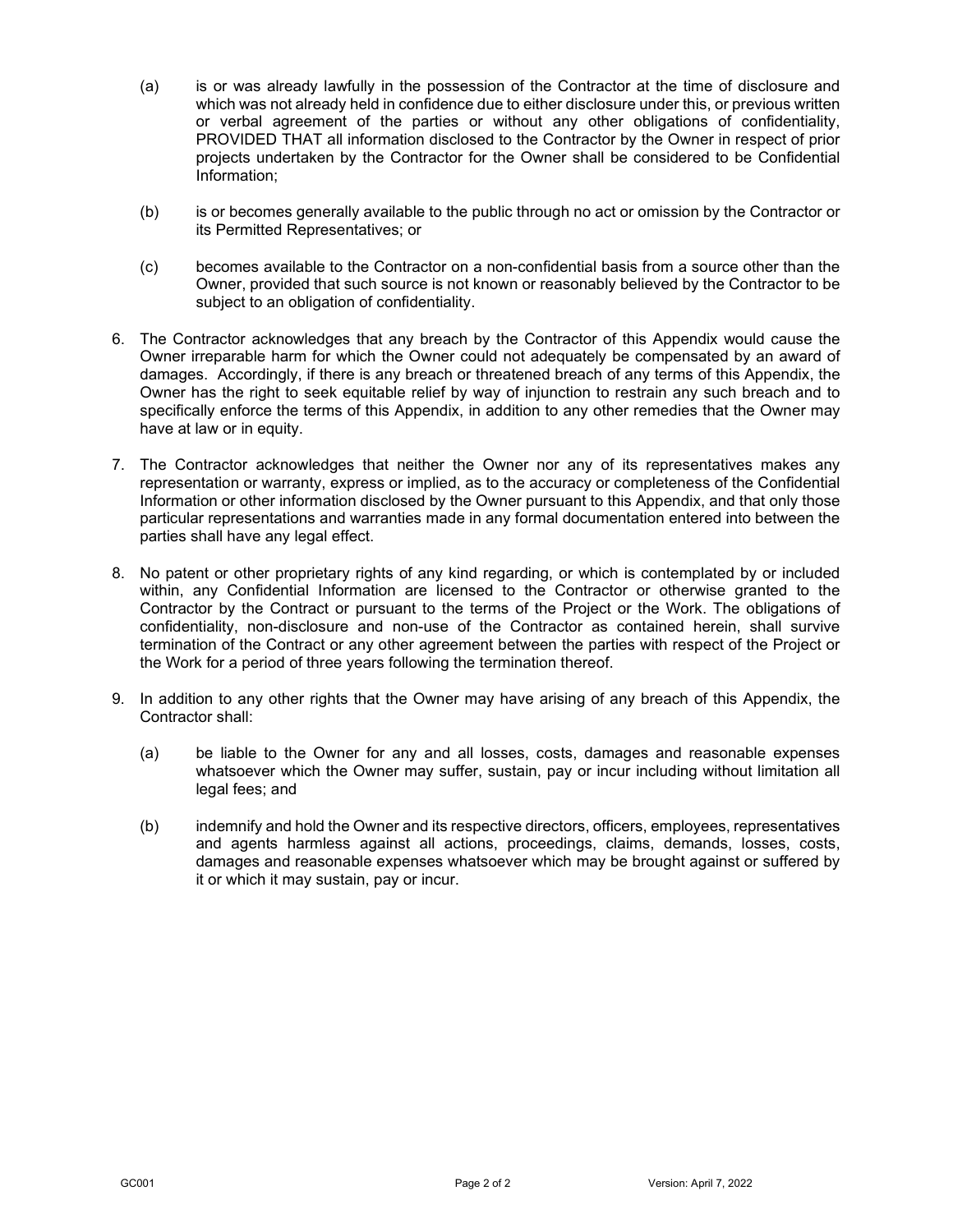## **APPENDIX J UNIT PRICE RATE SHEET**

**[if applicable]**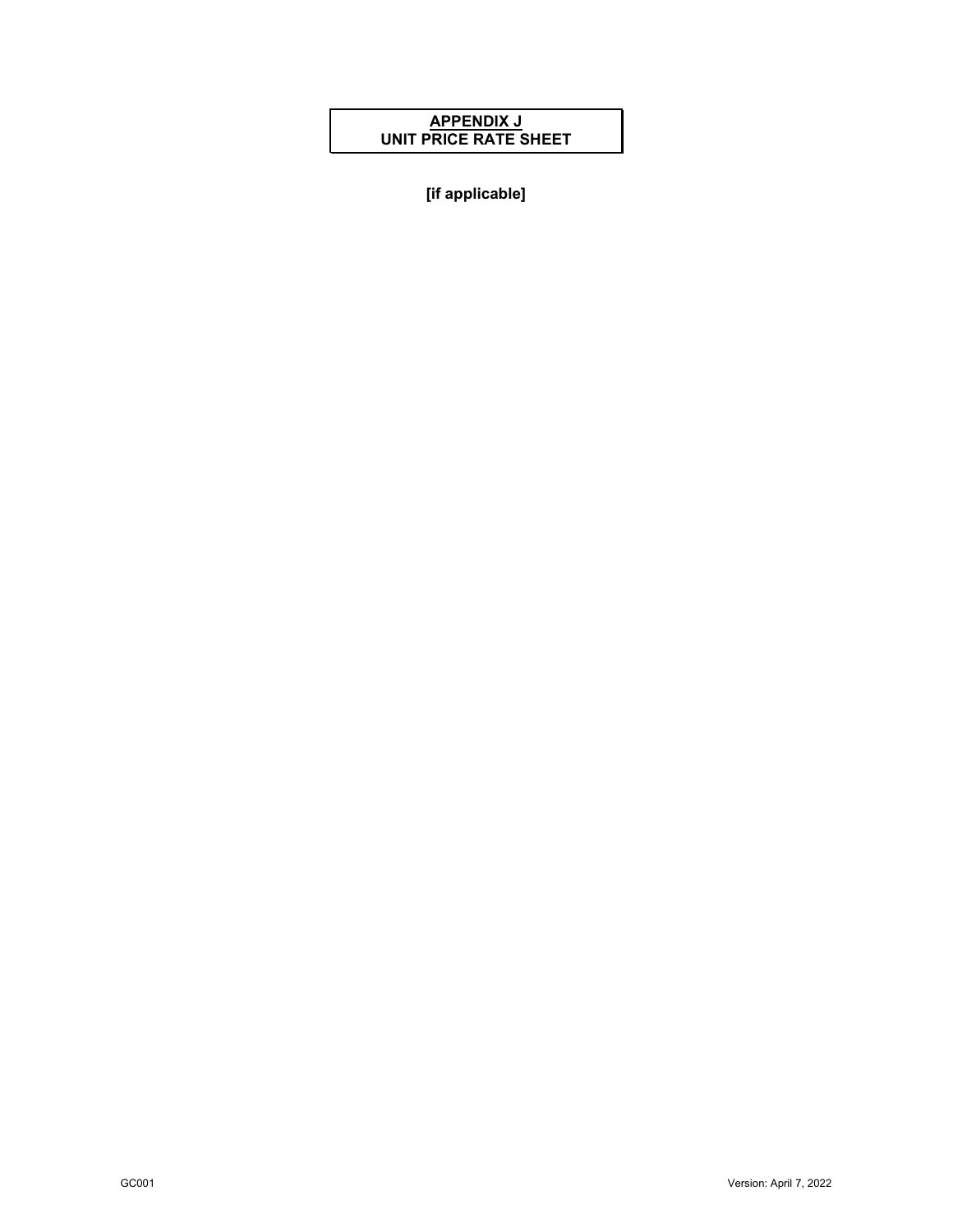## **APPENDIX K SCHEDULE OF TAXES**

Federal Goods and Services Tax and B.C. Provincial Sales Tax payable by the Owner on the Contract is to be charged and invoiced to the Owner by the Contractor in accordance with the following:

## **FEDERAL GOODS AND SERVICES TAX ("GST")**

The Contractor shall make all bids on a GST excluded basis and shall set out the GST payable in accordance with the Excise Tax Act (Canada) on a separate line on all invoices to the Owner.

#### **BRITISH COLUMBIA PROVINCIAL SALES TAX ("PST")**

The Contractor shall be responsible for all PST that he is required to pay as a taxpayer under the *Provincial Sales Tax Act* (British Columbia) (the "Act") and the Provincial Tax Act Regulations (British Columbia) (the "Regulations").

Where PST is chargeable to the Owner by the Contractor, the Contractor shall set out the PST payable on a separate line on all invoices to the Owner in accordance with the Act and the Regulations as amended from time to time.

Where an exemption to PST is available to the Owner, the Owner shall provide the Contractor with a certificate of exemption or the Owner's PST registration number, as applicable, for the Owner to claim such exemption.

Equipment in all stages of construction and all materials, machinery and equipment from time to time appropriated by the Contractor or its suppliers or subcontractors for the manufacture of the Equipment, whether located from time to time in the Contractor's plant or elsewhere, shall be the property of the Owner to the extent that such Equipment has been paid for by the Owner, and the portion of the Equipment for which payment has been received by the Contractor shall not be within the ownership or disposal of the Contractor and the Contractor agrees to perform all acts necessary to perfect and assure such title in the Owner. The Contractor shall certify to the Owner on demand at reasonable intervals, that the amount of the charges which have been paid by the Owner are represented by goods in process and that title to such goods has passed to the Owner. Notwithstanding the above, title to all Equipment for which payment has not yet been received by the Contractor shall pass to the Owner immediately prior to installation by the Contractor at the Mill.

#### **Guidelines as to the Applicability of PST**

The following are guidelines as to when PST is payable under the Act. The following are intended to be guidelines only and should not be relied upon. For details as to whether or not PST is applicable to the Contract, the Contractor should consult the Act and the Regulations and/or their tax advisors.

- 1. Tangible Personal Property: Generally, PST applies to the sale or lease of tangible personal property for the Owner's consumption or use unless an exemption exists. Some examples of tangible personal property that is exempt from PST are listed below. Tangible personal property is personal property that can be seen, weighed, measured, felt or touched, or that is in any other way perceptible to the senses, including natural or manufactured gas, electricity, affixed machinery, heat and an improvement to real property that is removed from the site at which it is affixed or installed, while it is removed from that site.
- 2. Tangible Personal Property Used to Improve Real Property: Where the Contract is a contract to improve real property, the following rules will generally apply<sup>1</sup>:

<span id="page-52-0"></span><sup>1</sup> As noted in PST Notice 2013-03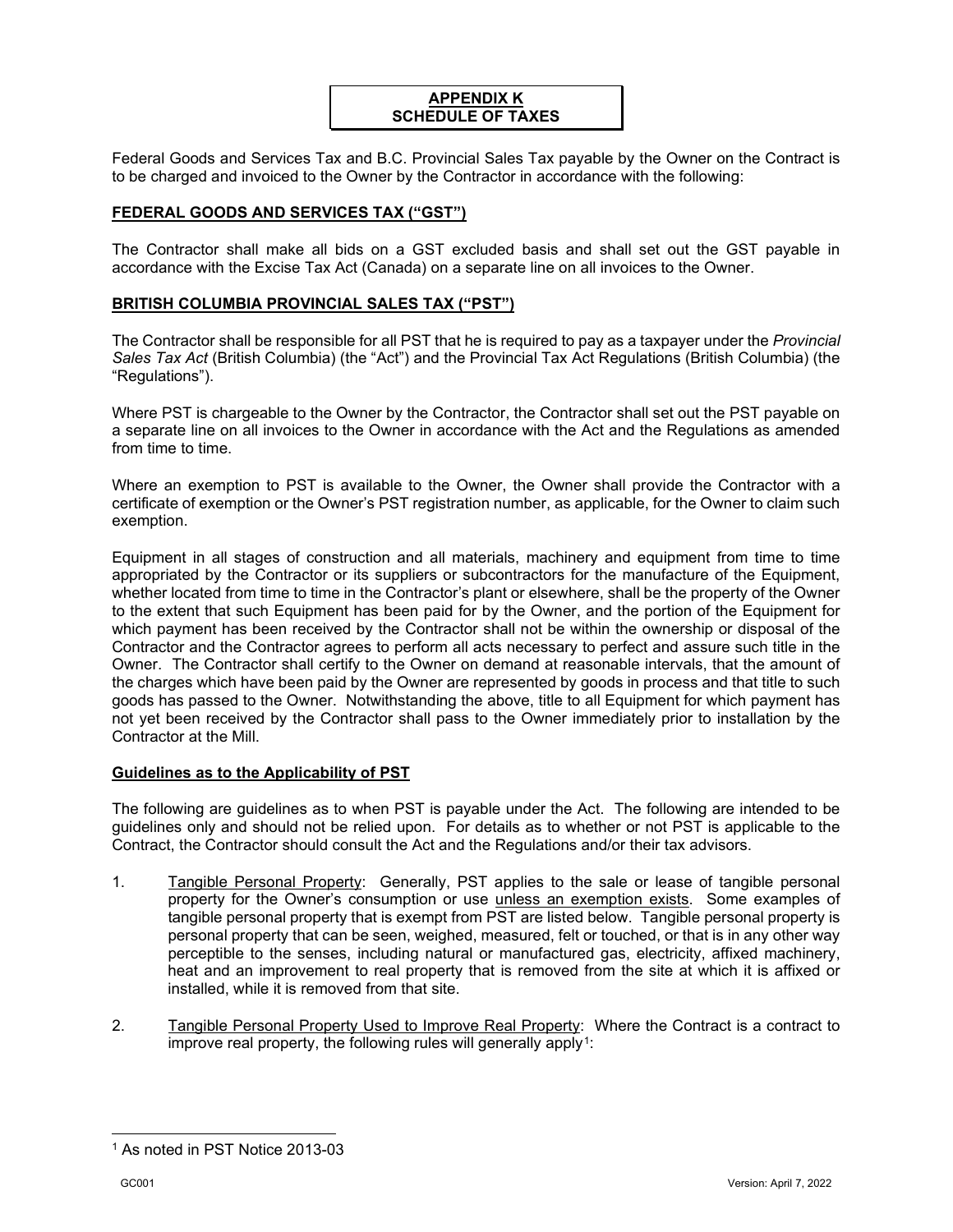- (a) A real property contractor is generally required to pay PST on the goods that the contractor purchases in BC for the purposes of fulfilling a contract for the supply and installation of affixed machinery or improvements to real property, unless a specific exemption applies. A real property contractor pays PST because the contractor is considered to be the user of the goods used to fulfill the contract. For the purposes of the PST, supplying and installing goods under a contract to improve real property is not a sale of those goods to the contractor's customer. Therefore, the contractor is not eligible for the exemption for goods acquired for resale. The contractor must pay PST regardless of whether the contract is a time and materials contract or a lump sum contract, unless a specific exemption applies. **This first rule should apply in most cases to contracts with Catalyst Paper.**
- (b) A real property contractor is exempt from the PST on goods the real property contractor purchases in BC for the purpose of fulfilling a contract to supply and affix, or install, affixed machinery or improvements to real property where, under the terms of the contract, the goods are used such that they cease to be personal property at common law, if:
	- (i) the contractor and their customer enter into an agreement that specifically states that the customer is liable for the PST on the goods, and
	- (ii) the agreement sets out the purchase price of the goods.

There must be written evidence in the agreement that specifically states that the customer is liable for the PST on the goods. The customer must pay PST on the greater of the contractor's purchase price of the goods (i.e. the contractor's cost) and the purchase price set out in the agreement.

Real property contractors who enter into agreements that specifically state that their customers are liable for the PST must be registered as PST collectors before the goods are supplied.

- 3. Exemptions on the Sale or Lease of Tangible Personal Property to the Owner: The following are some of the exemptions which may be applicable to the sale or lease of tangible personal property by the Contractor to the Owner:
	- (a) Manufacturing Machinery<sup>2</sup>: Machinery or equipment sold or leased to the Owner is exempt from PST if the machinery, equipment or apparatus will be primarily and directly used by the Owner at the qualifying part of the manufacturing site to manufacture tangible personal property:
		- (i) for sale, if there is a reasonable expectation that the total value of those sales will exceed \$30,000 per year;
		- (ii) for lease or for the Owner's own use, if there is a reasonable expectation that the total manufactured cost of that class of tangible personal property will exceed \$30,000 per year; or
		- (iii) for lease or for the Owner's own use and also for sale, if the total value of those sales is \$30,000 or less and there is a reasonable expectation that the total manufactured cost of that class of tangible personal property will exceed \$30,000 per year.

<span id="page-53-0"></span><sup>2</sup> PST Exemption and Refund Regulation, s. 92.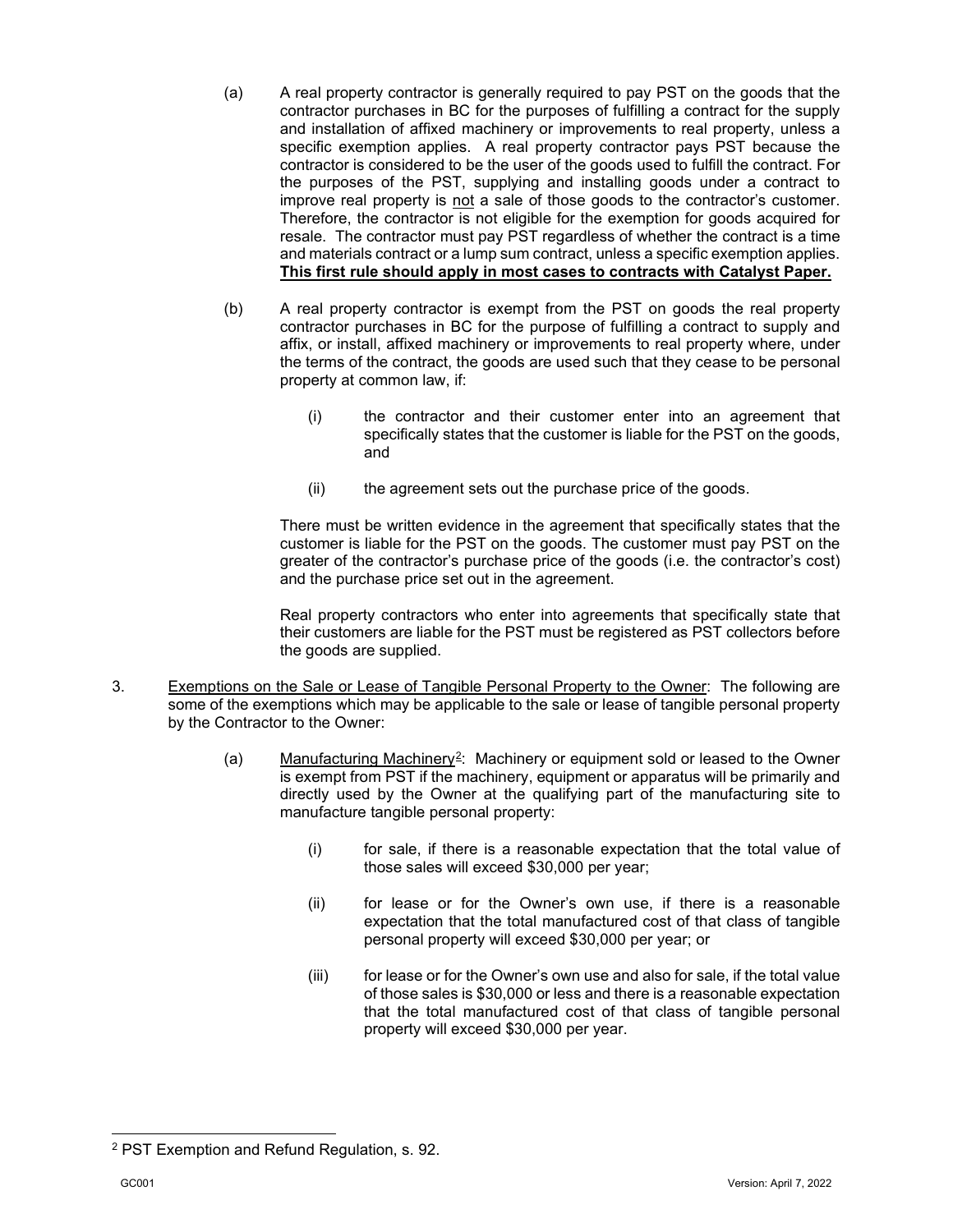Materials and parts are also exempt from PST if they are purchased or leased to repair, maintain or modify manufacturing machinery or equipment.<sup>[3](#page-54-0)</sup>

- (b) Electrical Machinery and Equipment: Transformers, and converters, inverters, regulators, breakers or switches, designed for use with transformers, are exempt from PST if they are purchased and leased for use substantially in the transmission or distribution of electricity at the qualifying part of the manufacturing site and:
	- (i) primarily and integrally in the manufacture of qualifying tangible personal property; or
	- (ii) primarily to power exempt manufacturing, pollution control or waste management equipment.[4](#page-54-1)
- (c) Pollution Control Machinery<sup>[5](#page-54-2)</sup>: Machinery, equipment or apparatus which will be used on the manufacturing site substantially and directly in the detection, prevention, measurement, reduction or removal of pollutants in water, soil or air are exempt from PST when sold or leased to the Owner if the pollutants are attributable to the manufacture of tangible personal property.
- (d) Waste Management Machinery  $\mathfrak{g}$ : Machinery, equipment or apparatus to be used substantially and directly to carry refuse, waste, exhausting dust or noxious fumes away from machinery, equipment or apparatus eligible for the Manufacturing Machinery exemption referred to above are exempt from PST when sold or leased to the Owner.
- (e) Energy Saving Materials and Equipment[7](#page-54-4): Certain tangible personal property used to conserve energy may be exempt from PST. The list of materials eligible for this exemption is set out in section 30 of the Regulations.
- (f) Fuel and Energy<sup>[8](#page-54-5)</sup>: Fuel which is taxed or exempt from tax under the Motor Fuel Tax Act (British Columbia) is exempt from PST.
- (g) Safety Equipment<sup>9</sup>: Certain work related safety equipment designed to be worn by a worker may be exempt from PST. Sections 32 to 35 of the Regulations provide a list of the types of safety equipment which is exempt from PST.
- (h) Repair Parts  $10$ : Parts designed for the repair or reconditioning of exempt tangible personal property are exempt from PST.
- 4. Taxable Services: Generally, all services provided by the Contractor to the Owner to install, assemble, dismantle, repair, adjust, restore, recondition, refinish or maintain tangible personal

- <span id="page-54-1"></span><sup>4</sup> PST Exemption and Refund Regulation, s. 102.
- <span id="page-54-2"></span><sup>5</sup> PST Exemption and Refund Regulation, s. 99.
- <span id="page-54-3"></span><sup>6</sup> PST Exemption and Refund Regulation, s. 100.
- <span id="page-54-4"></span>7PST Exemption and Refund Regulation, s. 30.
- <span id="page-54-5"></span><sup>8</sup> PST Act, s. 140.
- <span id="page-54-6"></span><sup>9</sup> PST Exemption and Refund Regulation, s. 32 to 35.
- <span id="page-54-7"></span><sup>10</sup> PST Exemption and Refund Regulation, s. 57.

<span id="page-54-0"></span><sup>3</sup> PST Exemption and Refund Regulation, s. 108.